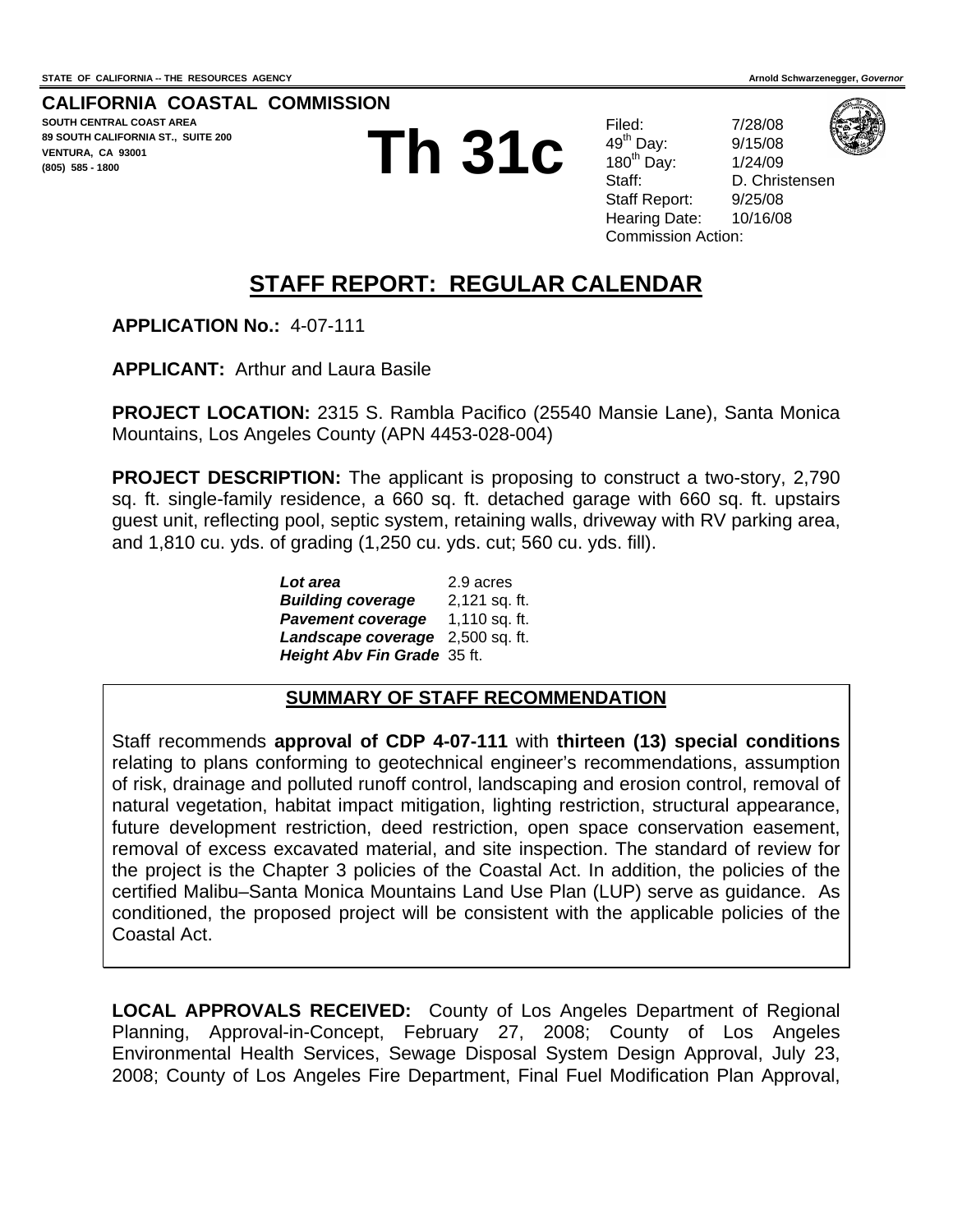September 4, 2002; County of Los Angeles Fire Department, Fire Prevention Engineering Approval, June 9, 2008.

**SUBSTANTIVE FILE DOCUMENTS:** Certified Malibu/Santa Monica Mountains Land Use Plan; "Preliminary Soils Engineering Investigation," West Coast Soils, May 2, 1989; "Geotechnical Engineering Report," West Coast Geotechnical, November 14, 2000; "Percolation Testing Report," Geoplan, Inc., September 5, 2002; "Update Report," Strata-Tech, Inc. Geoconsultants, January 16, 2006; "Update Report," Strata-Tech, Inc. Geoconsultants, October 1, 2007; "Biological Assessment for 2315 S. Rambla Pacifico," Forde Biological Consultants, March 28, 2008; CDP 5-91-417; CDP 4-02-052 (Basile).

# **I. STAFF RECOMMENDATION**

# **Approval with Conditions**

### **MOTION:** *I move that the Commission approve Coastal Development Permit No. 4-07-111 pursuant to the staff recommendation.*

### **STAFF RECOMMENDATION OF APPROVAL:**

Staff recommends a **YES** vote. Passage of this motion will result in approval of the permit as conditioned and adoption of the following resolution and findings. The motion passes only by affirmative vote of a majority of the Commissioners present.

### **RESOLUTION TO APPROVE THE PERMIT:**

The Commission hereby approves a coastal development permit for the proposed development and adopts the findings set forth below on grounds that the development as conditioned will be in conformity with the policies of Chapter 3 of the Coastal Act and will not prejudice the ability of the local government having jurisdiction over the area to prepare a Local Coastal Program conforming to the provisions of Chapter 3. Approval of the permit complies with the California Environmental Quality Act because either 1) feasible mitigation measures and/or alternatives have been incorporated to substantially lessen any significant adverse effects of the development on the environment, or 2) there are no further feasible mitigation measures or alternatives that would substantially lessen any significant adverse impacts of the development on the environment.

# **II. STANDARD CONDITIONS**

**1. Notice of Receipt and Acknowledgment.** The permit is not valid and development shall not commence until a copy of the permit, signed by the permittee or authorized agent, acknowledging receipt of the permit and acceptance of the terms and conditions, is returned to the Commission office.

**2. Expiration.** If development has not commenced, the permit will expire two years from the date on which the Commission voted on the application. Development shall be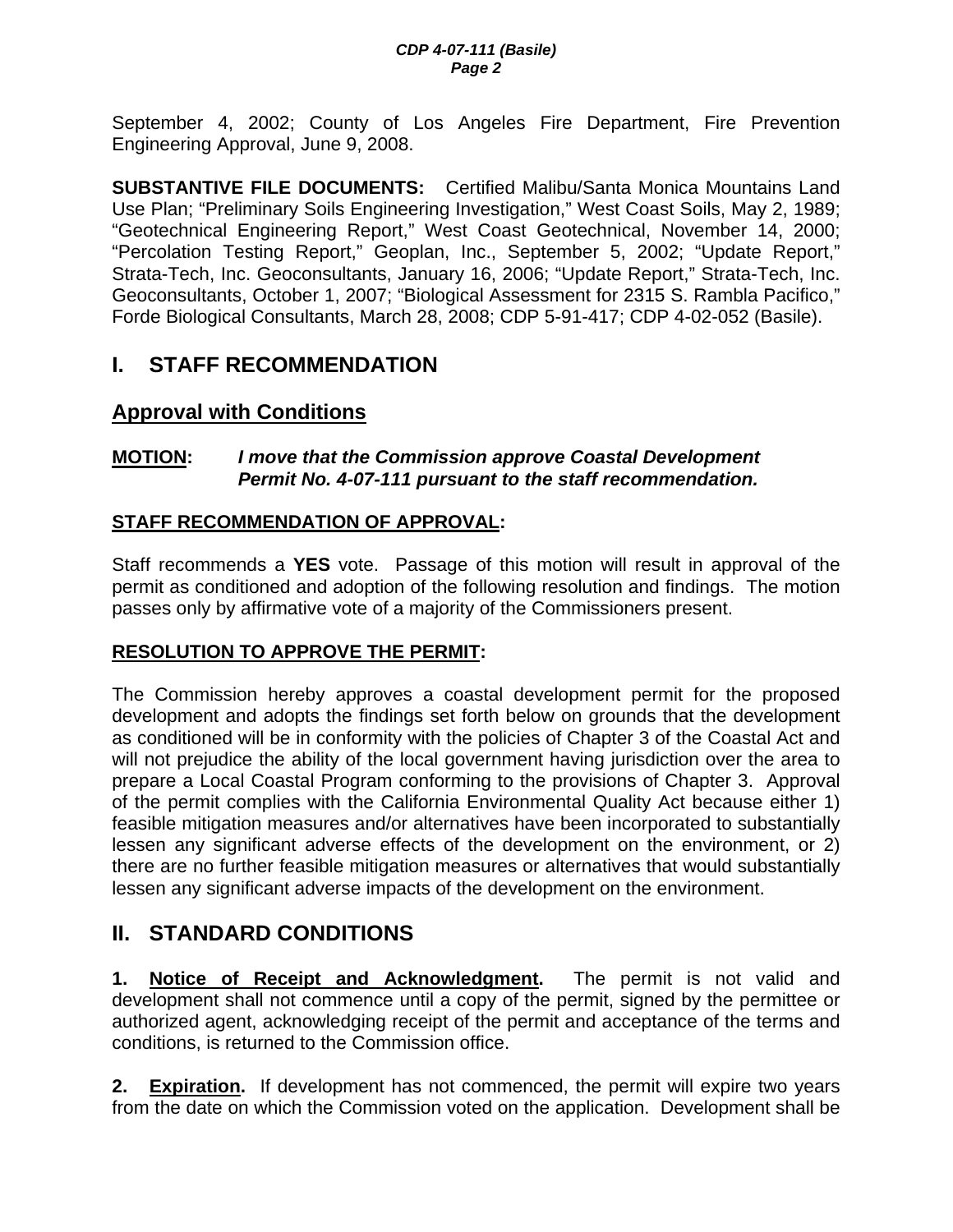pursued in a diligent manner and completed in a reasonable period of time. Application for extension of the permit must be made prior to the expiration date.

**3. Interpretation.** Any questions of intent or interpretation of any condition will be resolved by the Executive Director or the Commission.

**4. Assignment.** The permit may be assigned to any qualified person, provided assignee files with the Commission an affidavit accepting all terms and conditions of the permit.

**5. Terms and Conditions Run with the Land.** These terms and conditions shall be perpetual, and it is the intention of the Commission and the permittee to bind all future owners and possessors of the subject property to the terms and conditions.

# **III. SPECIAL CONDITIONS**

### **1. Plans Conforming to Geotechnical Engineer's Recommendations**

By acceptance of this permit, the applicant agrees to comply with the recommendations contained in the "Preliminary Soils Engineering Investigation," by West Coast Soils, dated May 2, 1989; "Geotechnical Engineering Report," by West Coast Geotechnical, dated November 14, 2000; "Update Report," by Strata-Tech, Inc. Geoconsultants, dated January 16, 2006 and October 1, 2007. These recommendations, including recommendations concerning foundations, grading, retaining walls, sewage disposal, and drainage, shall be incorporated into all final design and construction plans, which must be reviewed and approved by the consultant prior to commencement of development.

The final plans approved by the consultant shall be in substantial conformance with the plans approved by the Commission relative to construction, grading, and drainage. Any substantial changes in the proposed development approved by the Commission that may be required by the consultant shall require amendment(s) to the permit(s) or new Coastal Development Permit(s).

### **2. Assumption of Risk**

By acceptance of this permit, the applicant acknowledges and agrees (i) that the site may be subject to hazards from wildfire, landslide, and erosion; (ii) to assume the risks to the applicant and the property that is the subject of this permit of injury and damage from such hazards in connection with this permitted development; (iii) to unconditionally waive any claim of damage or liability against the Commission, its officers, agents, and employees for injury or damage from such hazards; and (iv) to indemnify and hold harmless the Commission, its officers, agents, and employees with respect to the Commission's approval of the project against any and all liability, claims, demands, damages, costs (including costs and fees incurred in defense of such claims),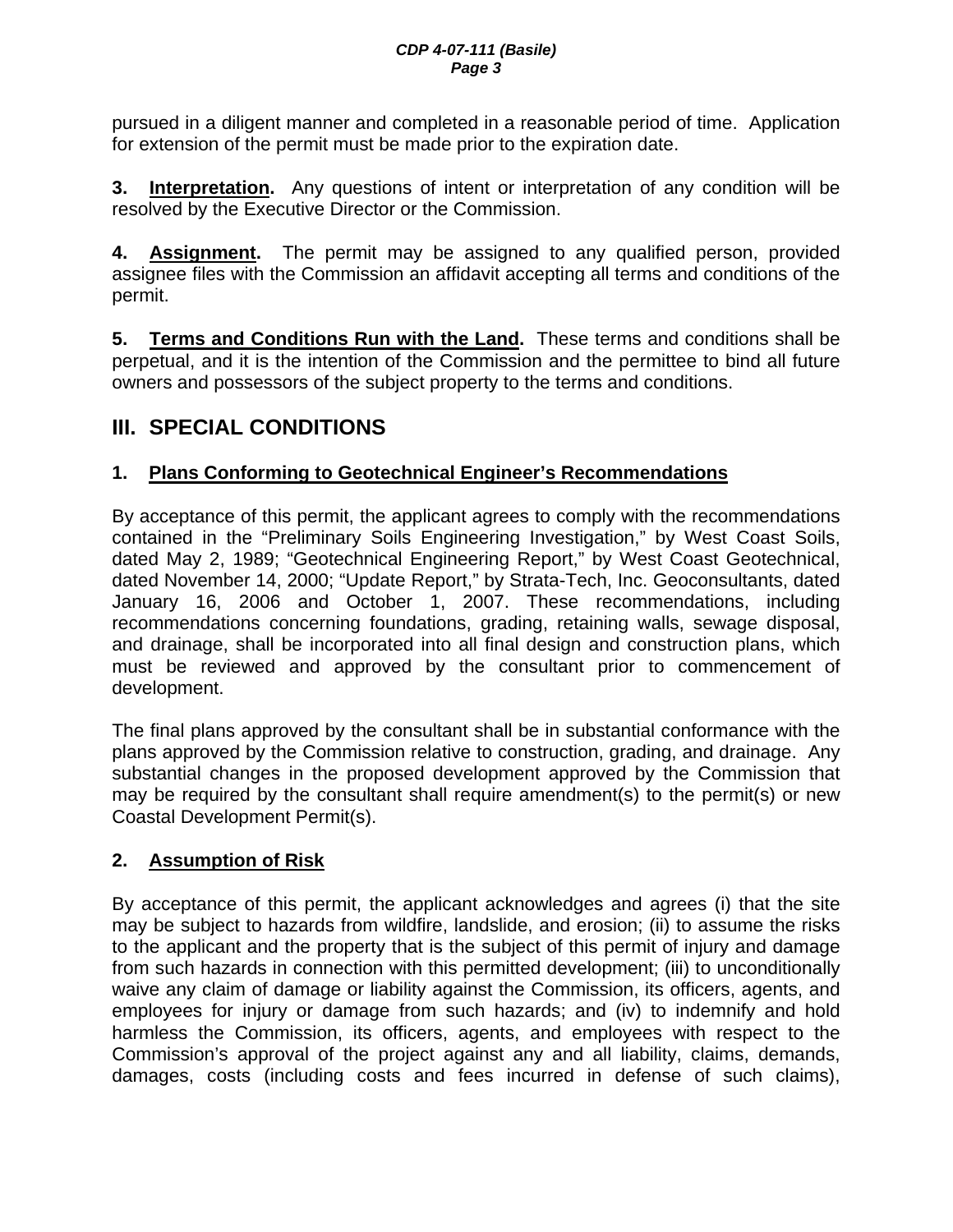expenses, and amounts paid in settlement arising from any injury or damage due to such hazards.

### **3. Drainage and Polluted Runoff Control Plan**

**Prior to issuance of a Coastal Development Permit**, the applicant shall submit for the review and approval of the Executive Director, final drainage and runoff control plans, including supporting calculations. The plan shall be prepared by a licensed engineer and shall incorporate structural and non-structural Best Management Practices (BMPs) designed to control the volume, velocity and pollutant load of stormwater leaving the developed site. The plan shall be reviewed and approved by the consulting engineering geologist to ensure the plan is in conformance with geologist's recommendations. In addition to the specifications above, the plan shall be in substantial conformance with the following requirements:

- (a) Selected BMPs (or suites of BMPs) shall be designed to treat, infiltrate or filter the amount of stormwater runoff produced by all storms up to and including the 85<sup>th</sup> percentile, 24-hour runoff event for volume-based BMPs, and/or the 85th percentile, 1-hour runoff event, with an appropriate safety factor (i.e., 2 or greater), for flow-based BMPs.
- (b) Runoff shall be conveyed off site in a non-erosive manner.
- (c) Energy dissipating measures shall be installed at the terminus of outflow drains.
- (d) The plan shall include provisions for maintaining the drainage system, including structural BMPs, in a functional condition throughout the life of the approved development. Such maintenance shall include the following: (1) BMPs shall be inspected, cleaned and repaired when necessary prior to the onset of the storm season, no later than September  $30<sup>th</sup>$  each year and (2) should any of the project's surface or subsurface drainage/filtration structures or other BMPs fail or result in increased erosion, the applicant/landowner or successor-in-interest shall be responsible for any necessary repairs to the drainage/filtration system or BMPs and restoration of the eroded area. Should repairs or restoration become necessary, prior to the commencement of such repair or restoration work, the applicant shall submit a repair and restoration plan to the Executive Director to determine if an amendment or new coastal development permit is required to authorize such work.
- (e) The permittee shall undertake development in accordance with the approved final plans. Any proposed changes to the approved final plans shall be reported to the Executive Director. No changes to the approved final plans shall occur without a Commission amendment to this coastal development permit unless the Executive Director determines that no amendment is legally required.

### **4. Landscaping and Erosion Control Plans**

**Prior to issuance of a Coastal Development Permit**, the applicant shall submit final landscaping, erosion control, and fuel modification plans, prepared by a licensed landscape architect or a qualified resource specialist, for review and approval by the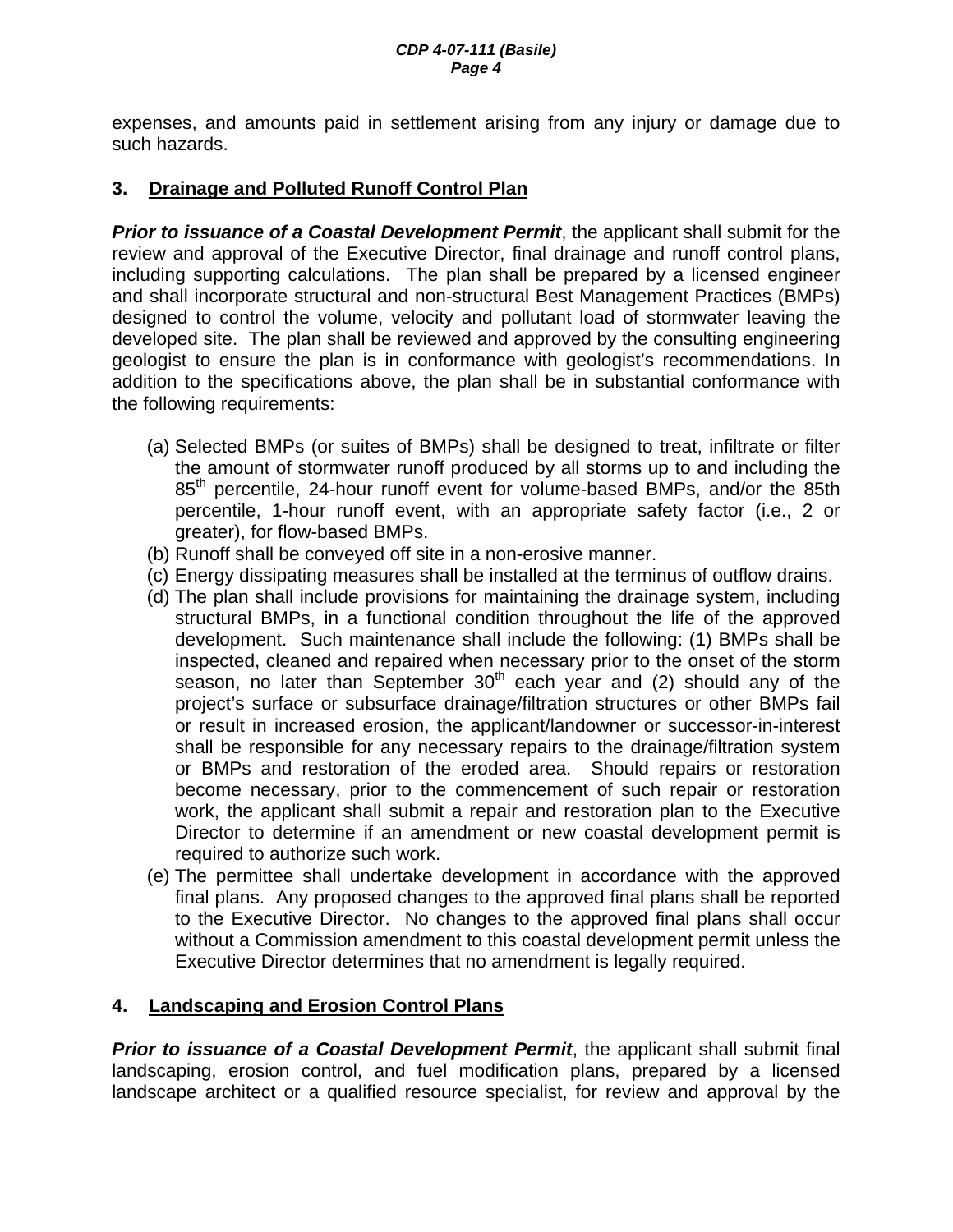Executive Director. The plans shall incorporate the criteria set forth below. All development shall conform to the approved landscaping, erosion control, and fuel modification plans:

### **A) Landscaping Plan**

- 1) All graded & disturbed areas on the subject site shall be planted and maintained for erosion control purposes within (60) days of receipt of the certificate of occupancy for the residence. To minimize the need for irrigation all landscaping shall consist primarily of native/drought resistant plants, as listed by the California Native Plant Society, Santa Monica Mountains Chapter, in their document entitled Recommended List of Plants for Landscaping in the Santa Monica Mountains, dated February 5, 1996. All native plant species shall be of local genetic stock. No plant species listed as problematic and/or invasive by the California Native Plant Society, the California Invasive Plant Council, or by the State of California shall be employed or allowed to naturalize or persist on the site. No plant species listed as a 'noxious weed' by the State of California or the U.S. Federal Government shall be utilized or maintained within the property.
- 2) All cut and fill slopes shall be stabilized with planting at the completion of final grading. Planting should be of native plant species indigenous to the Santa Monica Mountains using accepted planting procedures, consistent with fire safety requirements. All native plant species shall be of local genetic stock. Such planting shall be adequate to provide 90 percent coverage within two (2) years, and this requirement shall apply to all disturbed soils.
- 3) Plantings will be maintained in good growing condition throughout the life of the project and, whenever necessary, shall be replaced with new plant materials to ensure continued compliance with applicable landscape requirements.
- 4) Rodenticides containing any anticoagulant compounds (including, but not limited to, Warfarin, Brodifacoum, Bromadiolone or Diphacinone) shall not be used.
- 5) Fencing of the entire property is prohibited. Fencing shall extend no further than the building pad area. The fencing type and location shall be illustrated on the landscape plan. Fencing shall also be subject to the color requirements outlined in Special Condition No. 8 below.

The Permittee shall undertake development in accordance with the final approved plan. Any proposed changes to the approved final plan shall be reported to the Executive Director. No changes to the approved final plan shall occur without a Coastal Commission - approved amendment to the coastal development permit, unless the Executive Director determines that no amendment is required.

### **B) Interim Erosion Control Plan**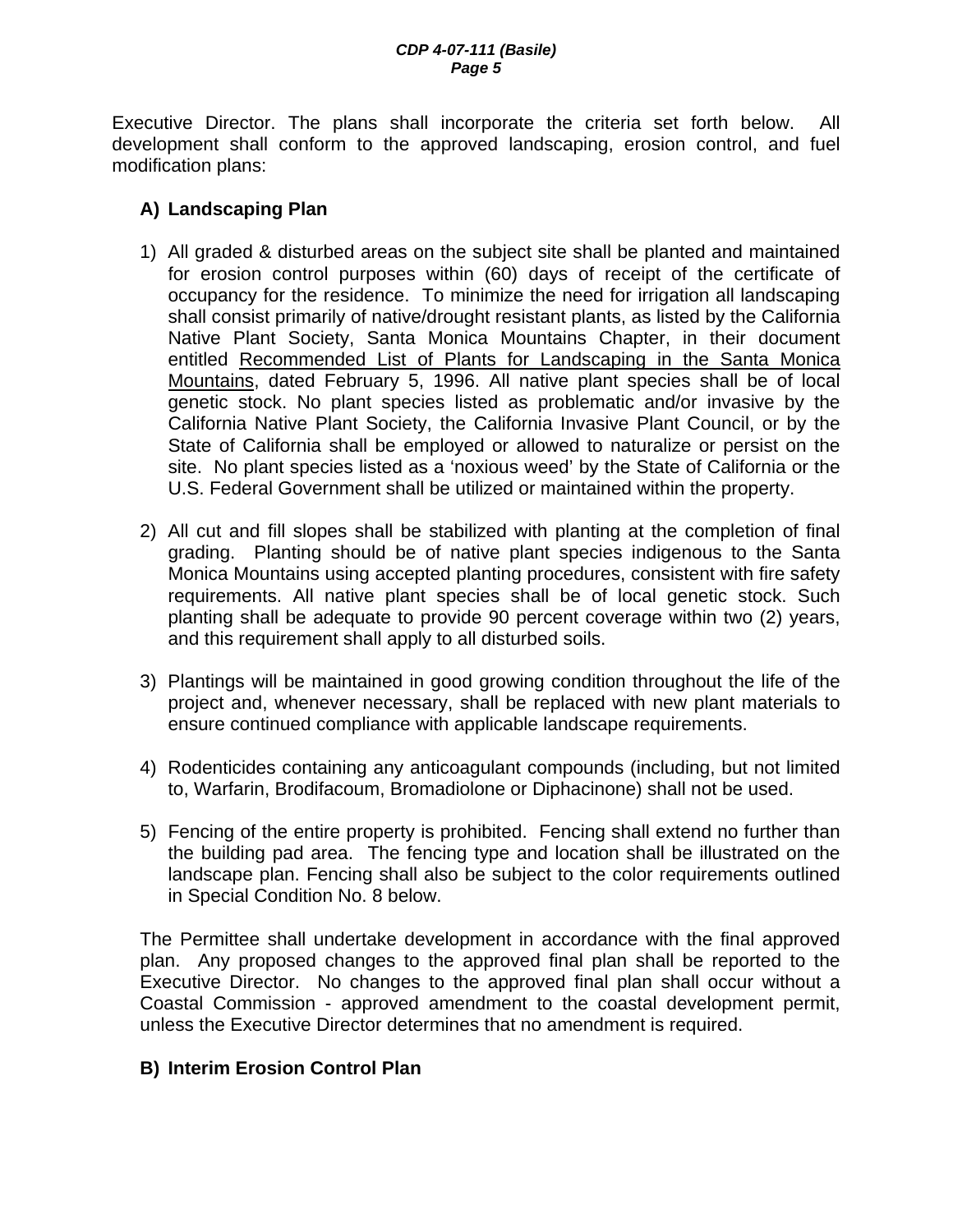- 1) The plan shall delineate the areas to be disturbed by grading or construction activities and shall include any temporary access roads, staging areas and stockpile areas. The natural areas on the site shall be clearly delineated on the project site with fencing or survey flags.
- 2) The plan shall specify that grading shall take place only during the dry season (April 1 – October 31). This period may be extended for a limited period of time if the situation warrants such a limited extension, if approved by the Executive Director. The applicant shall install or construct temporary sediment basins (including debris basins, desilting basins, or silt traps), temporary drains and swales, sand bag barriers, silt fencing, and shall stabilize any stockpiled fill with geofabric covers or other appropriate cover, install geotextiles or mats on all cut or fill slopes, and close and stabilize open trenches as soon as possible. These erosion control measures shall be required on the project site prior to or concurrent with the initial grading operations and maintained throughout the development process to minimize erosion and sediment from runoff waters during construction. All sediment should be retained on-site, unless removed to an appropriate, approved dumping location either outside of the coastal zone or within the coastal zone to a site permitted to receive fill.
- 3) The plan shall also include temporary erosion control measures should grading or site preparation cease for a period of more than 30 days, including but not limited to: stabilization of all stockpiled fill, access roads, disturbed soils and cut and fill slopes with geotextiles and/or mats, sand bag barriers, silt fencing; temporary drains and swales and sediment basins. The plans shall also specify that all disturbed areas shall be seeded with native grass species and include the technical specifications for seeding the disturbed areas. These temporary erosion control measures shall be monitored and maintained until grading or construction operations resume.

### **C) Fuel Modification Plans**

Vegetation within 20 feet of the proposed house may be removed to mineral earth, vegetation within a 200-foot radius of the main structure may be selectively thinned in order to reduce fire hazard. However, such thinning shall only occur in accordance with an approved long-term fuel modification plan submitted pursuant to this special condition. The fuel modification plan shall include details regarding the types, sizes and location of plant materials to be removed, and how often thinning is to occur. In addition, the applicant shall submit evidence that the fuel modification plan has been reviewed and approved by the Forestry Department of Los Angeles County. Irrigated lawn, turf and ground cover planted within the twenty foot radius of the proposed house shall be selected from the most drought tolerant species or subspecies, or varieties suited to the Mediterranean climate of the Santa Monica Mountains.

### **D) Monitoring**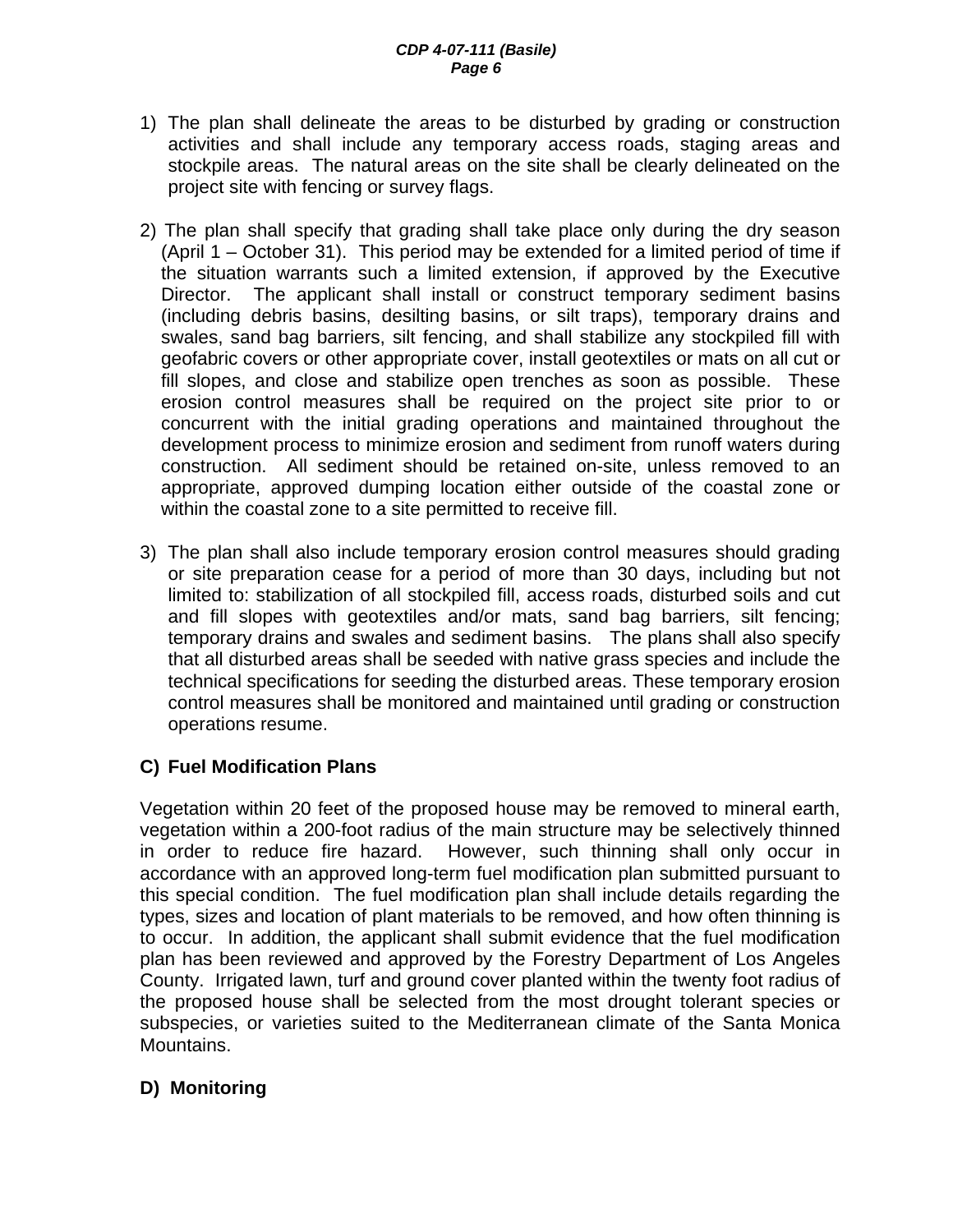Five years from the date of the receipt of the Certificate of Occupancy for the residence the applicant shall submit for the review and approval of the Executive Director, a landscape monitoring report, prepared by a licensed Landscape Architect or qualified Resource Specialist, that certifies the on-site landscaping is in conformance with the landscape plan approved pursuant to this Special Condition. The monitoring report shall include photographic documentation of plant species and plant coverage.

If the landscape monitoring report indicates the landscaping is not in conformance with or has failed to meet the performance standards specified in the landscaping plan approved pursuant to this permit, the applicant, or successors in interest, shall submit a revised or supplemental landscape plan for the review and approval of the Executive Director. The revised landscaping plan must be prepared by a licensed Landscape Architect or a qualified Resource Specialist and shall specify measures to remediate those portions of the original plan that have failed or are not in conformance with the original approved plan.

#### **5. Removal of Natural Vegetation**

Removal of natural vegetation for the purpose of fuel modification within the 50 foot zone surrounding the proposed structure(s) shall not commence until the local government has issued a building or grading permit for the development approved pursuant to this permit. Vegetation thinning within the 50-200 foot fuel modification zone shall not occur until commencement of construction of the structure(s) approved pursuant to this permit.

#### **6. Habitat Impact Mitigation**

*Prior to issuance of a Coastal Development Permit*, the applicant shall submit, for the review and approval of the Executive Director, a map delineating all areas of chaparral habitat (ESHA) that will be disturbed by the proposed development, including fuel modification and brush clearance requirements on the project site and adjacent property. The chaparral ESHA areas on the site and adjacent property shall be delineated on a detailed map, to scale, illustrating the subject parcel boundaries and, if the fuel modification/brush clearance zones extend onto adjacent property, adjacent parcel boundaries. The delineation map shall indicate the total acreage for all chaparral ESHA, both on and offsite, that will be impacted by the proposed development, including the fuel modification/brush clearance areas. A 200-foot clearance zone from the proposed structures shall be used to determine the extent of off-site brush clearance for fire protection purposes. The delineation shall be prepared by a qualified resource specialist or biologist familiar with the ecology of the Santa Monica Mountains

Mitigation shall be provided for impacts to the chaparral ESHA from the proposed development and fuel modification/brush clearance requirements by one of the three following habitat mitigation methods: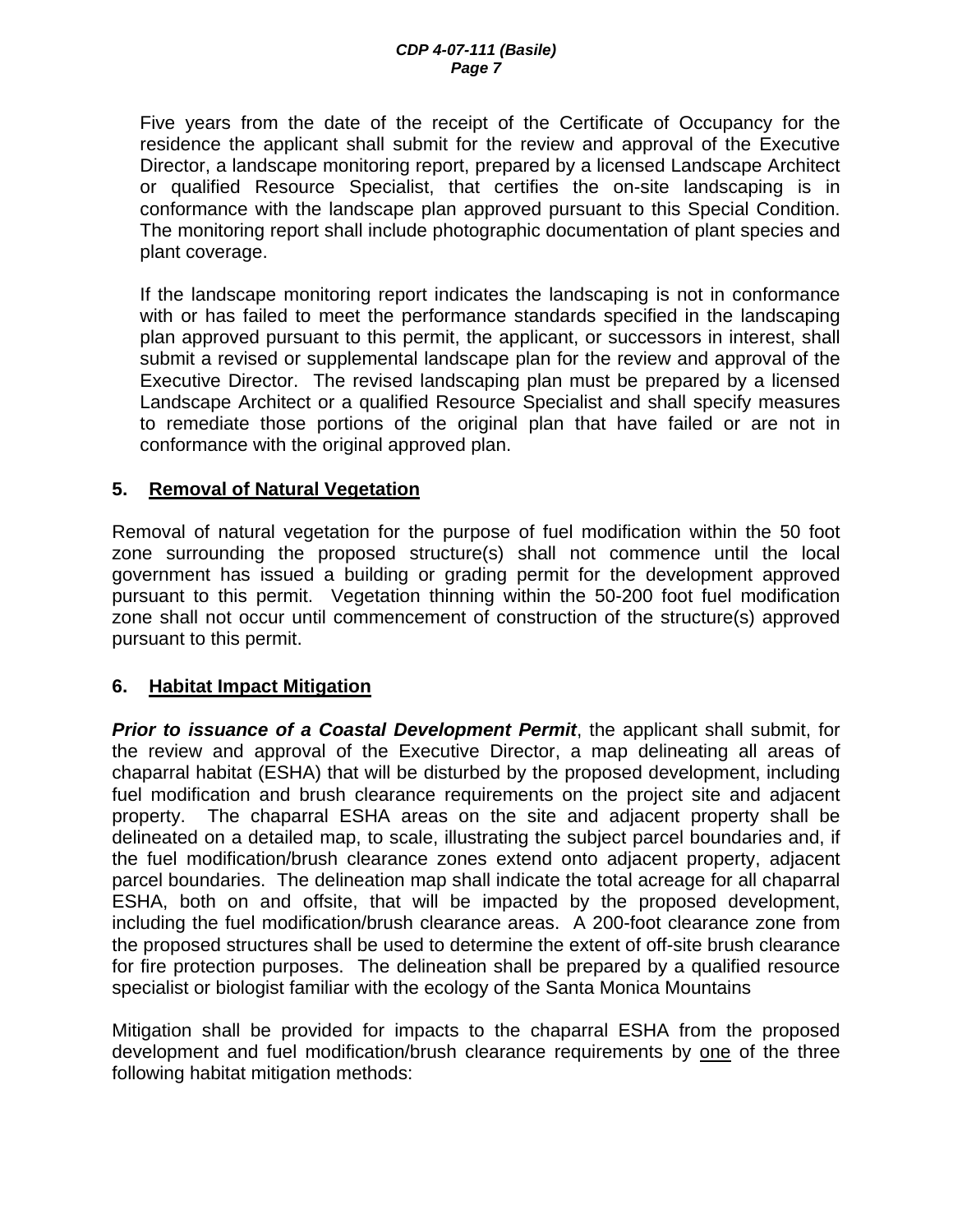#### **A. Habitat Restoration**

#### 1) Habitat Restoration Plan

Prior to the issuance of the coastal development permit, the applicant shall submit a habitat restoration plan, for the review and approval of the Executive Director, for an area of degraded chaparral habitat equivalent to the area of chaparral ESHA impacted by the proposed development and fuel modification/brush clearance area. The habitat restoration area may either be onsite or offsite within the coastal zone either in the City of Malibu or elsewhere in the Santa Monica Mountains. The habitat restoration area shall be delineated on a detailed site plan, to scale, that illustrates the parcel boundaries and topographic contours of the site. The habitat restoration plan shall be prepared by a qualified resource specialist or biologist familiar with the ecology of the Santa Monica Mountains and shall be designed to restore the area in question for habitat function, species diversity and vegetation cover. The restoration plan shall include a statement of goals and performance standards, revegetation and restoration methodology, and maintenance and monitoring provisions. If the restoration site is offsite, the applicant shall submit written evidence to the Executive Director that the property owner has irrevocably agreed to allow the restoration work, maintenance and monitoring required by this condition and not to disturb any native vegetation in the restoration area.

The applicant shall submit, on an annual basis for five years, a written report, for the review and approval of the Executive Director, prepared by a qualified resource specialist, evaluating compliance with the performance standards outlined in the restoration plan and describing the revegetation, maintenance and monitoring that was conducted during the prior year. The annual report shall include recommendations for mid-course corrective measures. At the end of the five-year period, a final detailed report shall be submitted for the review and approval of the Executive Director. If this report indicates that the restoration project has been, in part or in whole, unsuccessful, based on the approved goals and performance standards, the applicant shall submit a revised or supplemental restoration plan with maintenance and monitoring provisions, for the review and approval of the Executive Director, to compensate for those portions of the original restoration plan that were not successful. Should supplemental restoration be required, the applicant shall submit, on an annual basis for five years, a written report, for the review and approval of the Executive Director, prepared by a qualified resource specialist, evaluating the supplemental restoration areas. At the end of the five-year period, a final report shall be submitted evaluating whether the supplemental restoration plan has achieved compliance with the goals and performance standards for the restoration area. If the goals and performance standards are not met within 10 years, the applicant shall submit an application for an amendment to the coastal development permit for an alternative mitigation program and shall implement whatever alternative mitigation program the Commission approves, as approved.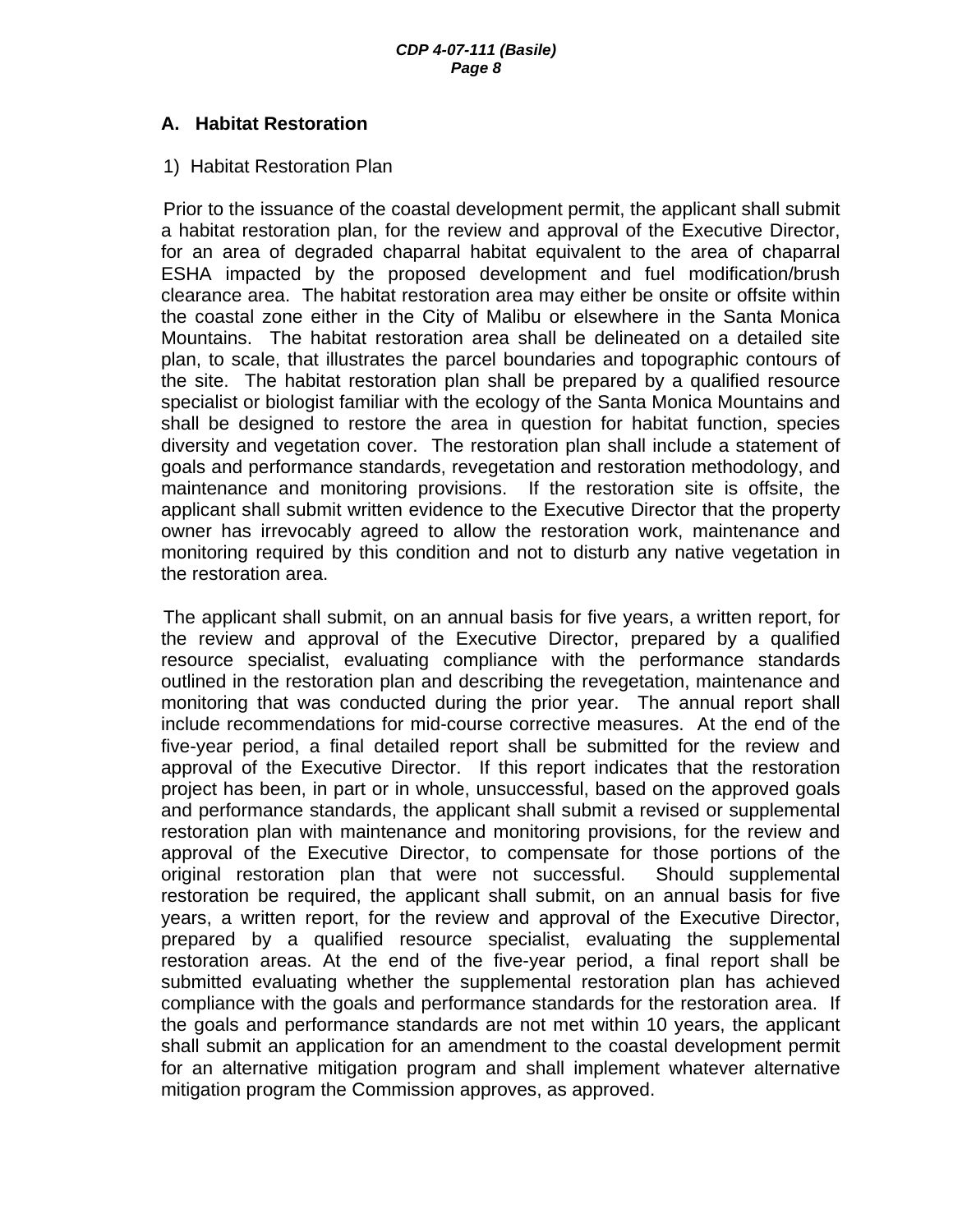The habitat restoration work approved in the restoration plan shall be carried out prior to occupancy of the residence.

2) Open Space Deed Restriction

No development, as defined in section 30106 of the Coastal Act, shall occur in the habitat restoration area, as shown on the habitat restoration site plan required pursuant to (A)(1) above.

Prior to the issuance of the coastal development permit, the applicant shall submit evidence that the applicant has executed and recorded a deed restriction (if the applicant is not the owner, then the applicant shall submit evidence that the owner has executed and recorded the deed restriction), in a form and content acceptable to the Executive Director, reflecting the above restriction on development and designating the habitat restoration area as open space. The deed restriction shall include a graphic depiction and narrative legal descriptions of both the parcel on which the restoration area lies and the open space area/habitat restoration area. The deed restriction shall run with the land, binding all successors and assigns, and shall be recorded free of prior liens that the Executive Director determines may affect the enforceability of the restriction. This deed restriction shall not be removed or changed without a Commission amendment to this coastal development permit.

3) Performance Bond

Prior to the issuance of the permit, the applicant shall post performance bonds to guarantee implementation of the restoration plan as follows: a) one equal to the value of the labor and materials; and b) one equal to the value of the maintenance and monitoring for a period of 5 years. Each performance bond shall be released upon satisfactory completion of items (a) and (b) above. If the applicant fails to either restore or maintain and monitor according to the approved plans, the Coastal Commission may collect the security and complete the work on the property.

### **B. Habitat Conservation**

Prior to the issuance of the coastal development permit, the applicant shall (or, if the applicant is not the owner of the habitat conservation site, then the owner of the habitat conservation site shall) execute and record an open space deed restriction in a form and content acceptable to the Executive Director, over the entirety of a legal parcel or parcels containing chaparral ESHA. The chaparral ESHA located on the mitigation parcel or parcels must be of equal or greater area than the ESHA area impacted by the proposed development, including the fuel modification/brush clearance areas. No development, as defined in section 30106 of the Coastal Act, shall occur on the mitigation parcel(s) and the parcel(s) shall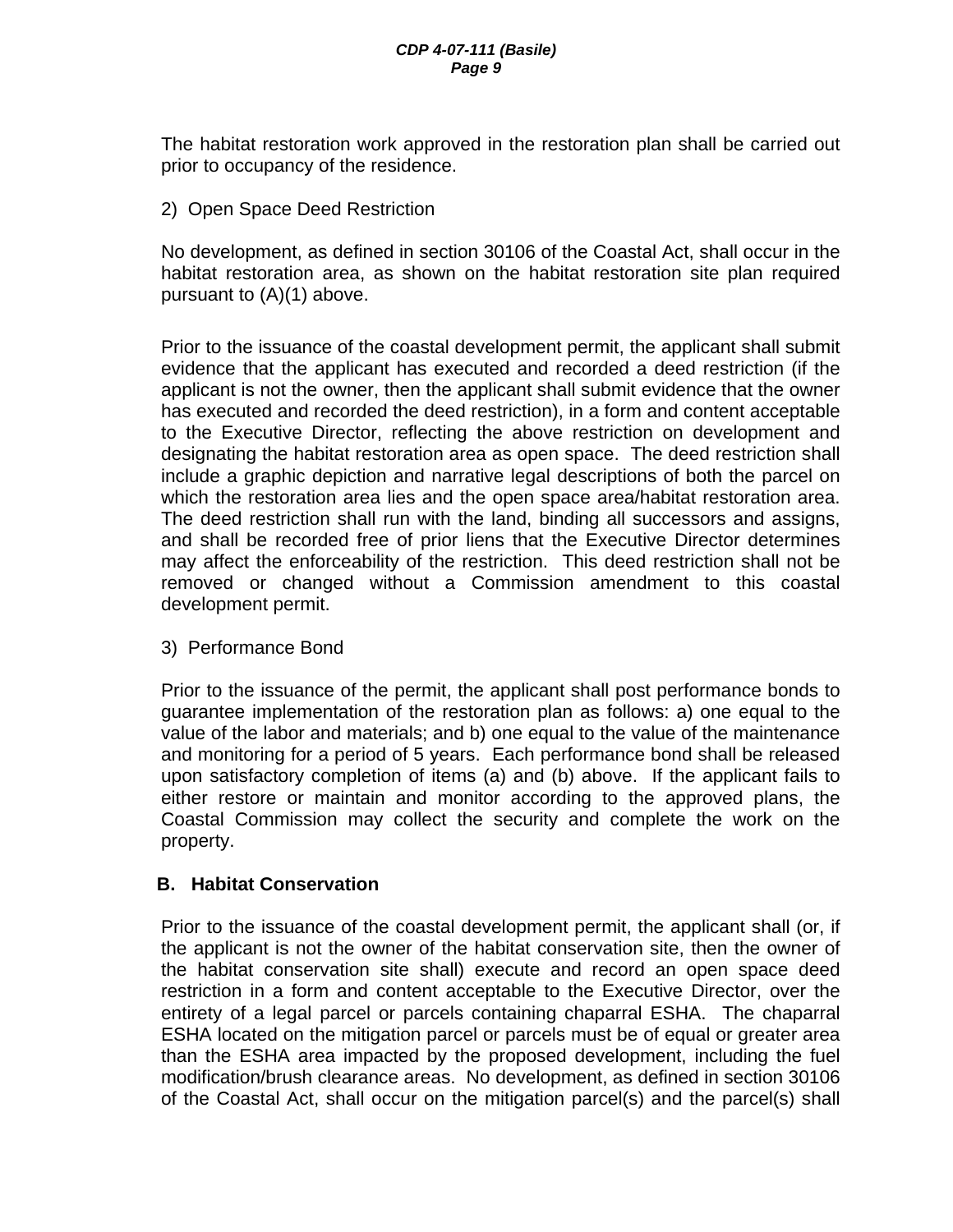be preserved as permanent open space. The deed restriction shall include a graphic depiction and narrative legal descriptions of the parcel or parcels. The deed restriction shall run with the land, binding all successors and assigns, and shall be recorded free of prior liens that the Executive Director determines may affect the enforceability of the restriction.

Prior to occupancy of the residence, the applicant shall submit evidence, for the review and approval of the Executive Director, that the recorded documents have been reflected in the Los Angeles County Tax Assessor Records.

If the mitigation parcel(s) is/are larger in size than the impacted habitat area, the excess acreage may be used to provide habitat impact mitigation for other development projects that impact like ESHA.

### **C. Habitat Impact Mitigation Fund**

Prior to the issuance of the coastal development permit, the applicant shall submit evidence, for the review and approval of the Executive Director, that compensatory mitigation, in the form of an in-lieu fee, has been paid to the Mountains Recreation and Conservation Authority to mitigate adverse impacts to chaparral habitat ESHA. The fee shall be calculated as follows:

#### **1. Development Area, Irrigated Fuel Modification Zones, Off-site Brush Clearance**

The in-lieu fee for these areas shall be \$12,000 per acre within the development area and any required irrigated fuel modification zones. The total acreage shall be based on the map delineating these areas required by this condition.

#### **2. Non-irrigated Fuel Modification Zones**

The in-lieu fee for non-irrigated fuel modification areas shall be \$3,000 per acre. The total acreage shall be based on the map delineating these areas required by this condition.

Prior to the payment of any in-lieu fee to the Mountains Recreation and Conservation Authority, the applicant shall submit, for the review and approval of the Executive Director, the calculation of the in-lieu fee required to mitigate adverse impacts to chaparral habitat ESHA, in accordance with this condition. After review and approval of the fee calculation, the fee shall be paid to the Mountains Recreation and Conservation Authority's Coastal Habitat Impact Mitigation Fund for the acquisition, permanent preservation or restoration of chaparral habitat in the Santa Monica Mountains coastal zone. The fee may not be used to restore areas where development occurred in violation of the Coastal Act's permit requirements.

#### **7. Lighting Restriction**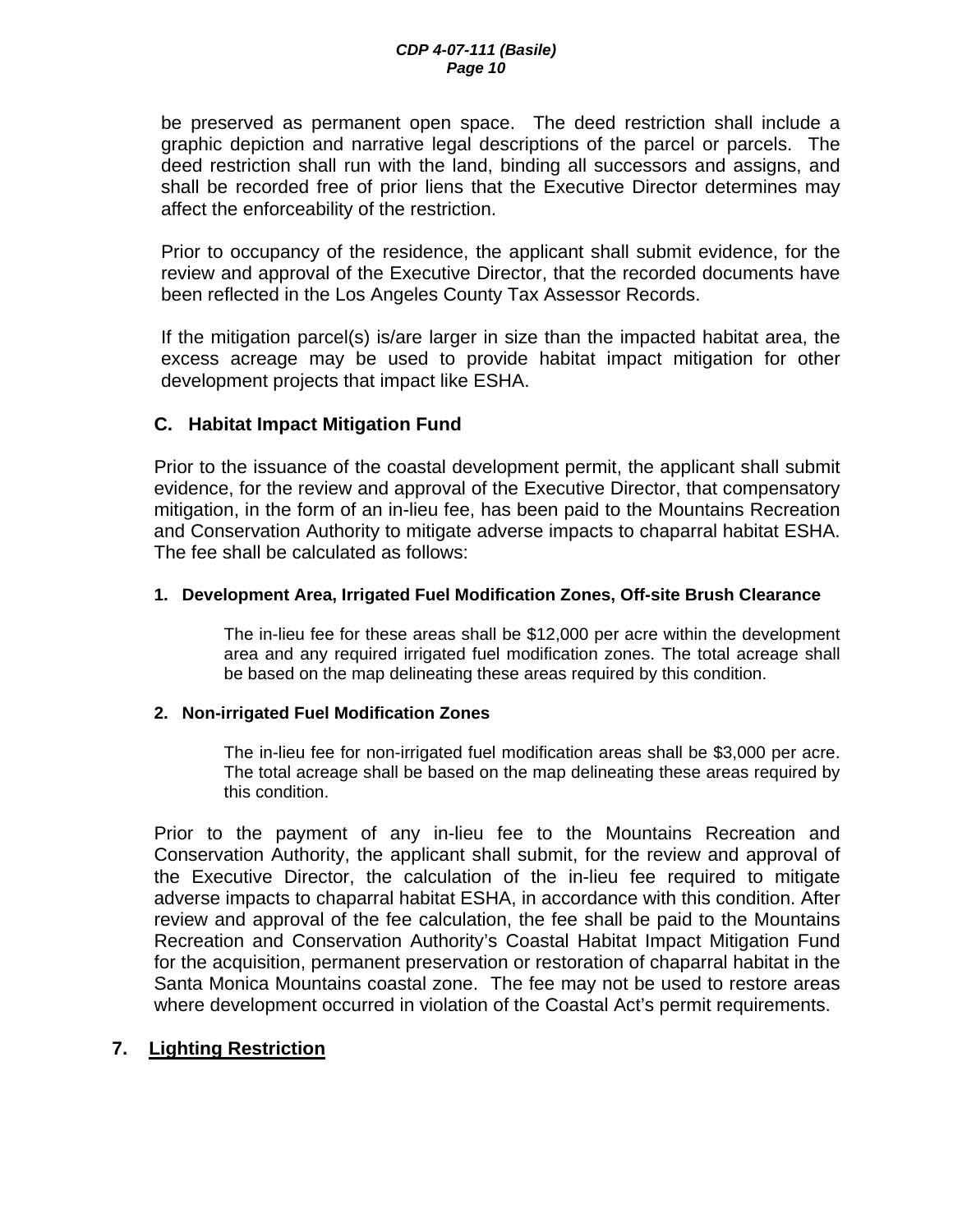- A. The only outdoor night lighting allowed on the subject parcel is limited to the following:
	- 1. The minimum necessary to light walkways used for entry and exit to the structures, including parking areas on the site. This lighting shall be limited to fixtures that do not exceed two feet in height above finished grade, are directed downward and generate the same or less lumens equivalent to those generated by a 60 watt incandescent bulb, unless a greater number of lumens is authorized by the Executive Director.
	- 2. Security lighting attached to the residence and garage shall be controlled by motion detectors and is limited to same or less lumens equivalent to those generated by a 60 watt incandescent bulb.
	- 3. The minimum necessary to light the entry area to the driveway with the same or less lumens equivalent to those generated by a 60 watt incandescent bulb.
- B. No lighting around the perimeter of the site and no lighting for aesthetic purposes is allowed.

#### **8. Structural Appearance**

*Prior to issuance of a Coastal Development Permit*, the applicant shall submit for the review and approval of the Executive Director, a color palette and material specifications for the outer surface of all structures authorized by the approval of Coastal Development Permit No. 4-07-111. The palette samples shall be presented in a format not to exceed  $8\frac{1}{2}$ " x 11" x  $\frac{1}{2}$ " in size. The palette shall include the colors proposed for the roofs, trims, exterior surfaces, driveways, retaining walls, and other structures authorized by this permit. Acceptable colors shall be limited to colors compatible with the surrounding environment (earth tones) including shades of green, brown and gray with no white or light shades and no bright tones. All windows shall be comprised of non-glare glass.

The approved structures shall be colored with only the colors and window materials authorized pursuant to this special condition. Alternative colors or materials for future repainting or resurfacing or new windows may only be applied to the structures authorized by Coastal Development Permit No. 4-07-111 if such changes are specifically authorized by the Executive Director as complying with this special condition.

#### **9. Future Development Restriction**

This permit is only for the development described in Coastal Development Permit No. 4- 07-111. Pursuant to Title 14 California Code of Regulations Section 13250(b)(6) and 13253(b)(6), the exemptions otherwise provided in Public Resources Code Section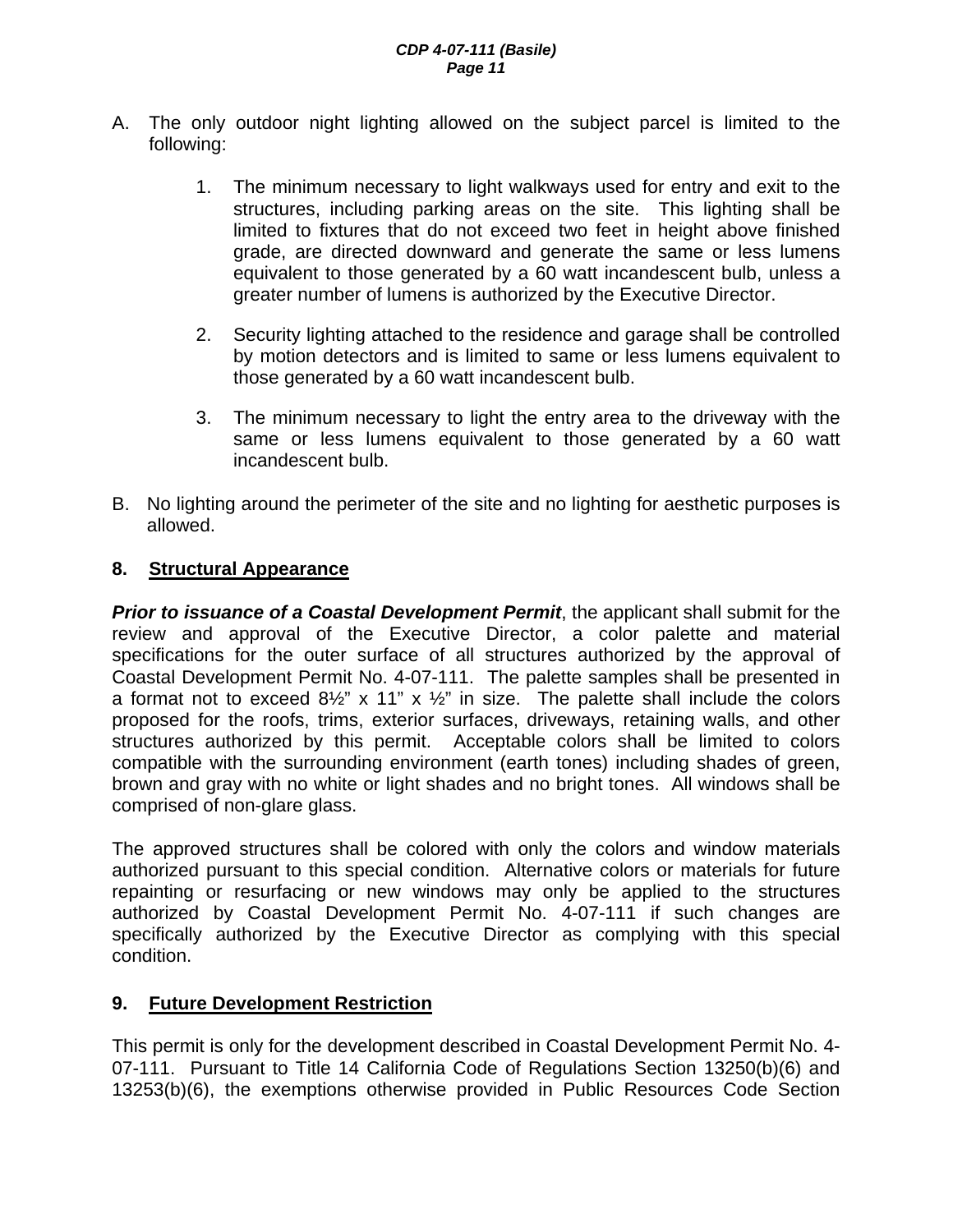30610(a) and (b) shall not apply to any future development on any portion of the parcel. Accordingly, any future improvements to any portion of the property, including but not limited to the residence, detached garage, guesthouse, conversion of garage space to habitable space, addition of an interior stairway or other interior ingress between the non-habitable garage and the habitable guesthouse, landscaping, grading, or removal of vegetation other than as provided for in the approved fuel modification/landscape plan prepared pursuant to Special Condition 4, shall require an amendment to Coastal Development Permit No. 4-07-111 from the Commission or shall require an additional coastal development permit from the Commission or from the applicable certified local government.

### **10. Deed Restriction**

*Prior to issuance of a Coastal Development Permit*, the applicant shall submit to the Executive Director for review and approval documentation demonstrating that the applicant has executed and recorded against the parcel(s) governed by this permit a deed restriction, in a form and content acceptable to the Executive Director: (1) indicating that, pursuant to this permit, the California Coastal Commission has authorized development on the subject property, subject to terms and conditions that restrict the use and enjoyment of that property; and (2) imposing the Special Conditions of this permit as covenants, conditions and restrictions on the use and enjoyment of the Property. The deed restriction shall include a legal description of the entire parcel or parcels governed by this permit. The deed restriction shall also indicate that, in the event of an extinguishment or termination of the deed restriction for any reason, the terms and conditions of this permit shall continue to restrict the use and enjoyment of the subject property so long as either this permit or the development it authorizes, or any part, modification, or amendment thereof, remains in existence on or with respect to the subject property.

### **11. Open Space Conservation Easement**

No development, as defined in Section 30106 of the Coastal Act, grazing, or agricultural activities shall occur outside of the approved development area, within the portion of the property identified as the "open space conservation easement area", as shown in **Exhibit 10** except for:

- 1. Fuel modification required by the Los Angeles County Fire Department undertaken in accordance with the final approved fuel modification plan approved pursuant to Special Condition No. 4 or other fuel modification plans required and approved by the Commission pursuant to a different CDP(s) issued by the Commission;
- 2. Drainage and polluted runoff control activities required and approved pursuant to:

a. The drainage and runoff control plans approved pursuant to

Special Condition No. 3 of this permit; and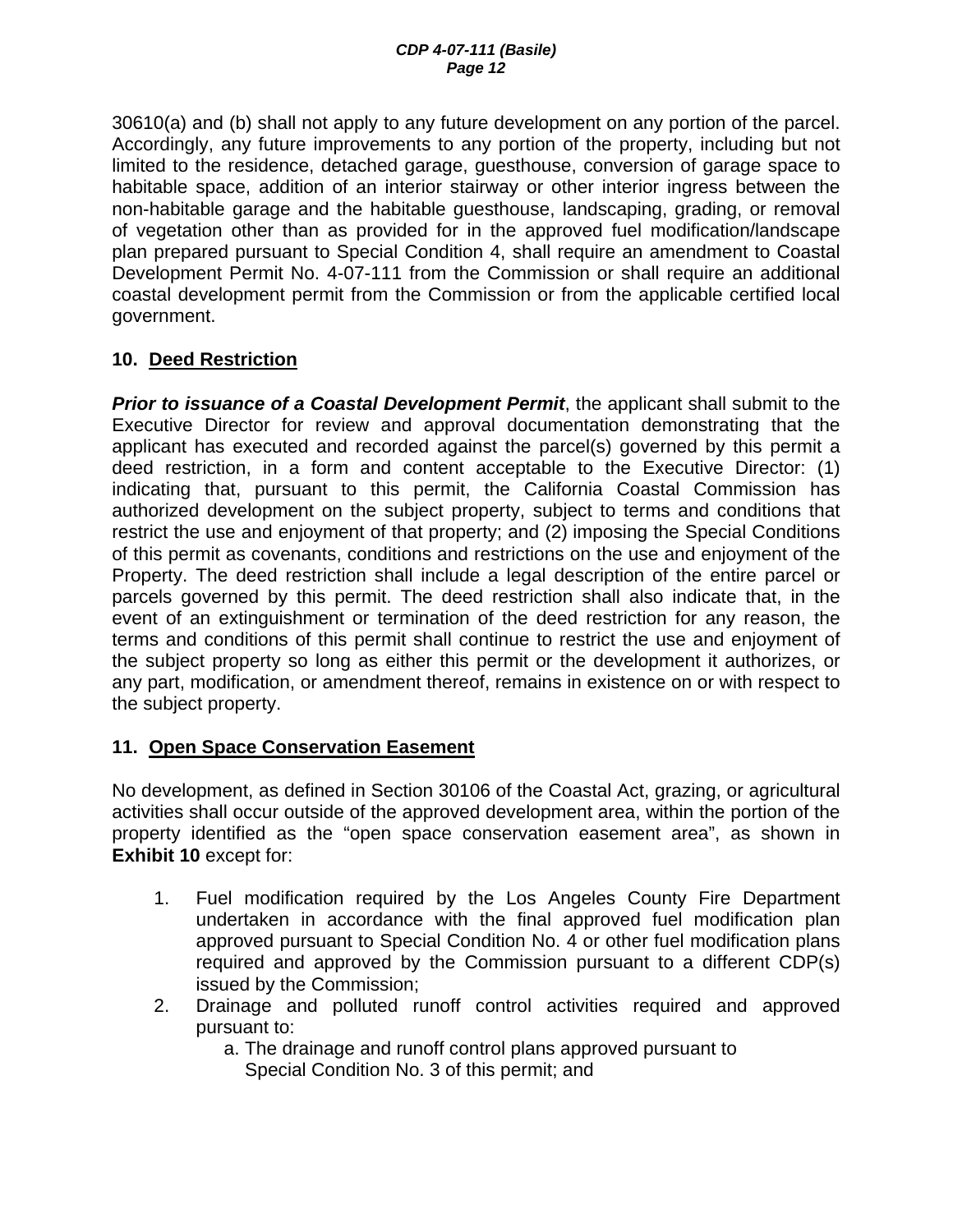- b. The landscaping and erosion control plans approved pursuant to Special Condition No. 4 of this permit;
- 3. If approved by the Commission as an amendment to this coastal development permit or a new coastal development permit,
	- a. construction and maintenance of public hiking trails; and
	- b. construction and maintenance of roads, trails, and utilities consistent with existing easements, if approved by the Commission.

*Prior to issuance of the Coastal Development Permit*, the applicant shall execute and record a document in a form and content acceptable to the Executive Director, granting to the Mountains Recreation and Conservation Authority ("MRCA") on behalf of the people of the State of California an open space conservation easement over the "open space conservation easement area" described above, for the purpose of habitat protection. The recorded easement document shall include a formal legal description of the entire property; and a metes and bounds legal description and graphic depiction, prepared by a licensed surveyor, of the open space conservation easement area, as generally shown on **Exhibit 10**. The recorded document shall reflect that no development shall occur within the open space conservation easement area except as otherwise set forth in this permit condition. The grant of easement shall be recorded free of prior liens and encumbrances (other than existing easements for roads, trails, and utilities) which the Executive Director determines may affect the interest being conveyed, and shall run with the land in favor of the MRCA on behalf of the people of the State of California, binding all successors and assigns.

### **12. Removal of Excess Excavated Material**

**Prior to issuance of the Coastal Development Permit**, the applicant shall provide evidence to the Executive Director of the location of the disposal site for all excess excavated material from the site. If the disposal site is located in the Coastal Zone, the disposal site must have a valid coastal development permit for the disposal of fill material. If the disposal site does not have a coastal permit, such a permit will be required prior to the disposal of material.

### **13. Site Inspection**

A. By acceptance of this permit, the applicant irrevocably authorizes, on behalf of himself and his successors-in-interest with respect to the subject property, Coastal Commission staff and its designated agents to enter onto the property to undertake site inspections for the purpose of monitoring compliance with the permit, including the special conditions set forth herein, and to document their findings (including, but not limited to, by taking notes, photographs, or video), subject to Commission staff providing 24 hours advanced notice to the contact person indicated pursuant to paragraph B prior to entering the property, unless there is an imminent threat to coastal resources, in which case such notice is not required. If two attempts to reach the contact person by telephone are unsuccessful, the requirement to provide 24 hour notice can be satisfied by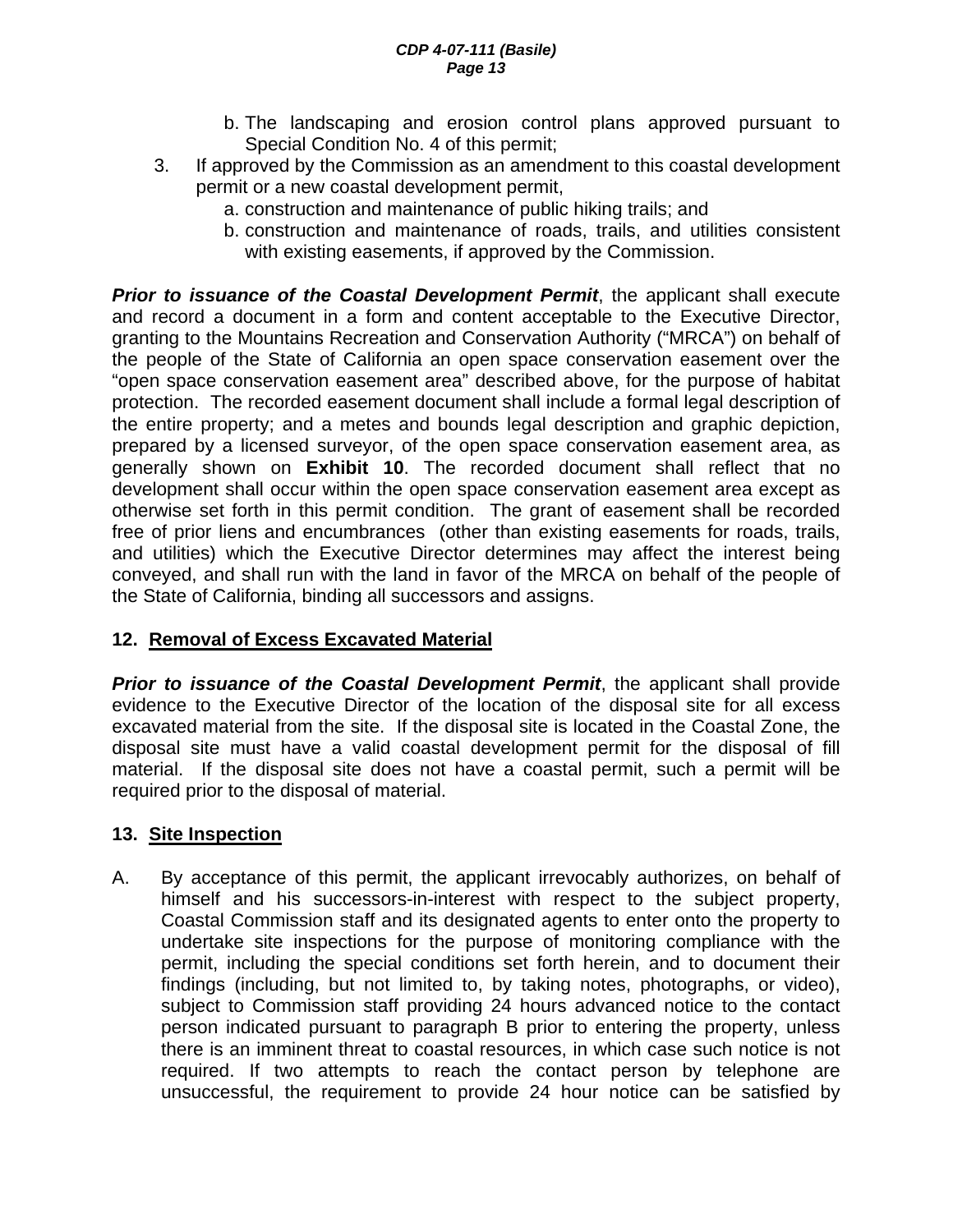voicemail, email, or facsimile sent 24 hours in advance or by a letter mailed three business days prior to the inspection. Consistent with this authorization, the applicant and his successors: (1) shall not interfere with such inspection/monitoring activities and (2) shall provide any documents requested by the Commission staff or its designated agents that are relevant to the determination of compliance with the terms of this permit.

B. *Prior to issuance of the coastal development permit*, the applicant shall submit to Commission staff the email address and fax number, if available, and the address and phone number of a contact person authorized to receive the Commission's notice of the site inspections allowed by this special condition. The applicant is responsible for updating this contact information, and the Commission is entitled to rely on the last contact information provided to it by the applicant.

# **IV. FINDINGS AND DECLARATIONS**

The Commission hereby finds and declares:

## **A. Project Description and Background**

The applicant proposes to construct a new two-story, 2,790 sq. ft. single-family residence, 660 sq. ft. detached garage with 660 sq. ft. upstairs guest unit, reflecting pool, septic system, retaining walls, driveway with RV parking area, and 1,810 cu. yds. of grading (1,250 cu. yds. cut; 560 cu. yds. fill) (**Exhibits 3-8**).

The approximately 3-acre subject property is located on Mansie Lane, an existing private access road that intersects Rambla Pacifico south of Las Flores Canyon Road (**Exhibits 1-2**). The subject parcel is accessed from Mansie Lane. The property consists of steeply sloping hillside terrain containing native chaparral vegetation that descends approximately 300 feet south from Mansie Lane down to a drainage ravine adjacent to Rambla Pacifico Road. The proposed development will be sited in the northeastern corner of the property, adjacent to Mansie Lane and within an existing disturbed area of the site that has been thinned for fuel modification purposes associated with existing development to the north. The property to the north of the site is developed with a single family residence. The area to the east and west are undeveloped and also contain native chaparral vegetation. Although vegetation on the site and adjacent parcels burned in the Malibu Canyon Fire in October 2007, the area was vegetated with dense chaparral vegetation that is now re-establishing.

The Coastal Commission has approved two prior coastal development permits for residential development on the subject property. Coastal Development Permit No. 5-91- 417 (Wiley & Kilbourne) was approved in October 1991 for construction of a 35 ft. high, 3,481 sq. ft. residence, detached 660 sq. ft. garage with a 660 sq. ft. guest house above the garage, septic system, and 930 cu. yds. of grading. This permit expired in October 1993. Coastal Development Permit No. 4-02-052 (Basile) was approved in October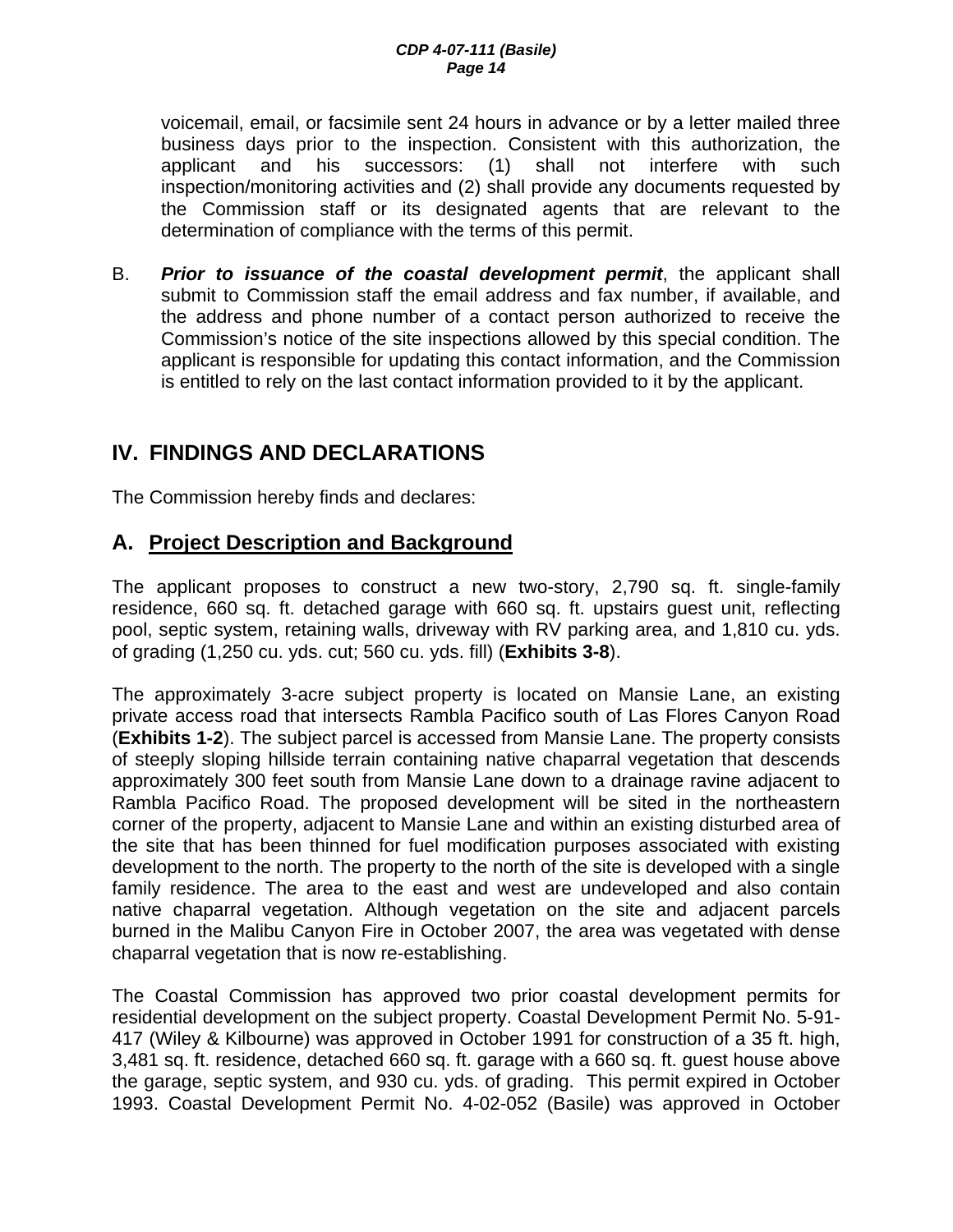2002 for construction of a two story, 2,790 sq. ft. residence, detached 660 sq. ft. garage with a 660 sq. ft. guest room above garage, reflecting pool, retaining walls, driveway and parking area, septic system, and 615 cu. yds. of grading. However, the permit expired in October 2004 because the applicant did not commence construction of the approved development and did not request a permit extension prior to expiration. The proposed project that is the subject of this report is essentially the same as that previously proposed in CDP No. 4-02-052.

The project site is visible from Rambla Pacifico Road.

### **B. Hazards and Geologic Stability**

Section 30253 of the Coastal Act states, in pertinent part, that new development shall:

#### *(1) Minimize risks to life and property in areas of high geologic, flood, and fire hazard.*

*(2) Assure stability and structural integrity, and neither create nor contribute significantly to erosion, instability, or destruction of the site or surrounding area or in any way require the construction of protective devices that would substantially alter natural landforms along bluffs and cliffs.* 

The proposed development is located in the Malibu/Santa Monica Mountains area, an area historically subject to significant natural hazards including, but not limited to, landslides, erosion, flooding and wild fire. The submitted geology, geotechnical, and/or soils reports referenced as Substantive File Documents conclude that the project site is suitable for the proposed project based on the evaluation of the site's geology in relation to the proposed development. The reports contain recommendations to be incorporated into the project plans to ensure the stability and geologic safety of the proposed project, the project site, and the adjacent properties. To ensure stability and structural integrity and to protect the site and the surrounding sites, the Commission requires the applicant to comply with the recommendations contained in the applicable reports, to incorporate those recommendations into all final design and construction plans, and to obtain the geotechnical consultant's approval of those plans prior to the commencement of construction.

Additionally, to minimize erosion and ensure stability of the project site, the project must include adequate drainage and erosion control measures. In order to achieve these goals, the Commission requires the applicant to submit drainage and interim erosion control plans certified by the geotechnical engineer.

Further, the Commission finds that, for the project to ensure stability and avoid contributing significantly to erosion, all slopes and disturbed areas of the subject site must be landscaped, primarily with native plants, to stabilize disturbed soils and reduce erosion resulting from the development. To ensure that excess excavated material is moved off site so as not to contribute to unnecessary landform alteration and to minimize erosion and sedimentation from stockpiled excavated soil, excess excavated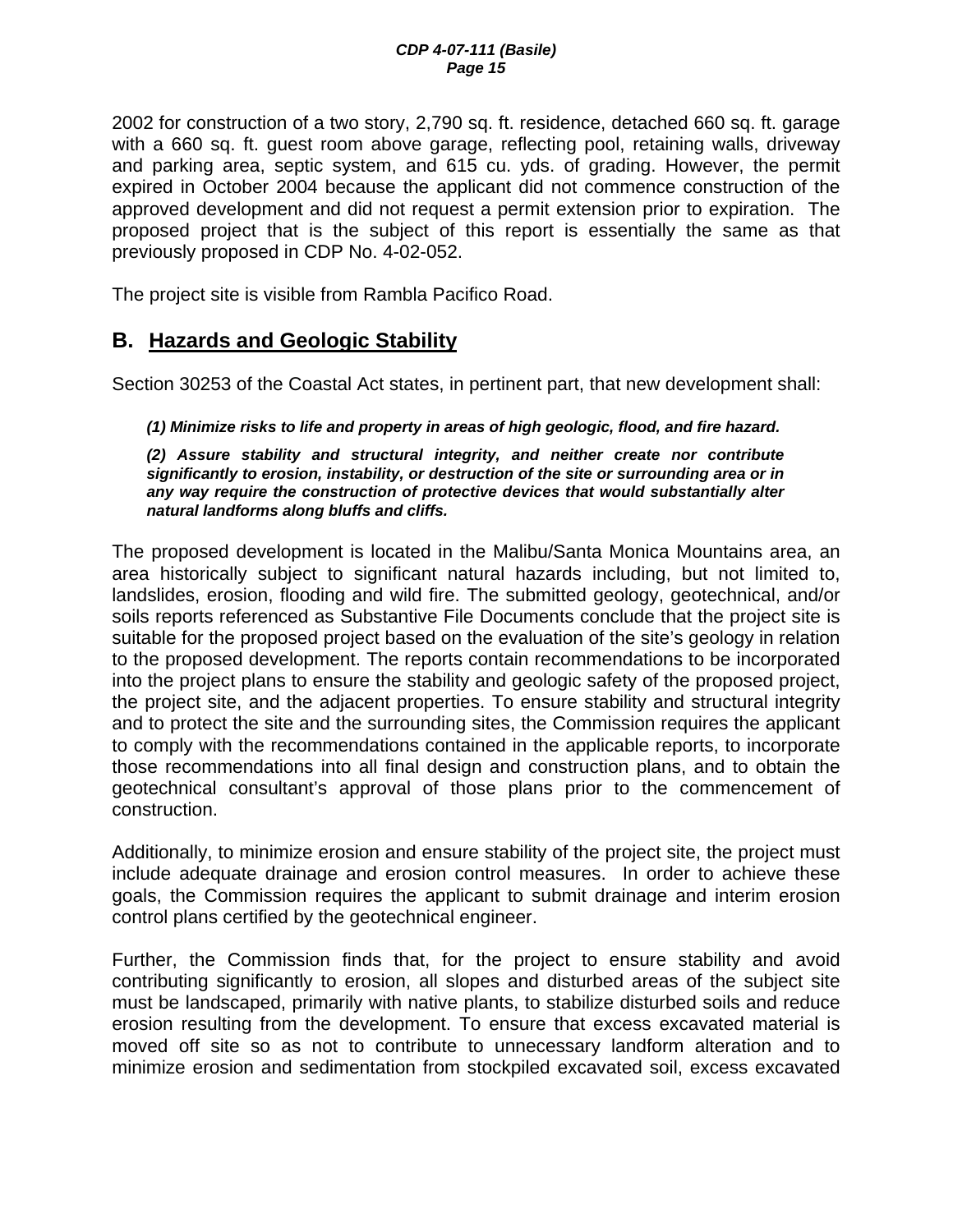material shall be disposed at an appropriate disposal site or to a site that has been approved to accept fill material.

Although the conditions described above render the project sufficiently stable to satisfy the requirements of Section 30253, no project is wholly without risks. Due to the fact that the proposed project is located in an area subject to an extraordinary potential for damage or destruction from natural hazards, including wildfire, those risks remain substantial here. If the applicant nevertheless chooses to proceed with the project, the Commission requires the applicant to assume the liability from these associated risks. Through the assumption of risk condition, the applicant acknowledges the nature of the fire and/or geologic hazard that exists on the site and that may affect the safety of the proposed development.

The following special conditions are required, as determined in the findings above, to assure the project's consistency with Section 30253 of the Coastal Act and as a response to the risks associated with the project:

Special Condition 1. Plans Conforming to Geotechnical Engineer's Recommendations Special Condition 2. Assumption of Risk, Waiver of Liability and Indemnity Special Condition 3. Drainage and Polluted Runoff Control Plan Special Condition 4. Interim Erosion Control Plans and Construction Responsibilities Special Condition 4. Landscaping and Fuel Modification Plans Special Condition 12. Removal of Excess Excavated Material

For the reasons set forth above, the Commission finds that, as conditioned, the proposed project is consistent with Section 30253 of the Coastal Act.

### **C. Environmentally Sensitive Habitat**

Section 30240 of the Coastal Act protects environmentally sensitive habitat areas (ESHA) by restricting development in and adjacent to ESHA. Section 30240 states:

*(a) Environmentally sensitive habitat areas shall be protected against any significant disruption of habitat values, and only uses dependent on such resources shall be allowed within such areas.* 

 *(b) Development in areas adjacent to environmentally sensitive habitat areas and parks and recreation areas shall be sited and designed to prevent impacts which would significantly degrade such areas, and shall be compatible with the continuance of such habitat areas.*

Section 30107.5 of the Coastal Act, defines an environmentally sensitive area as:

*"Environmentally sensitive area" means any area in which plant or animal life or their habitats are either rare or especially valuable because of their special nature or role in an ecosystem and which could be easily disturbed or degraded by human activities and developments.*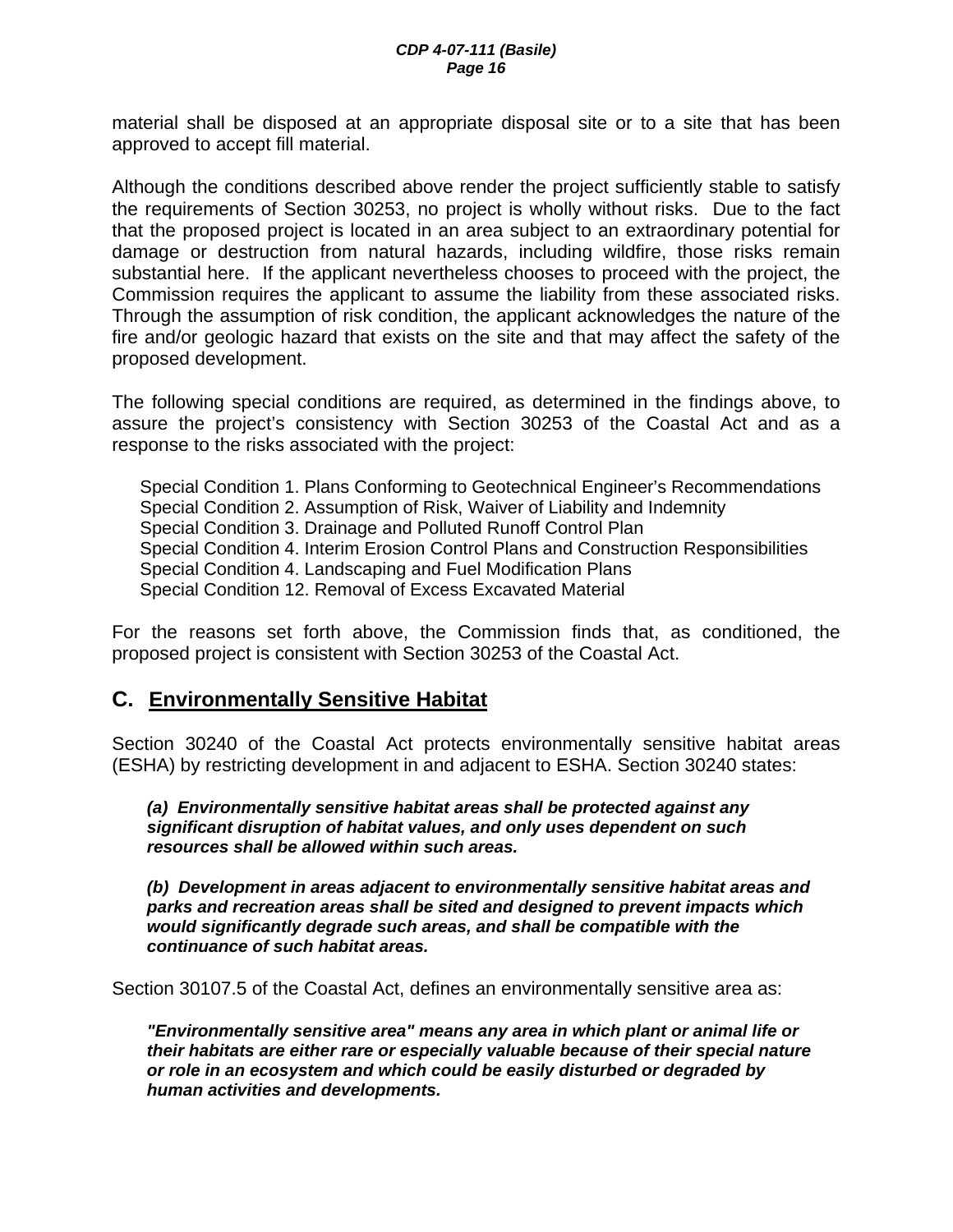In addition, the Malibu/Santa Monica Mountains LUP provides policy guidance regarding the protection of environmentally sensitive habitats. The Coastal Commission has applied the following relevant policies as guidance in the review of development proposals in the Santa Monica Mountains.

- *P68 Environmentally sensitive habitat areas (ESHAs) shall be protected against significant disruption of habitat values, and only uses dependent on such resources shall be allowed within such areas. Residential use shall not be considered a resource dependent use.*
- *P69 Development in areas adjacent to environmentally sensitive habitat areas (ESHAs) shall be subject to the review of the Environmental Review Board, shall be sited and designed to prevent impacts which would significantly degrade such areas, and shall be compatible with the continuance of such habitat areas.*
- *P72 Open space or conservation easements or equivalent measures may be required in order to protect undisturbed watershed cover and riparian areas located on parcels proposed for development. Where new development is proposed adjacent to Environmentally Sensitive Habitat Areas, open space or conservation easements shall be required in order to protect resources within the ESHA.*
- *P74 New development shall be located as close as feasible to existing roadways, services, and existing development to minimize the effects on sensitive environmental resources.*
- *P82 Grading shall be minimized for all new development to ensure the potential negative effects of runoff and erosion on these resources are minimized.*
- *P84 In disturbed areas, landscape plans shall balance long-term stability and minimization of fuel load. For instance, a combination of taller, deep-rooted plants and low-growing ground covers to reduce heat output may be used. Within ESHAs and Significant Watersheds, native plant species shall be used, consistent with fire safety requirements.*

#### **1. Project Description and Site Specific Biological Resource Information**

The approximately 3-acre subject property is located on Mansie Lane, an existing private access road that intersects Rambla Pacifico south of Las Flores Canyon Road. The property consists of steeply sloping hillside terrain containing native chaparral vegetation that descends approximately 300 feet south from Mansie Lane down to a drainage ravine adjacent to Rambla Pacifico Road. The proposed development will be sited in the northeastern corner of the property, adjacent to Mansie Lane and within an existing disturbed area of the site that has been thinned for fuel modification purposes associated with an existing single family residence to the north. The area to the east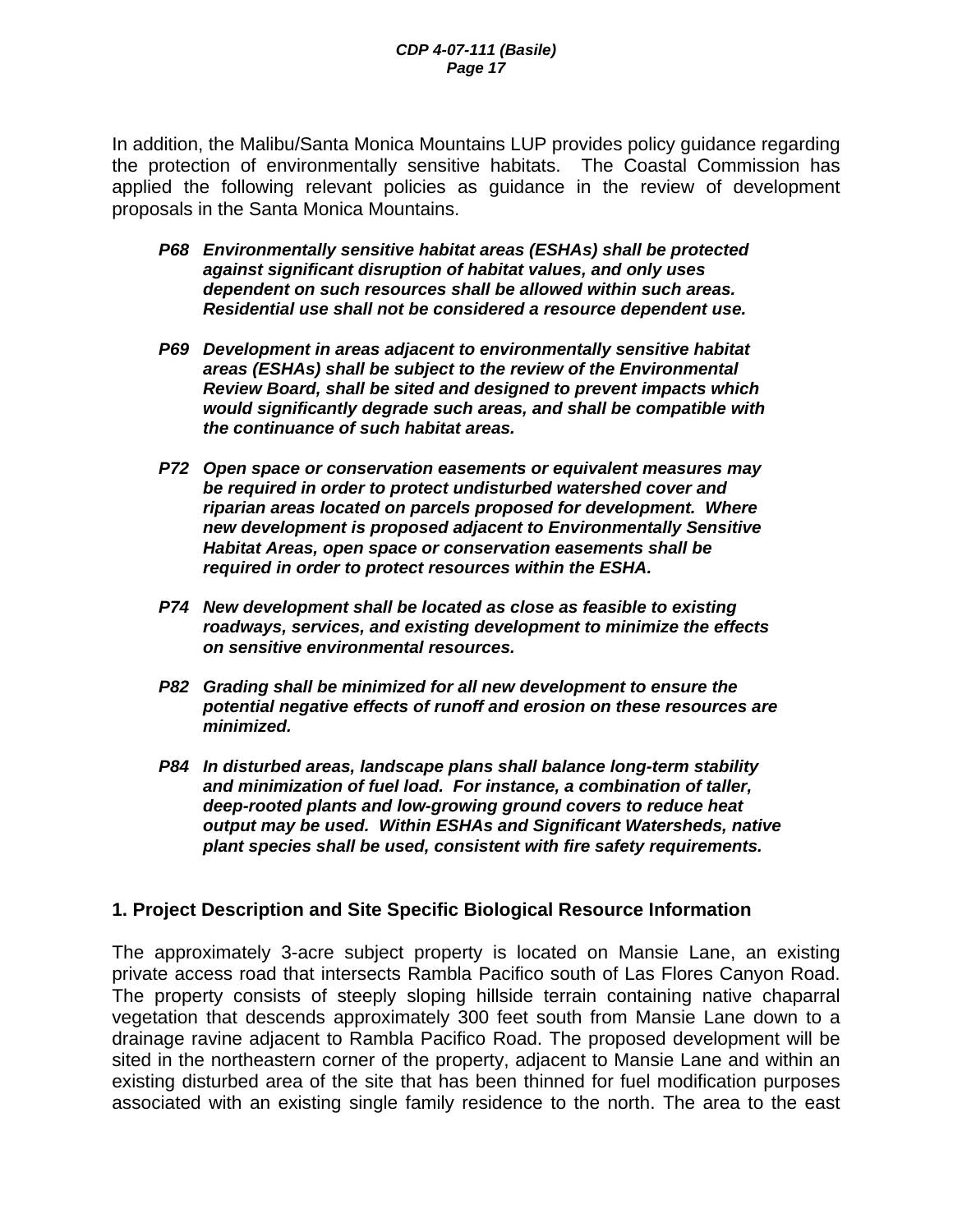and west are undeveloped and also contain native chaparral vegetation. Although vegetation on the site and adjacent parcels burned in the Malibu Canyon Fire in October 2007, the area was vegetated with dense chaparral vegetation that is now reestablishing.

When the Commission considered the previous coastal development permits (CDP Nos. 5-91-417 and 4-02-052) associated with the subject property, the site was not mapped as an environmentally sensitive habitat area (ESHA) in the Malibu/Santa Monica Mountains Land Use Plan (LUP), and native chaparral vegetation in the Santa Monica Mountains was not considered an especially valuable habitat type that met the definition of ESHA under the Coastal Act. The Malibu/Santa Monica Mountains Land Use Plan (LUP) certified by the Coastal Commission in 1986 contains a tiered approach to sensitive resource designation. In applying this policy approach to numerous permit decisions that have come before the Commission since 1986, such as CDP 4-02-052, Commission staff has concluded that the tiered approach often does not adequately protect lands that rightfully meet the definition of ESHA under the Coastal Act. The Commission has found, in past permit actions, that many areas located in the Santa Monica Mountains Coastal Zone meet the Coastal Act definition of ESHA even though they may contain no resource designation or some other resource designation, such as Wildlife Migration Corridor.

The subject parcel contains relatively undisturbed laurel sumac and greenbark ceanothus chaparral vegetation (with the exception of the portion of the property that is subject to fuel modification requirements associated with the residence to the north), and is part of a large, unfragmented block of habitat. The chaparral vegetation on-site burned in October 2007 in the Malibu Canyon Fire. However, the presence of chaparral vegetation on the site and the surrounding area prior to the fire, illustrate that this subject parcel is prime habitat for that vegetation community. Moreover, if left alone, the chaparral will continue to grow back quickly. Fire is an integral part of the community dynamics of chaparral, and following the fire, the chaparral community is still there in the form of root crowns that will resprout and a seed bank that will generate new growth. Laurel sumac, in particular, is a common and successful colonizer following fire in mixed chaparral communities. The applicant submitted a Biological Assessment, listed in the Substantive File Documents, which addresses the habitats present on the project site. The report identifies two vegetation/habitat communities on the project site, and delineates them on a map attached as **Exhibit 9**. The report describes these habitats thus:

#### *Laurel Sumac/Greenbark Ceanothus Chaparral*

The property burned in the 2007 Malibu Canyon Fire. Remains of laurel sumac (*Malosma laurina*) and greenbark ceanothus (*Ceanothus spinosus*) dominate and have experienced regrowth. Elderberry (*Sambucus mexicana*) and wild cucumber (*Marah macrocarpus*) are also present.

#### *Disturbed Habitat*

A disturbed area containing non-native herbaceous species exists in the area of the proposed development area, adjacent to Mansie Lane.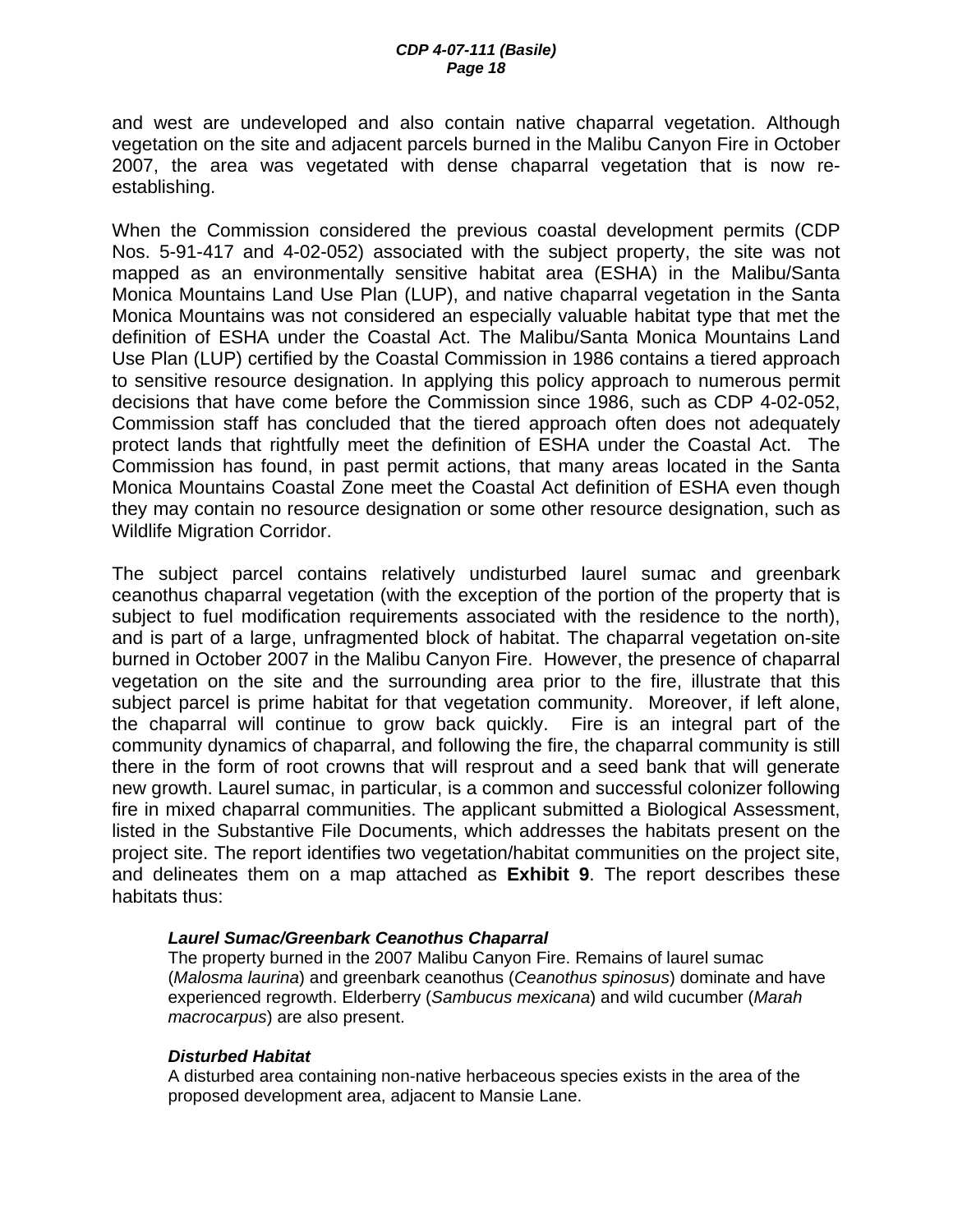Based on Commission staff review of the Biological Assessment and aerial photographs of the site, with the exception of the portion of the property that is subject to fuel modification requirements associated with the residence to the north, the subject property consists of undisturbed native laurel sumac and greenbark ceanothus chaparral vegetation that is part of a large, contiguous block of habitat to the east and west.

According to public information, the applicants purchased the subject parcel in 2000 for \$125,000. The parcel was designated in the Los Angeles County Land Use Plan for residential use. Three land use designations apply to the property which are: Mountain Land, that allows residential development at a maximum density of 1 dwelling unit per 20 acres of land; Rural Land II, that allows 1 dwelling unit per 5 acres; and Rural Land I, that allows 1 dwelling unit per 10 acres. The parcel is approximately 3-acres in size, and there are other scattered, residential developments in the same vicinity. There is no public parkland or public open space directly adjacent to the subject property. There is currently no offer to purchase the property from any public park agency.

The project has been designed to place all development on an existing disturbed area that is situated adjacent to Mansie Lane. Any alternative location on the site would involve more grading and the removal of more native vegetation. Not including the area of the driveway or turnaround, the proposed development area is estimated to measure approximately 5,000 sq. ft. The applicant's approved fuel modification plan (approved by the Los Angeles County Fire Department) shows the use of the standard three zones of vegetation modification. Zones "A" (setback zone) and "B" (irrigation zone) are shown extending in a radius of approximately 100 feet from the proposed structures. A "C" Zone (thinning zone) is provided for a distance of 100 feet beyond the "A" and "B" zones.

#### **2. ESHA Designation on the Project Site**

Pursuant to Section 30107.5, in order to determine whether an area constitutes an ESHA, and is therefore subject to the protections of Section 30240, the Commission must answer three questions:

- 1) Is there a rare species or habitat in the subject area?
- 2) Is there an especially valuable species or habitat in the area, which is determined based on:

a) whether any species or habitat that is present has a special nature, OR b) whether any species or habitat that is present has a special role in the ecosystem;

3) Is any habitat or species that has met either test 1 or test 2 (i.e., that is rare or especially valuable) easily disturbed or degraded by human activities and developments?

If the answers to questions one or two and question three are "yes", the area is ESHA.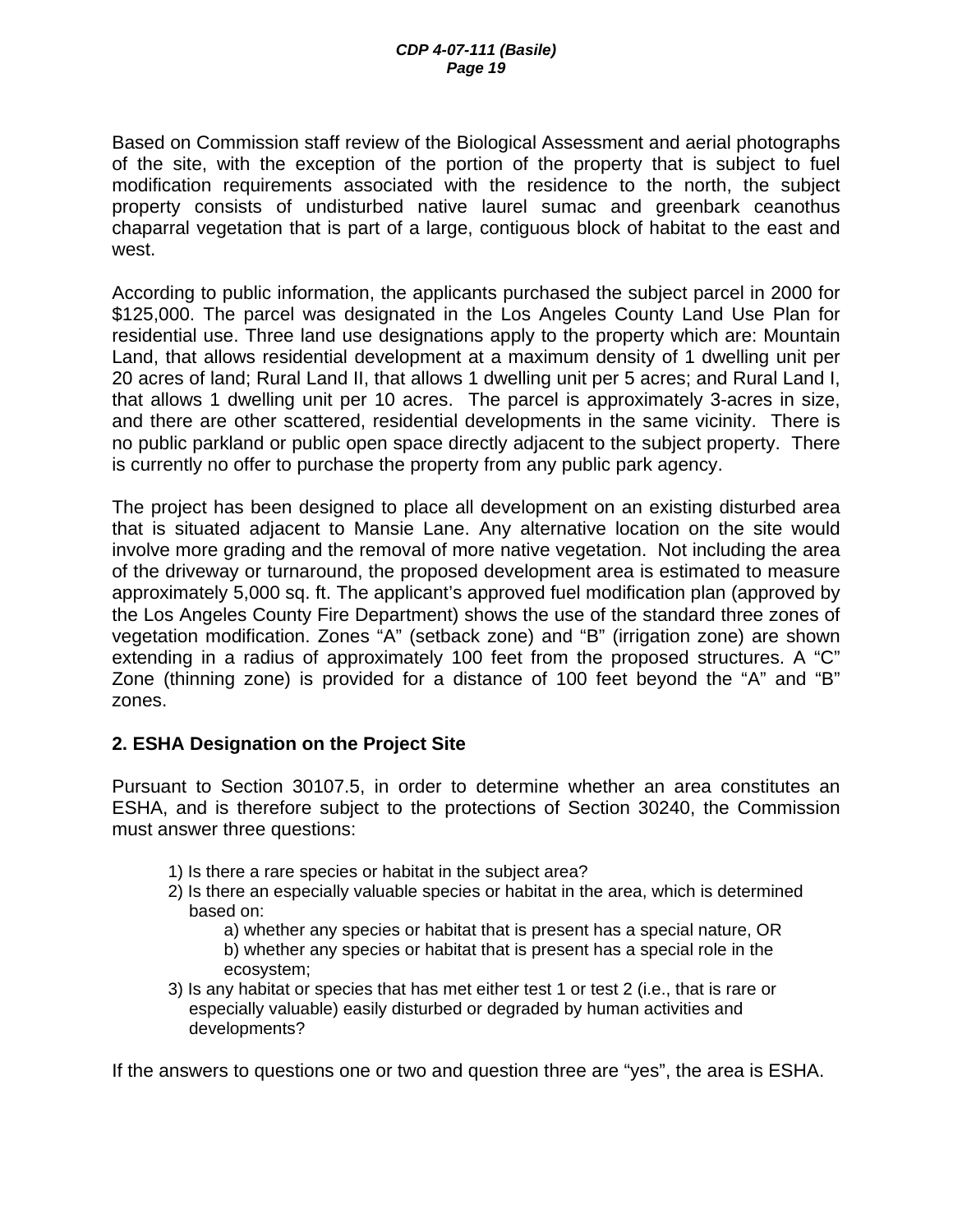The project site is located within the Mediterranean Ecosystem of the Santa Monica Mountains. The Coastal Commission has found that the Mediterranean Ecosystem in the Santa Mountains is rare, and valuable because of its relatively pristine character, physical complexity, and resultant biological diversity. Large, contiguous, relatively pristine areas of native habitats, such as coastal sage scrub, chaparral, oak woodland, and riparian woodland have many special roles in the Mediterranean Ecosystem, including the provision of critical linkages between riparian corridors, the provision of essential habitat for species that require several habitat types during the course of their life histories, the provision of essential habitat for local endemics, the support of rare species, and the reduction of erosion, thereby protecting the water quality of coastal streams. Additional discussion of the special roles of these habitats in the Santa Monica Mountains ecosystem are discussed in the March 25, 2003 memorandum prepared by the Commission's Ecologist, Dr. John Dixon<sup>1</sup> (hereinafter "Dr. Dixon Memorandum"), which is incorporated as if set forth in full herein.

Unfortunately, coastal sage scrub, chaparral, oak woodland and riparian habitats are easily disturbed by human activities. As discussed in the Dr. Dixon Memorandum, development has many well-documented deleterious effects on natural communities of this sort. These environmental impacts may be both direct and indirect and include, but certainly are not limited to, the effects of increased fire frequency, of fuel modification, including vegetation clearance, of introduction of exotic species, and of night lighting. Increased fire frequency alters plant communities by creating conditions that select for some species over others. The removal of native vegetation for fire protection results in the direct removal or thinning of habitat area. Artificial night lighting of development affects plants, aquatic and terrestrial invertebrates, amphibians, fish, birds and mammals. Thus, large, contiguous, relatively pristine stands of coastal sage scrub, chaparral, oak woodland, and riparian habitats are especially valuable because of their special roles in the Santa Monica Mountains ecosystem and are easily disturbed by human activity. Accordingly, these habitat types meet the definition of ESHA. This is consistent with the Commission's past findings in support of its actions on many permit applications and in adopting the Malibu  $LCP<sup>2</sup>$ .

As described above, the project site, except for the existing disturbed area of the site subject to fuel modification requirements associated with residence to north, contains laurel sumac and greenbark ceanothus chaparral habitat that is part of a large, contiguous block of pristine native vegetation. As noted above, the chaparral in the area that has burned will grow back quickly. Fire is an integral part of the community dynamics of chaparral, and the chaparral will continue to return. As discussed above and in the Dr. Dixon Memorandum, this habitat is especially valuable because of its special role in the ecosystem of the Santa Monica Mountains and it is easily disturbed by human activity. Accordingly, the Commission finds that the chaparral habitat on the project site meets the definition of ESHA in the Coastal Act.

http://www.coastal.ca.gov/ventura/smm-esha-memo.pdf 2

 $\overline{a}$ 

 $1$  The March 25, 2003 Memorandum Regarding the Designation of ESHA in the Santa Monica Mountains, prepared by John Dixon, Ph. D, is available on the California Coastal Commission website at

 $2$  Revised Findings for the City of Malibu Local Coastal Program (as adopted on September 13, 2002) adopted on February 6, 2003.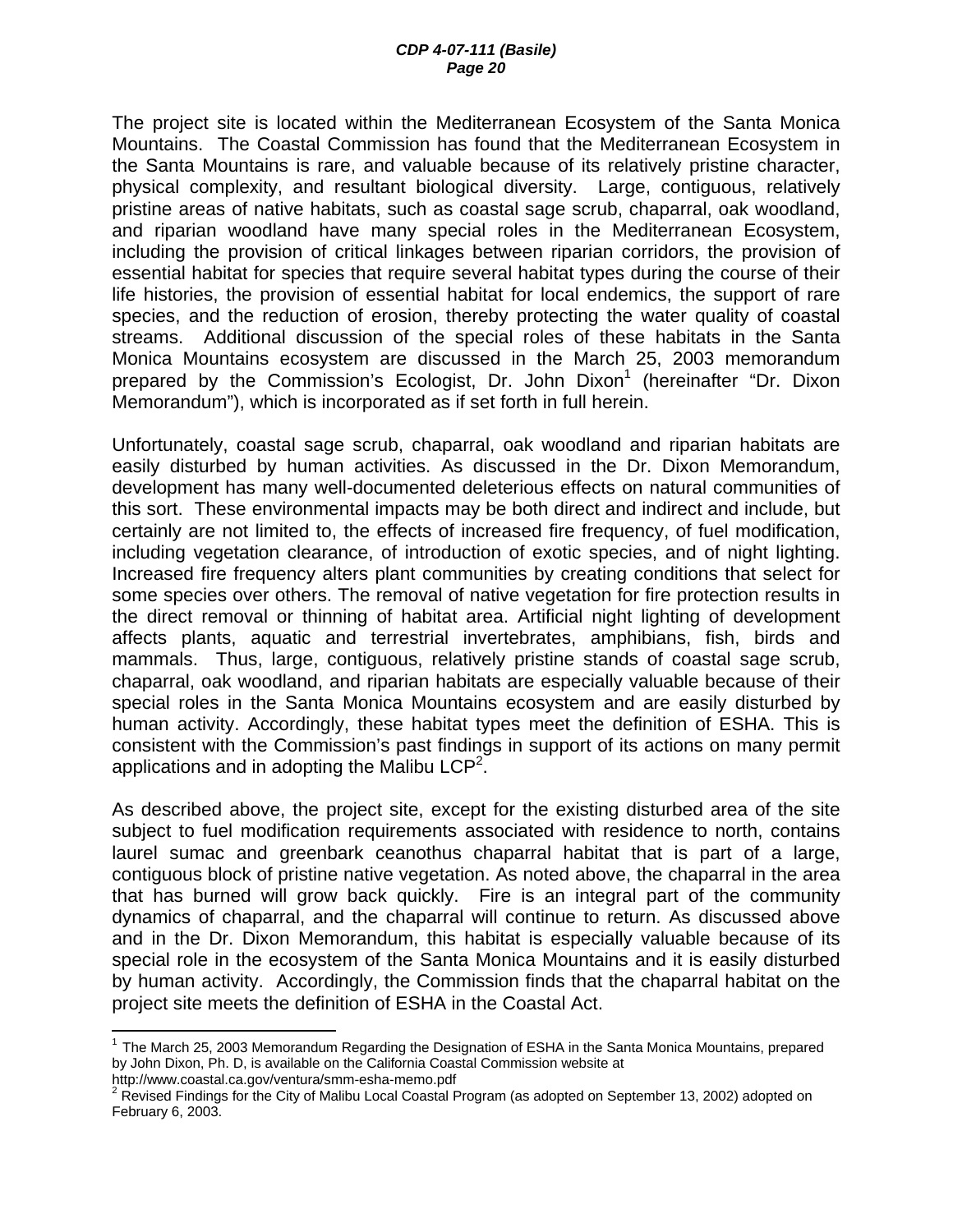#### **3. Resource Dependent Use**

The Commission finds that the subject property and the surrounding area constitutes an environmentally sensitive habitat area (ESHA), with the exception of the existing disturbed area on-site that is subject to fuel modification requirement associated with the residence to the north. Section 30240 of the Coastal Act restricts development within ESHA to only those uses that are dependent on the resource. The applicant proposes to construct a single family residence on the parcel. As single-family residences do not have to be located within ESHA to function, single-family residences are not a use dependent on ESHA resources. Section 30240 also requires that ESHA be protected against significant disruption of habitat values. As the construction of a residence on the site will require removal of ESHA only from fuel modification for fire protection purposes around the proposed residence, the project would significantly disrupt the habitat value in those locations. Application of Section 30240, by itself, would therefore require denial of the project, because the project would result in significant disruption of habitat values and residential fuel modification is not a use dependent on those sensitive habitat resources.

However, the Commission must also consider Section 30010, and the United States Supreme Court's decision in *Lucas v. South Carolina Coastal Council* (1992) 505 U.S. 1003, 112 S.Ct. 2886. Section 30010 of the Coastal Act provides that the Coastal Act shall not be construed as authorizing the Commission to exercise its power to grant or deny a permit in a manner that will take private property for public use. Application of Section 30010 may overcome the presumption of denial in some instances. The subject of what sort of government action results in a "taking" was addressed by the Court in the *Lucas* case. In *Lucas*, the Court identified several factors that should be considered in determining whether a proposed government action would result in a taking. For instance, the Court held that where a permit applicant has demonstrated that he or she has a sufficient real property interest in the property to allow the proposed project, and that project denial would deprive his or her property of all economically viable use, then denial of the project by a regulatory agency might result in a taking of the property for public use unless the proposed project would constitute a nuisance under State law. Other Supreme Court precedent establishes that another factor that should be considered is the extent to which a project denial would interfere with reasonable investment-backed expectations.

The Commission interprets Section 30010, together with the *Lucas* decision, to mean that if Commission denial of the project would deprive an applicant's property of all reasonable economic use, the Commission may be required to allow some development even if a Coastal Act policy would otherwise prohibit it, unless the proposed project would constitute a nuisance under state law. In other words, Section 30240 of the Coastal Act cannot be read to deny all economically beneficial or productive use of land because Section 30240 cannot be interpreted to require the Commission to act in an unconstitutional manner.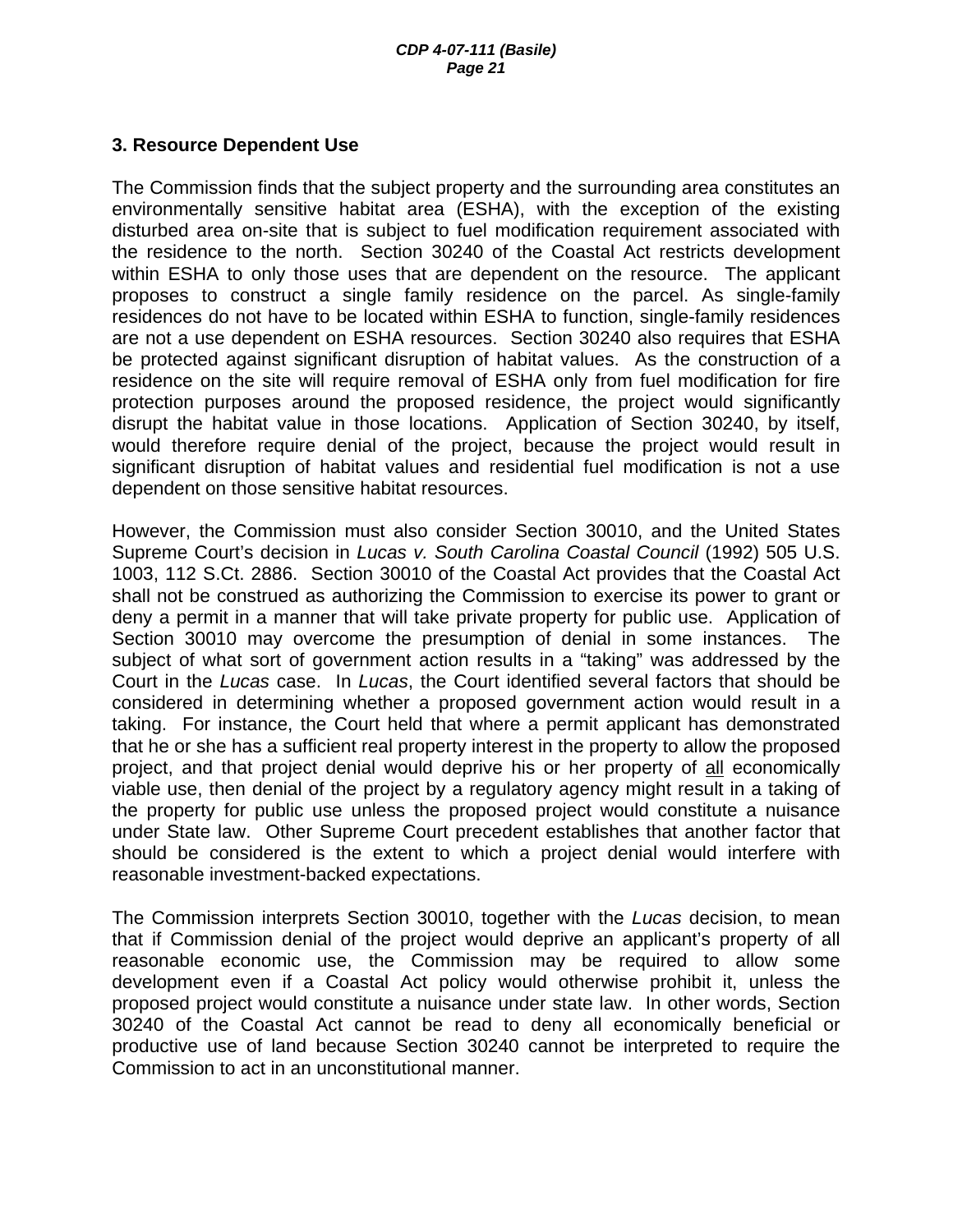As described above, the subject parcel was designated in the Los Angeles County Land Use Plan for residential use. Residential development has previously been approved by the Commission on the subject property and on sites in the immediate area. At the time the applicant purchased the parcel, the County's certified Land Use Plan did not designate the vegetation on the site as ESHA. Based on these facts, along with the presence of existing and approved residential development in the area, the applicant had reason to believe that it had purchased a parcel on which it would be possible to build a residence.

The Commission finds that in this particular case, other allowable uses for the subject site, such as a recreational park or a nature preserve, are not feasible and would not provide the owner an economic return on the investment. There is currently no offer to purchase the property from any public park agency. The Commission thus concludes that in this particular case there is no viable alternative use for the site other than residential development. The Commission finds, therefore, that outright denial of all residential use on the project site would interfere with reasonable investment-backed expectations and deprive the property of all reasonable economic use.

Next the Commission turns to the question of nuisance. There is no evidence that construction of a residence on the project site would create a nuisance under California law. Other houses have been constructed in similar situations in similar habitat areas in Los Angeles County, apparently without the creation of nuisances. The County's Health Department has not reported evidence of septic system failures. In addition, the County has reviewed and approved the applicant's proposed septic system, ensuring that the system will not create public health problems. Furthermore, the use that is proposed is residential, rather than, for example, industrial, which might create noise or odors or otherwise create a public nuisance.

In conclusion, the Commission finds that, notwithstanding Section 30240, a residential project on the subject property must be allowed to permit the applicant a reasonable economic use of their property consistent with Section 30010 of the Coastal Act.

#### **4. Siting and Design Alternatives to Minimize Significant Disruption of Habitat Values**

While the applicant is entitled under Section 30010 to an assurance that the Commission will not act in such a way as to "take" the property, this section does not authorize the Commission to avoid application of the policies of the Coastal Act, including Section 30240, altogether. Instead, the Commission is only directed to avoid construing these policies in a way that would take property. Aside from this instruction, the Commission is still otherwise directed to enforce the requirements of the Act. Therefore, in this situation, the Commission must still assure compliance with Section 30240 by avoiding impacts that would significantly disrupt and/or degrade environmentally sensitive habitat, to the extent this can be done without taking the property.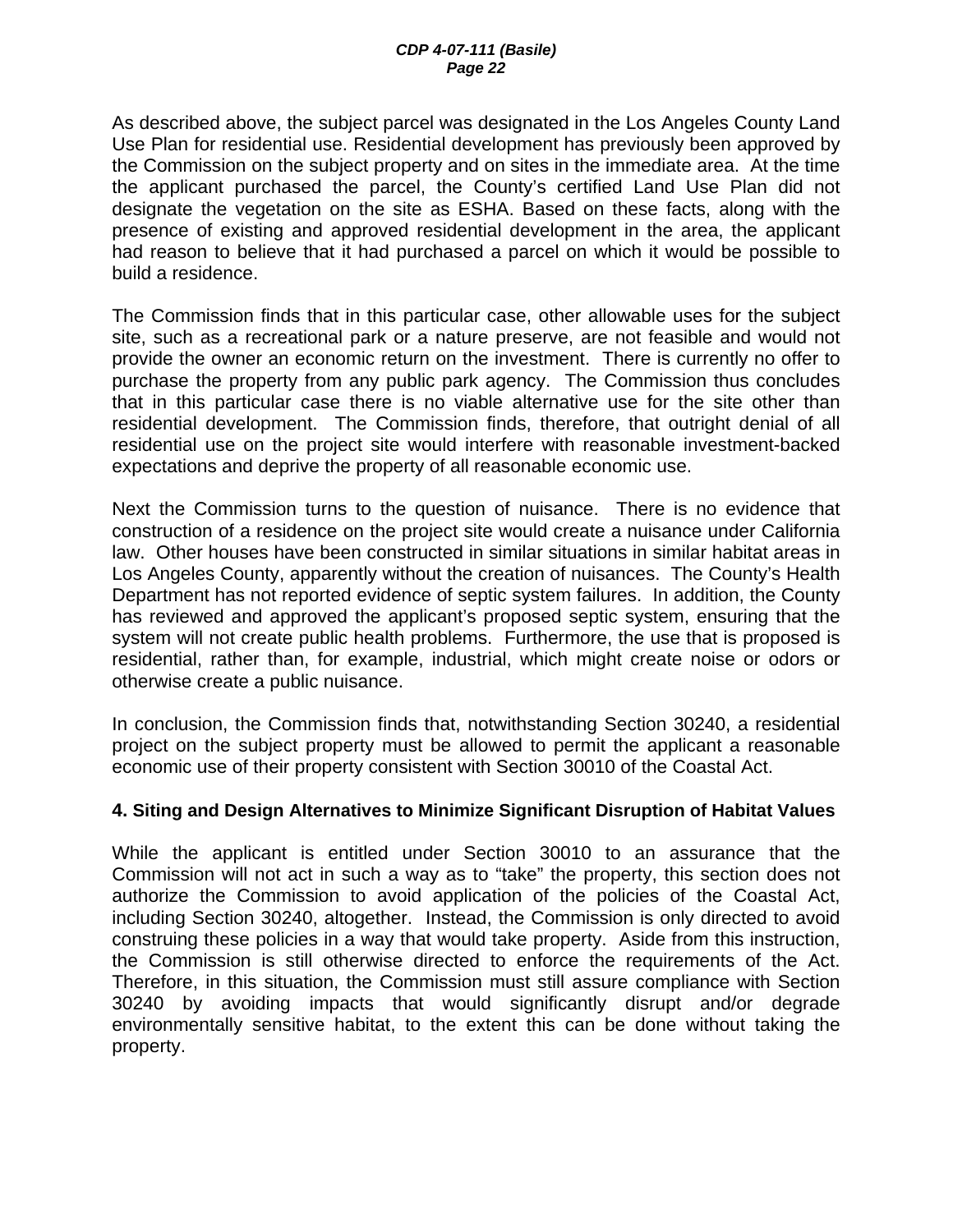Obviously, the construction of residential development, including vegetation removal for required fuel modification, will result in unavoidable loss of ESHA. The development can be sited and designed to minimize ESHA impacts by measures that include but are not limited to: limiting the size of structures, limiting the number of accessory structures and uses, clustering structures, siting development in any existing disturbed habitat areas rather than undisturbed habitat areas, locating development as close to existing roads and public services as feasible, and locating structures near other residences in order to minimize additional fuel modification.

In this case, siting and design alternatives have been considered in order to identify the alternative that can avoid and minimize impacts to ESHA to the greatest extent feasible. In past permit actions, the Commission has allowed up to 10,000 sq. ft. of development area for a residence on a parcel zoned for residential development in this area of the Santa Monica Mountains to avoid a taking of property. As detailed above, the proposed development area conforms to the maximum development area of 10,000 sq. ft. All proposed structures are located within this development area. Although a smaller development area would reduce the ESHA loss somewhat, the reduction would not be significant. Nor are there other resources such as streams, riparian areas, or visual resources that would be protected by a smaller development area. As such, the Commission concludes that the proposed siting and design of the project will minimize impacts to ESHA to the extent feasible. The Commission also finds that the proposed development area provides a reasonable economic use.

#### **5. Open Space Conservation**

This project is inconsistent with Section 30240 of the Coastal Act, and is only being allowed to avoid a taking of private property for public use. The Commission finds that for the project to be consistent with Section 30240 to the maximum extent feasible, while providing a reasonable economic use, this project must constitute the maximum amount of ESHA destruction on the site and the remaining ESHA on the property must be preserved in perpetuity.

The Commission finds that the most effective way to assure ESHA preservation on the site is the granting of an open space conservation easement to the Mountains Recreation and Conservation Authority (a joint powers authority) that prohibits development on the remainder of the site now and in the future. The Mountains Recreation and Conservation Authority (MRCA) is a public agency that represents a partnership between the Santa Monica Mountains Conservancy, the Conejo Recreation and Park District, and the Rancho Simi Recreation and Park District. The MRCA is dedicated to the preservation and management of open space, parkland, watershed lands, trails, and wildlife habitat. The MRCA manages and provides ranger services for almost 50,000 acres of public lands and parks that it owns or that are owned by the Santa Monica Mountains Conservancy. In the course of its normal duties, the MRCA park rangers and other staff are better able to monitor open space areas to ensure that the restrictions are followed than Commission staff. Further, an easement will be recorded against the title to the property and thus provide notice to future owners of the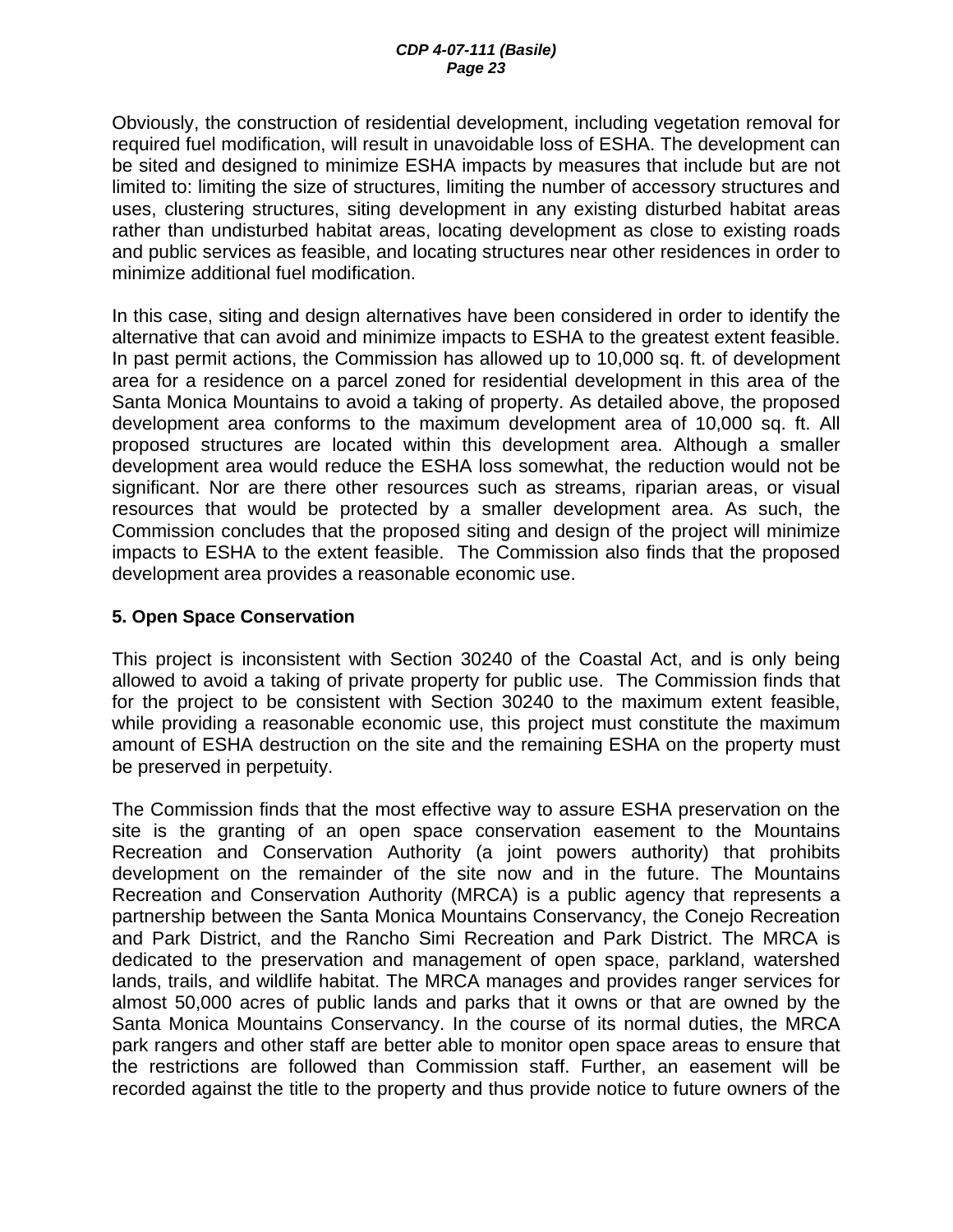limitations that apply to the open space conservation area, reducing the risk of a future irreparable violation of the restriction. The governing board of the MRCA has agreed to accept all open space easements required by the Commission for properties within the Santa Monica Mountains National Recreation Area.

It is important that the property owner grant an easement to MRCA rather than simply record an open space deed restriction. Although a deed restriction should notify future owners of the restriction in the same manner that a recorded easement would, it would not be as effective in preserving the remaining ESHA for the following two reasons. First, a deed restriction is not as reliable because a property owner can record another document purporting to rescind the deed restriction. Although any attempt to rescind a deed restriction required by a coastal development permit ("CDP") without an amendment to that CDP authorizing such a rescission would constitute a violation of the CDP and the Coastal Act, the County Recorder's office is likely to allow recordation of a rescission without the required Coastal Commission authorization. Indeed, the Commission has experienced the phenomenon of property owners recording documents purporting to modify deed restrictions recorded pursuant to CDP requirements. *See*, *e.g.*, Commission findings for CDP Amendment F7453-A2 (Stephenson), approved March 2005, and Violation File V-6-04-010 (Del Mar Estates). On the other hand, because an easement necessarily involves more than one person, the County Recorder would not likely record a document purporting to rescind an easement unless the easement holder was also to sign the document. Thus, a condition requiring a deed restriction is much easier to violate, and therefore much less protective, than a condition requiring an easement.

Second, the Legislature has recently adopted new provisions to the Government Code specifically sanctioning the use of conservation easements for this purpose and changing procedures to ensure that they are prominent in searching title to property. In 2001, the Legislature adopted a new requirement that County Recorders keep a separate and "comprehensive index of conservation easements." *See* Cal. Gov't Code § 27255(a). As such, the Commission finds that the requirement of an open space and conservation easement is the most effective method of ensuring that the remaining ESHA on the project site will be conserved in the future. Finally, the Commission concludes that an open space easement that allows only the easement holder and no other entity to enter the property for inspection purposes does not interfere with the fee title owner's right to exclude the general public. It therefore does not constitute a significant invasion of the fee title owner's property interest.

In conclusion, the Commission finds that it is necessary to require the applicant to grant an open space easement to the MRCA over the open space area on the project site in order to insure that the remaining ESHA will be preserved, as detailed in **Special Condition No. Eleven (11)**. Only as conditioned will the proposed project minimize impacts to ESHA, pursuant to Section 30240 of the Coastal Act.

#### **6. Habitat Impact Mitigation**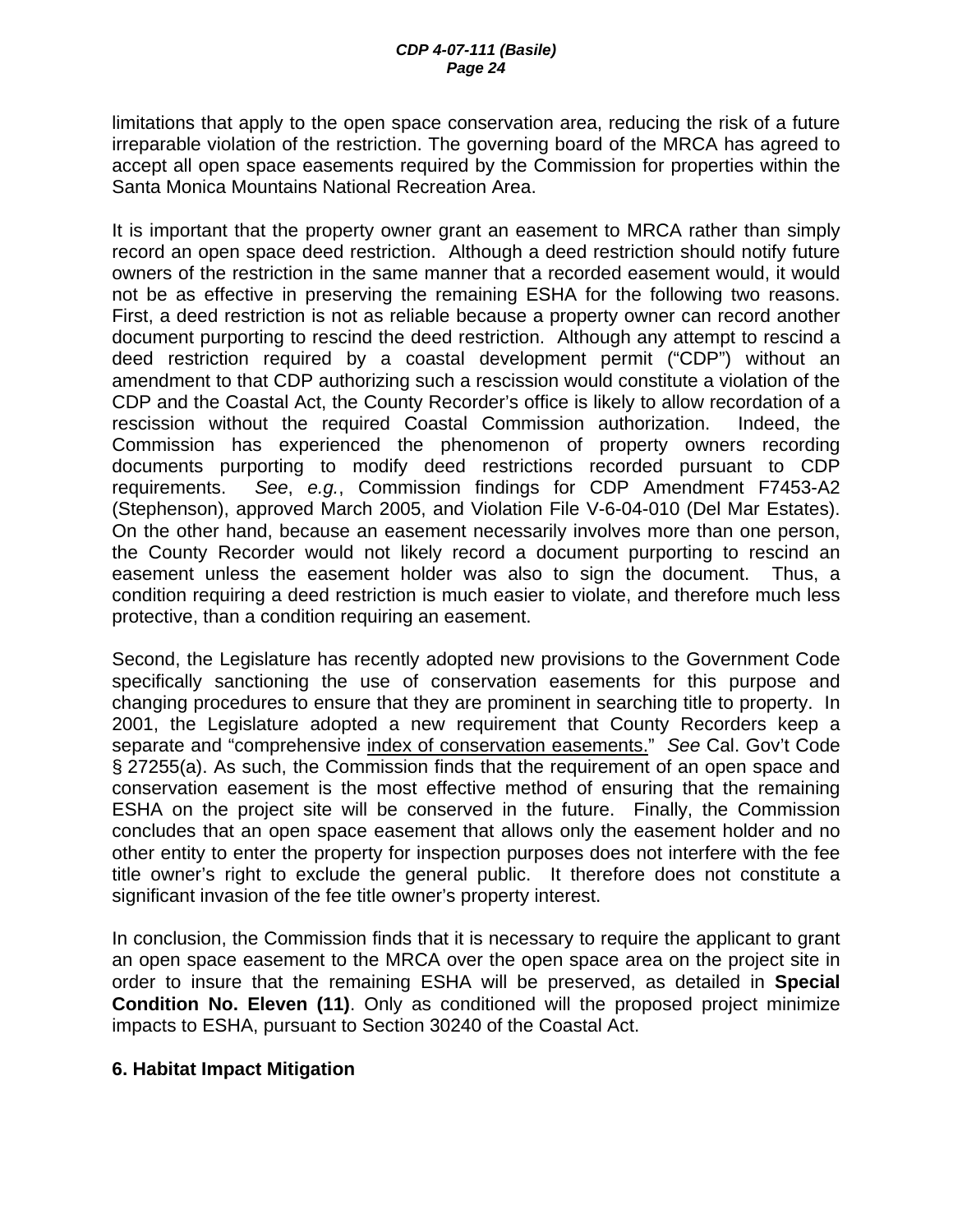While impacts resulting from development within ESHA can be reduced through siting and design alternatives for new development and by ensuring that the remaining ESHA on the site is permanently protected, they cannot be completely avoided, given the location of ESHA around the project site, the high fire risk in the Santa Monica Mountains, and the need to modify fuel sources to protect life and property from wildfire.

Fuel modification is the removal or modification of combustible native or ornamental vegetation. It may include replacement with drought tolerant, fire resistant plants. The amount and location of required fuel modification will vary according to the fire history of the area, the amount and type of plant species on the site, topography, weather patterns, construction design, and siting of structures. There are typically three fuel modification zones applied by the Los Angeles County Fire Department, which include a setback zone immediately adjacent to the structure (Zone A) where all native vegetation must be removed, an irrigated zone adjacent to Zone A (Zone B) where most native vegetation must be removed or widely spaced, and a thinning zone (Zone C) where native vegetation may be retained if thinned or widely spaced although particular highfuel plant species must be removed. The combined required fuel modification area around structures can extend up to a maximum of 200 feet. If there is not adequate area on the project site to provide the required fuel modification for structures, then brush clearance may also be required on adjacent parcels. In this way, for a large area around any permitted structures, native vegetation will be cleared, selectively removed to provide wider spacing, and thinned. The Commission has found in past permit actions, that a new residential development (with a 10,000 sq. ft. development area) within ESHA with a full 200 foot fuel modification radius will result in impact (either complete removal, irrigation, or thinning) to ESHA habitat of four to five acres.

Obviously, native vegetation that is cleared and replaced with ornamental species or substantially removed and widely spaced will be lost as habitat and watershed cover. As discussed in the Dr. Dixon Memorandum<sup>3</sup>, the cumulative loss of habitat cover also reduces the value of the sensitive resource areas as a refuge for birds and animals, for example by making them—or their nests and burrows—more readily apparent to predators. Further, fuel modification can result in changes to the composition of native plant and wildlife communities, thereby reducing their habitat value. Although the impacts from habitat removal cannot be avoided, the Commission finds that the loss of ESHA resulting from the removal, conversion, or modification of natural habitat for new development including the building site area, and fuel modification can be mitigated in order to ensure that ESHA impacts are minimized to the extent feasible.

The Commission has identified three appropriate methods for providing mitigation for the unavoidable loss of ESHA resulting from development; namely, habitat restoration, habitat conservation, and the payment of an in-lieu fee for habitat conservation. The Commission finds that any of these measures is appropriate in this case to mitigate the loss of ESHA on the project site. The first method is to provide mitigation through the

 $\overline{a}$ 

 $^3$  The March 25, 2003 Memorandum Regarding the Designation of ESHA in the Santa Monica Mountains, prepared by John Dixon, Ph. D, is available on the California Coastal Commission website at http://www.coastal.ca.gov/ventura/smm-esha-memo.pdf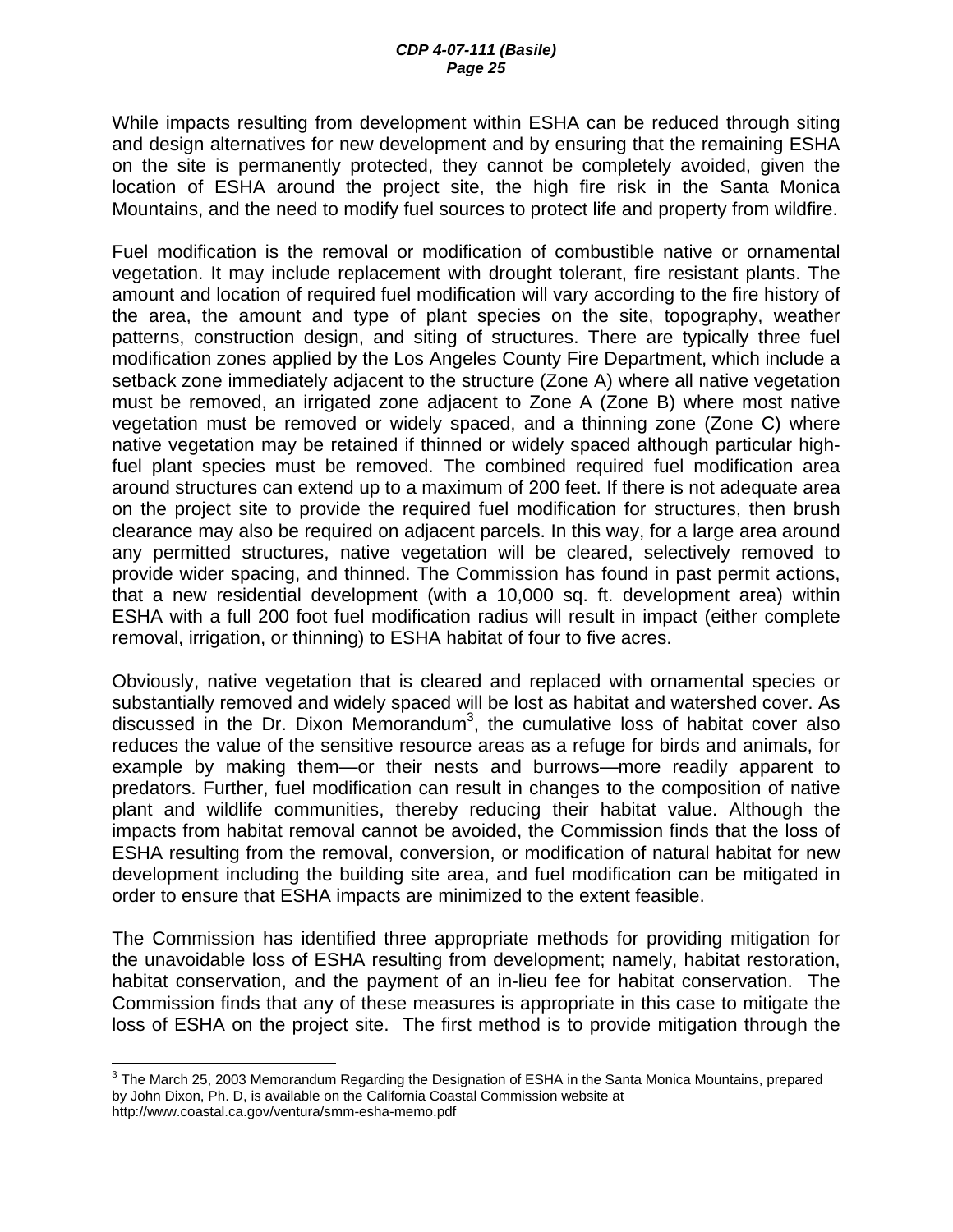restoration of an area of degraded habitat (either on the project site, or at an off-site location) that is equivalent in size to the area of habitat impacted by the development. A restoration plan must be prepared by a biologist or qualified resource specialist and must provide performance standards, and provisions for maintenance and monitoring. The restored habitat must be permanently preserved through the recordation of an open space easement.

The second habitat impact mitigation method is habitat conservation. This includes the conservation of an area of intact habitat of a similar type as that impacted equivalent to the area of the impacted habitat. The parcel containing the habitat conservation area must be restricted from future development and permanently preserved. If the mitigation parcel is larger in size than the impacted habitat area, the excess acreage could be used to provide habitat impact mitigation for other development projects that impact ESHA.

The third habitat impact mitigation option is the payment of an in-lieu fee for habitat conservation. The fee is based on the habitat types in question, the cost per acre to restore or create comparable habitat types, and the acreage of habitat affected by the project. The Commission has, in past permit decisions, determined the appropriate fee for the restoration or creation of chaparral and coastal sage scrub habitat, based on research carried out by the Commission's biologist. A range of cost estimates was obtained that reflected differences in restoration site characteristics including topography (steeper is harder), proximity to the coast (minimal or no irrigation required at coastal sites), types of plants (some plants are rare or difficult to cultivate), density of planting, severity of weed problem, condition of soil, etc.

The Commission has determined that the appropriate mitigation for loss of coastal sage scrub or chaparral ESHA should be based on the actual installation of replacement plantings on a disturbed site, including the cost of acquiring the plants (seed mix and container stock) and installing them on the site (hydroseeding and planting). The in-lieu fee found by the Commission to be appropriate to provide mitigation for the habitat impacts to ESHA areas where all native vegetation will be removed (building site, the "A" zone required for fuel modification, and off-site brush clearance areas), and where vegetation will be significantly removed and any remaining vegetation will be subjected to supplemental irrigation (the "B" zone or any other irrigated zone required for fuel modification) is \$12,000 per acre. Further, the Commission has required a fee of \$3,000 per acre for areas where the vegetation will be thinned, but not irrigated ("C" zone or other non-irrigated fuel modification zone).

The acreage of ESHA that is impacted must be determined based on the size of the development area, required fuel modification (as identified on the fuel modification plan approved by the Los Angeles County Fire Department) on the site, and required brush clearance off-site. The Commission finds that it is necessary to require the applicant to delineate the total acreage of ESHA on the site (and offsite brush clearance areas, if applicable) that will be impacted by the proposed development, and provide mitigation to compensate for this loss of habitat, through one of the three methods described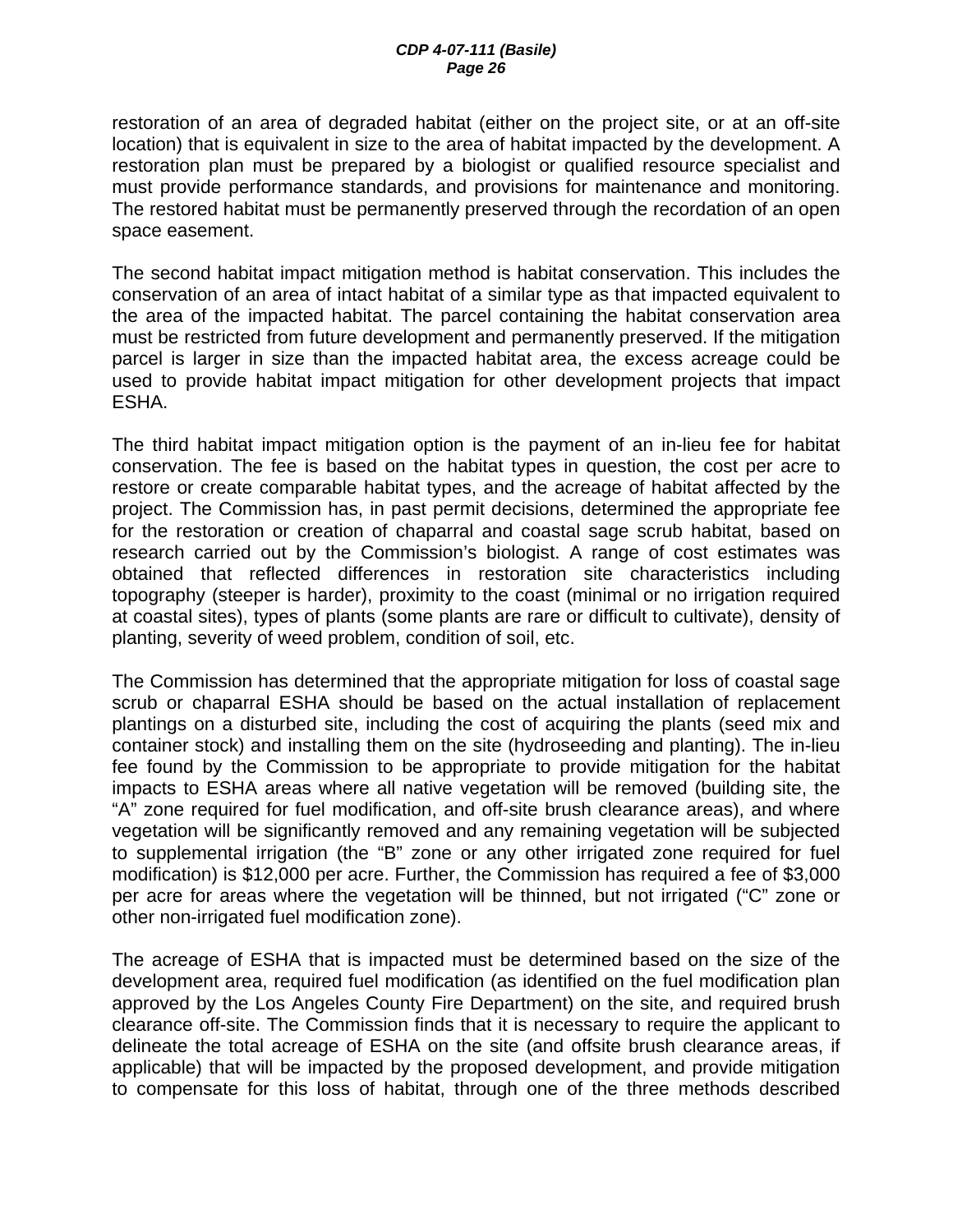above, and required by **Special Condition No. Six (6)**. Only as conditioned will the proposed project minimize impacts to ESHA, pursuant to Section 30240 of the Coastal Act.

### **7. Additional Mitigation Measures to Address Additional ESHA Impacts**

The Commission finds that the use of non-native and/or invasive plant species for residential landscaping results in both direct and indirect adverse effects to native plants species indigenous to the Malibu/Santa Monica Mountains area. Direct adverse effects from such landscaping result from the direct occupation or displacement of native plant communities by new development and associated non-native landscaping, and mitigation for that effect was discussed in the previous section. Indirect adverse effects include offsite migration and colonization of native plant habitat by non-native/invasive plant species (which tend to outcompete native species) adjacent to new development. The Commission notes that the use of exotic plant species for residential landscaping has already resulted in significant adverse effects to native plant communities in the Malibu/Santa Monica Mountains area. This sort of impact was not addressed in the prior section. Therefore, in order to minimize adverse effects to the indigenous plant communities of the Malibu/Santa Monica Mountains area that are not directly and immediately affected by the proposed development, **Special Condition 4** requires that all landscaping consist primarily of native plant species and that invasive plant species shall not be used.

In addition, the Commission has found that night lighting of ESHA areas in the Malibu/Santa Monica Mountains may alter or disrupt feeding, nesting, and roosting activities of native wildlife species. Therefore, **Special Condition 7**, Lighting Restriction, limits night lighting of the site in general; limits lighting to the developed area of the site; and requires that lighting be shielded downward. Limiting security lighting to low intensity security lighting will assist in minimizing the disruption of wildlife that is commonly found in this rural and relatively undisturbed area and that traverses the area at night.

Furthermore, fencing of the property would adversely impact the movement of wildlife through the ESHA and wildlife migration corridor on this parcel. Therefore, the Commission finds it is necessary to limit fencing to the perimeter of the development area (building pad), turnaround, and driveway. This is required to be shown on the landscaping plan, required in **Special Condition 4**.

The Commission notes that the use of rodenticides containing anticoagulant compounds have been linked to the death of sensitive predator species, including mountain lions and raptors, in the Santa Monica Mountains. These species are a key component of chaparral and coastal sage scrub communities in the Santa Monica Mountains considered ESHA. Therefore, in order to avoid adverse impacts to sensitive predator species, **Special Condition 4**, disallows the use of rodenticides containing any anticoagulant compounds on the subject property.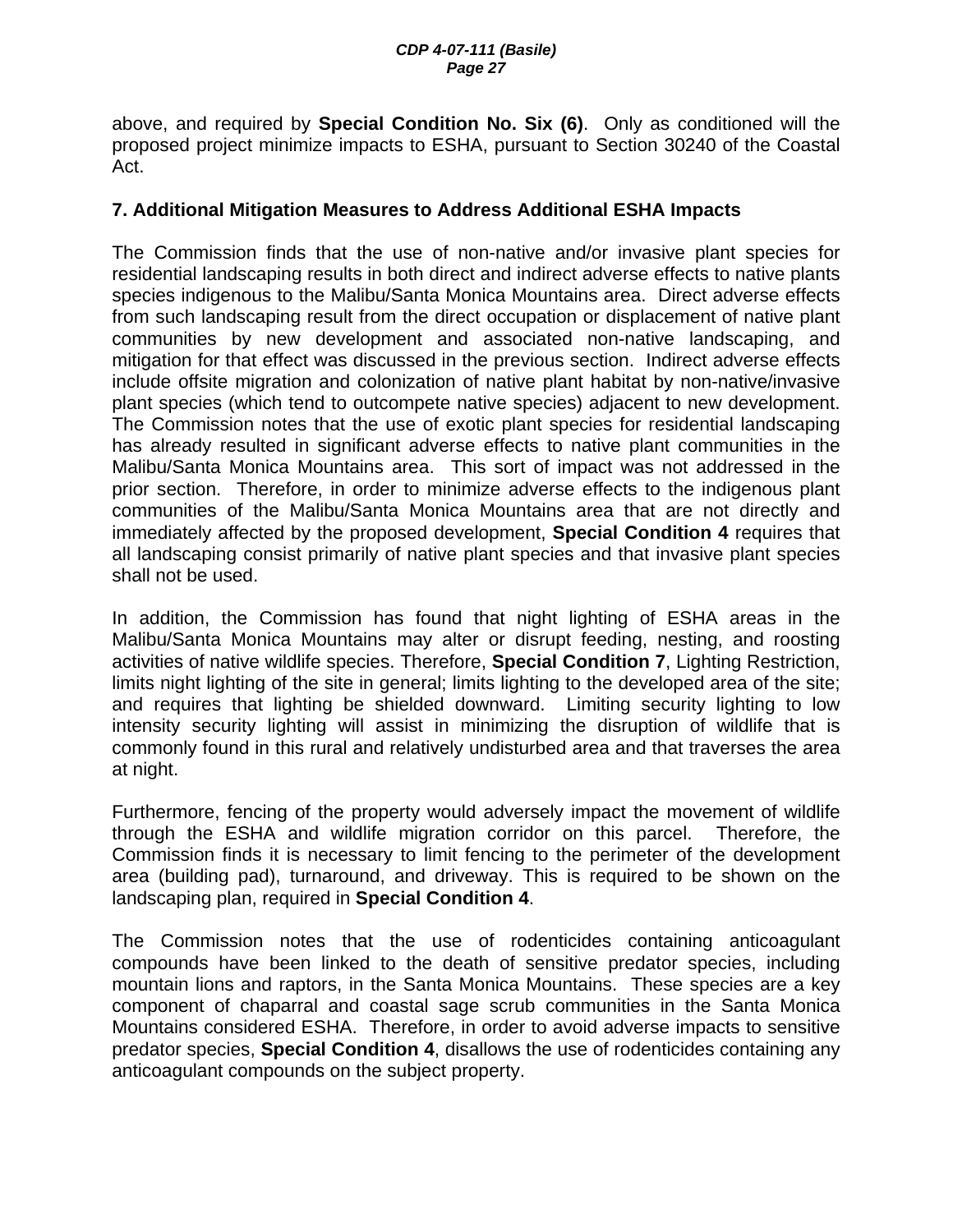In order to ensure that vegetation clearance for fire protection purposes does not occur prior to commencement of grading or construction of the proposed structures, the Commission finds that it is necessary to impose a restriction on the removal of natural vegetation as specified in **Special Condition 5**. This restriction specifies that natural vegetation shall not be removed until grading or building permits have been secured and construction of the permitted structures has commenced. The limitation imposed by Special Condition 5 avoids loss of natural vegetative coverage resulting in unnecessary erosion in the absence of adequately constructed drainage and run-off control devices and implementation of the landscape and interim erosion control plans.

Finally, the Commission finds that the amount and location of any new development that could be built in the future on the subject site consistent with the resource protection policies of the Coastal Act is significantly limited by the unique nature of the site and the environmental constraints discussed above. Therefore, the permitting exemptions that apply by default under the Coastal Act for, among other things, improvements to existing single family homes and repair and maintenance activities may be inappropriate here. In recognition of that fact, and to ensure that any future structures, additions, change in landscaping or intensity of use at the project site that may otherwise be exempt from coastal permit requirements are reviewed by the Commission for consistency with the resource protection policies of the Coastal Act, **Special Condition 9**, the future development restriction, has been required.

Lastly, **Special Condition 10** requires the applicant to record a deed restriction that imposes the terms and conditions of this permit as restrictions on use and enjoyment of the property and thereby provides any prospective purchaser of the site with recorded notice that the restrictions are imposed on the subject property. Finally, in order to ensure that the terms and conditions of this permit are adequately implemented, **Special Condition 13** authorizes Commission staff to enter onto the property (subject to 24 hour notice to the property owner) to undertake site inspections for the purpose of monitoring compliance with the permit.

For the reasons set forth above, the Commission finds that the proposed project, as conditioned, is consistent with Section 30240 of the Coastal Act.

## **D. Water Quality**

Section 30231 of the Coastal Act states that:

*The biological productivity and the quality of coastal waters, streams, wetlands, estuaries, and lakes appropriate to maintain optimum populations of marine organisms and for the protection of human health shall be maintained and, where feasible, restored through, among other means, minimizing adverse effects of waste water discharges and entrainment, controlling runoff, preventing depletion of ground water supplies and substantial interference with surface water flow, encouraging waste water reclamation, maintaining natural vegetation buffer areas that protect riparian habitats, minimizing alteration of natural streams.*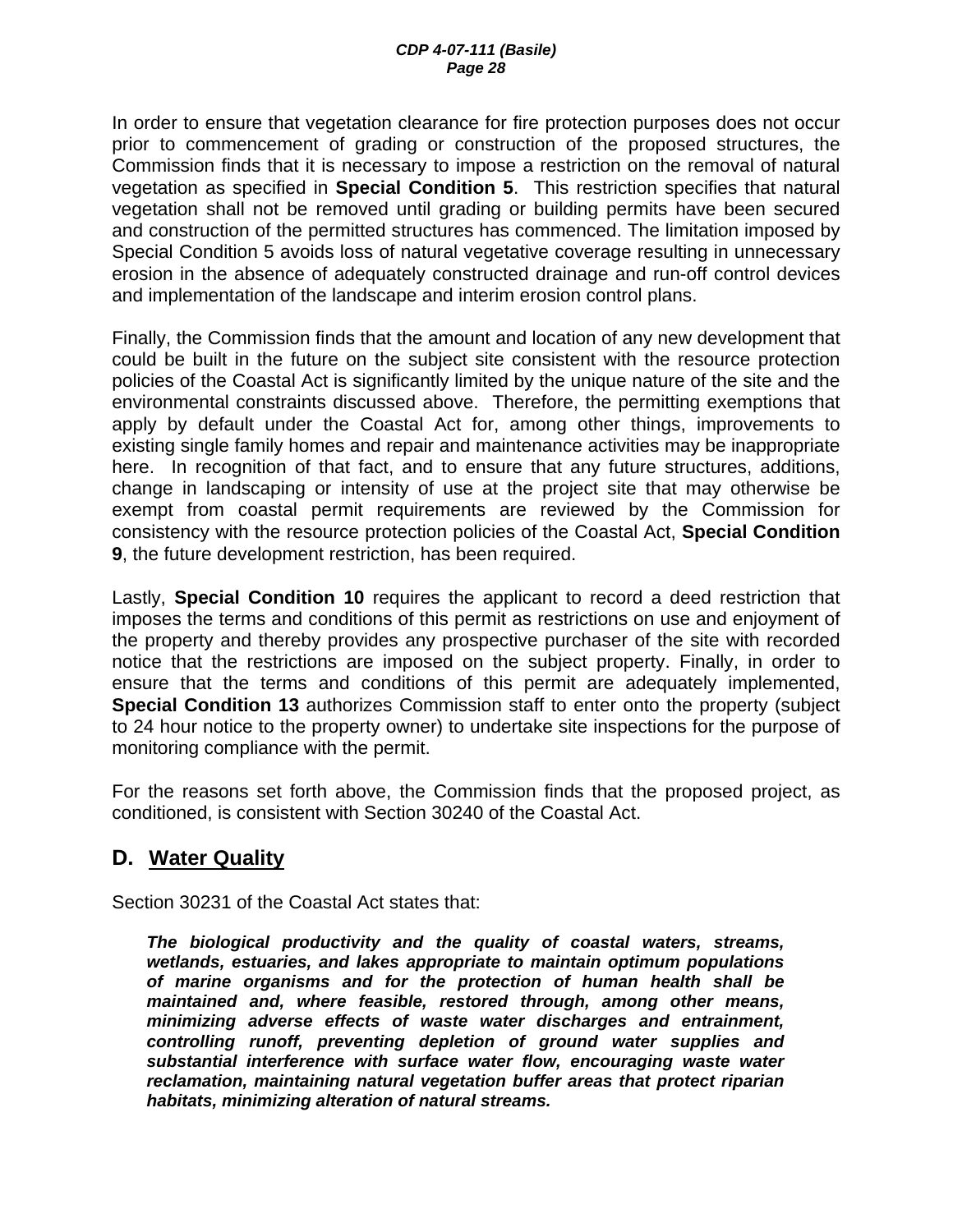The Commission recognizes that new development in the Santa Monica Mountains has the potential to adversely impact coastal water quality because changes such as the removal of native vegetation, the increase in impervious surfaces, and the introduction of new residential uses cause increases in runoff, erosion, and sedimentation and the introduction of pollutants such as petroleum, cleaning products, pesticides, and other pollutants, as well as effluent from septic systems.

The proposed development will result in an increase in impervious surfaces, which leads to an increase in the volume and velocity of stormwater runoff that can be expected to leave the site and eventually be discharged to coastal waters, including streams, wetlands, and estuaries. The pollutants commonly found in runoff associated with residential use can reduce the biological productivity and the quality of such waters and thereby reduce optimum populations of marine organisms and have adverse impacts on human health.

Therefore, in order to minimize the potential for such adverse impacts to water quality resulting from drainage runoff both during construction and in the post-development stage, the Commission requires the incorporation of Best Management Practices designed to control the volume, velocity and pollutant load of stormwater leaving the developed site, including: 1) sizing post-construction structural BMPs to accommodate (infiltrate, filter, or otherwise treat) the runoff from all storms up to and including the  $85<sup>th</sup>$ percentile storm runoff event; 2) implementing erosion control measures during construction and post construction; and 3) revegetating all graded and disturbed areas with primarily native landscaping. To ensure that excess excavated material is moved off site so as to minimize erosion and sedimentation from stockpiled excavated soil, excess excavated material shall be disposed at an appropriate disposal site or to a site that has been approved to accept fill material.

Additionally, the applicant's geologic consultants have concluded that the site is suitable for the proposed septic system and that there would be no adverse impact to the site or surrounding areas from the use of a septic system. The County of Los Angeles Environmental Health Department has given in-concept approval of the proposed septic system, indicating that it meets the plumbing code requirements. The Commission has found that conformance with the provisions of the plumbing code is protective of water resources.

The following special conditions are required, as determined in the findings above, to assure the project's consistency with Section 30231 of the Coastal Act:

Special Condition 3. Drainage and Polluted Runoff Control Plan Special Condition 4. Interim Erosion Control Plans and Construction Responsibilities Special Condition 4. Landscaping and Fuel Modification Plans Special Condition 12. Removal of Excess Excavated Material

Therefore, the Commission finds that the proposed project, as conditioned, is consistent with Section 30231 of the Coastal Act.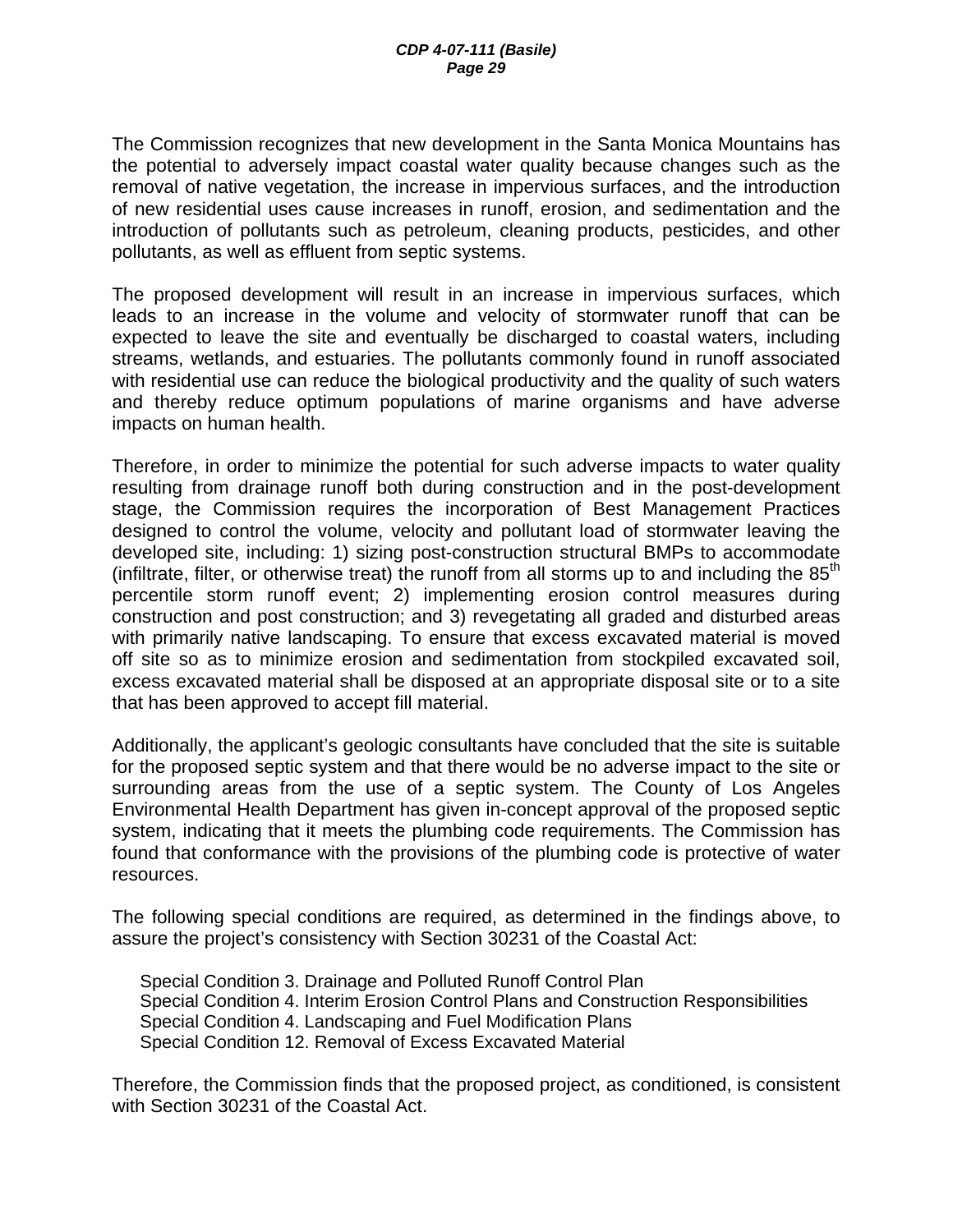### **E. Cumulative Impacts**

Sections 30250 and 30252 of the Coastal Act address the cumulative impacts of new developments. Section 30250 (a) of the Coastal Act states:

*New residential, commercial, or industrial development, except as otherwise provided in this division, shall be located within, contiguous with, or in close proximity to, existing developed areas able to accommodate it or, where such areas are not able to accommodate it, in other areas with adequate public services and where it will not have significant adverse effects, either individually or cumulatively, on coastal resources. In addition, land divisions, other than leases for agricultural uses, outside existing developed areas shall be permitted only where 50 percent of the usable parcels in the area have been developed and the created parcels would be no smaller than the average size of surrounding parcels.* 

Section 30252 of the Coastal Act states:

*The location and amount of new development should maintain and enhance public access to the coast by (l) facilitating the provision or extension of transit service, (2) providing commercial facilities within or adjoining residential development or in other areas that will minimize the use of coastal access roads, (3) providing nonautomobile circulation within the development, (4) providing adequate parking facilities or providing substitute means of serving the development with public transportation, (5) assuring the potential for public transit for high intensity uses such as high-rise office buildings, and by (6) assuring that the recreational needs of new residents will not overload nearby coastal recreation areas by correlating the amount of development with local park acquisition and development plans with the provision of onsite recreational facilities to serve the new development.* 

Pursuant to Coastal Act §30250 and §30252 cited above, new development raises issues relative to cumulative impacts on coastal resources. The construction of a second unit on a site where a primary residence exists intensifies the use of the subject parcel. The intensified use creates additional demands on public services, such as water, sewage, electricity, and roads. Thus, second units pose potential cumulative impacts in addition to the impacts otherwise caused by the primary residential development.

Based on the requirements of Coastal Act §30250 and §30252, the Commission has limited the development of second units on residential parcels in the Santa Monica Mountain areas to a maximum of 750 sq. ft. In addition, the issue of second units on lots with primary residences has been the subject of past Commission action in certifying the 1986 Malibu/Santa Monica Mountains Land Use Plan (LUP). In its review and action on the LUP, the Commission found that placing an upper limit on the size of second units was necessary given the traffic and infrastructure constraints which exist in Malibu and given the abundance of existing vacant residential lots. Furthermore, in allowing these small units, the Commission found that the small size of units and the fact that they are intended only for occasional use by guests, such units would have less impact on the limited capacity of Pacific Coast Highway and other roads (as well as infrastructure constraints such as water, sewage, and electricity) than an ordinary single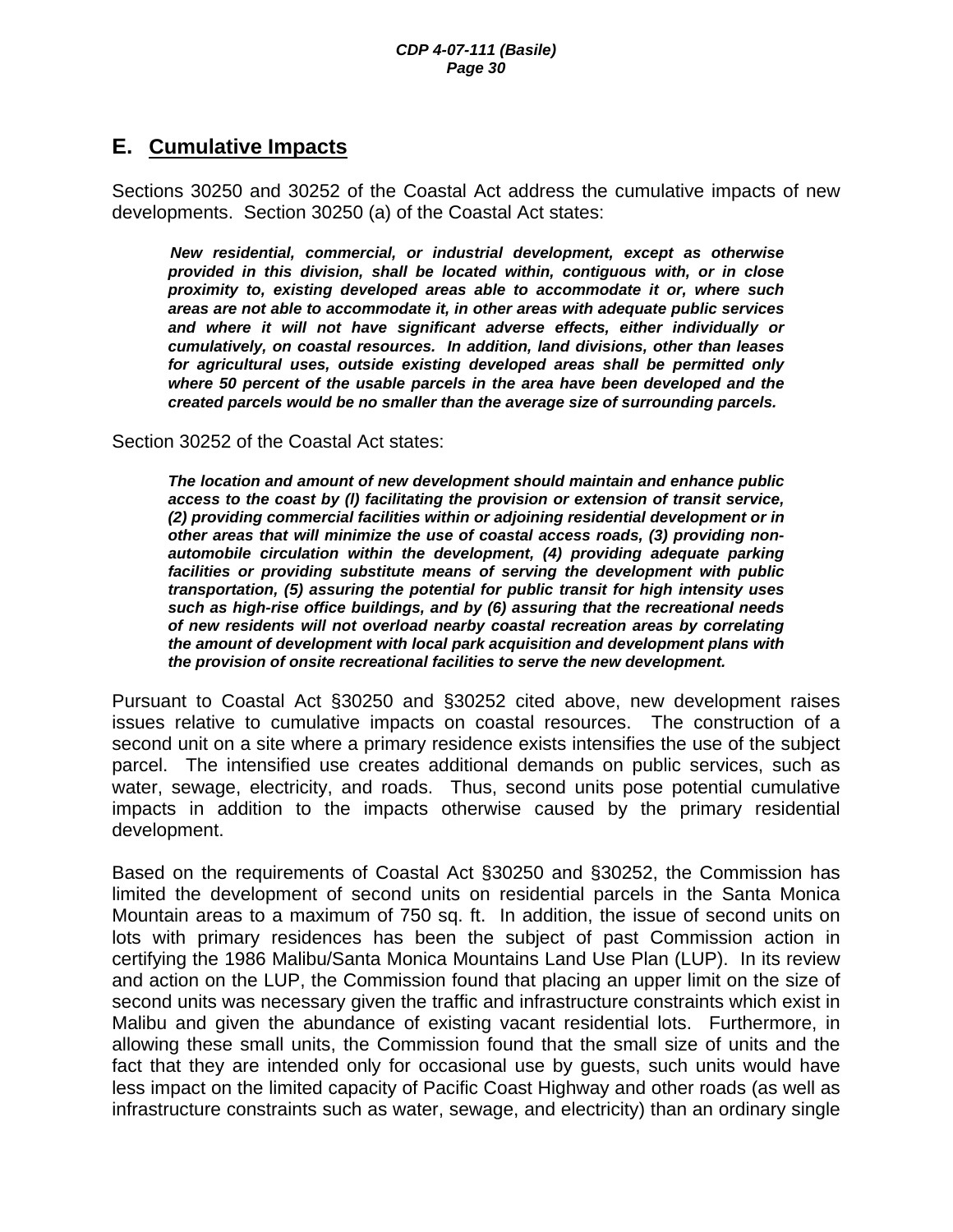family residence or residential second units. Finally, the Commission has found in past permit decisions that a limit of 750 sq. ft. encourages the units to be used for their intended purpose– as a guest unit- rather than as second residential units with the attendant intensified demands on coastal resources and community infrastructure.

The second unit issue has also been raised by the Commission with respect to statewide consistency of both coastal development permits and Local Coastal Programs (LCPs). Statewide, additional dwelling units on single family parcels take on a variety of different forms which in large part consist of: 1) a second unit with kitchen facilities including a granny unit, caretaker's unit, or farm labor unit; and 2) a guesthouse, with or without separate kitchen facilities. Past Commission action has consistently found that both second units and guest houses inherently have the potential to cumulatively impact coastal resources. Thus, conditions on coastal development permits and standards within LCPs have been required to limit the size and number of such units to ensure consistency with Chapter 3 policies of the Coastal Act in this area.

The applicant is proposing to construct a new detached 660 sq. ft. garage with a 660 sq. ft. guest house above the garage. The proposed guest house consists of a bedroom, living room/study, bathroom and balcony. The Commission notes that the proposed 660 sq. ft. guest house conforms with the Commission's past actions in allowing a maximum of 750 sq. ft. for second dwellings in the Santa Monica Mountains area. However, the Commission notes that additions or improvements to the structures could easily convert to additional habitable square footage, beyond that approved by the Commission, therefore increasing the potential to use the proposed structure as a second residential unit.

The Commission has many past precedents on similar project proposals that have established a 750 sq. ft. maximum of habitable square footage for development of detached units which may be considered a secondary dwelling. The Commission finds that the proposed detached guest unit conforms to the 750 sq. ft. allowed by the Commission in past permit action. However, the Commission finds it necessary to ensure that no additions or improvements are made to the detached guest unit in the future that may enlarge or further intensify the use of that structure without due consideration of the cumulative impacts that may result. Thus, the Commission finds it necessary to impose the future development restriction, as specified in **Special Condition Nine (9)**, which will require the applicant to obtain an amended or new coastal permit if additions or improvements to the structures are proposed in the future. Finally, **Special Condition Ten (10)** requires the applicant to record a deed restriction that imposes the terms and conditions of this permit as restrictions on use and enjoyment of the property and provides any prospective purchaser of the site with recorded notice that the restrictions are imposed on the subject property.

As conditioned to minimize the potential for cumulative impacts resulting from the proposed development, the Commission finds that the proposed project is consistent with §30250 and §30252 of the Coastal Act.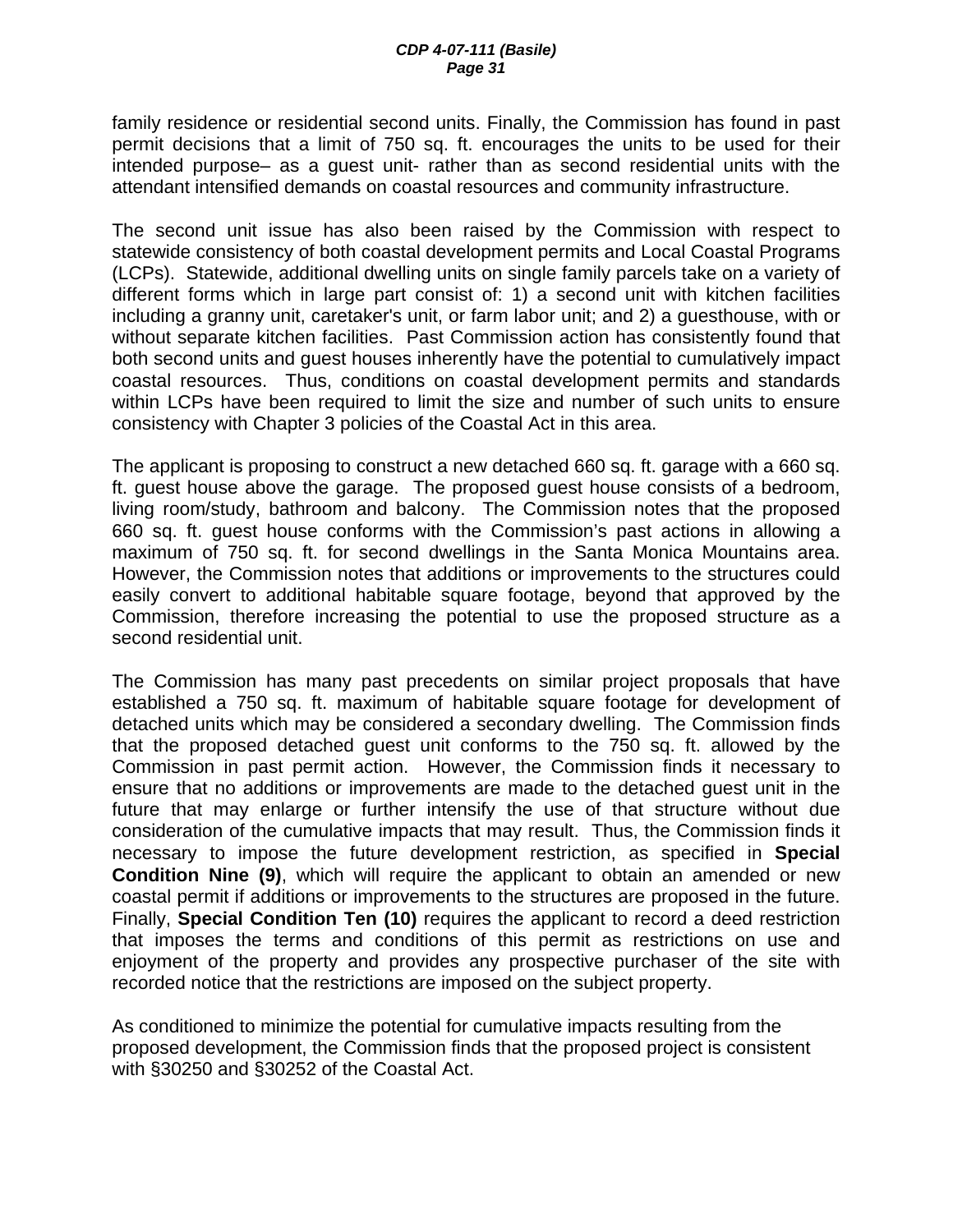### **F. Visual Resources**

Section 30251 of the Coastal Act states:

*The scenic and visual qualities of coastal areas shall be considered and protected as a resource of public importance. Permitted development shall be sited and designed to protect views to and along the ocean and scenic coastal areas, to minimize the alteration of natural land forms, to be visually compatible with the character of surrounding areas, and, where feasible, to restore and enhance visual quality in visually degraded areas. New development in highly scenic areas such as those designated in the California Coastline Preservation and Recreation Plan prepared by the Department of Parks and Recreation and by local government shall be subordinate to the character of its setting.* 

Section 30251 of the Coastal Act requires scenic and visual qualities to be considered and preserved. Section 30251 also requires that development be sited and designed to protect views of scenic areas, minimize alteration of landforms, and be visually compatible with the surrounding area.

The proposed project site is located on Rambla Pacifico Road, south of Las Flores Canyon Road, in a sparsely developed area of the Santa Monica Mountains. To assess potential visual impacts of projects to the public, the Commission typically investigates publicly accessible locations from which the proposed development is visible, such as beaches, parks, trails, and scenic highways. The proposed development will be located adjacent to Mansie Lane, an existing private access road off Rambla Pacifico Road. The proposed development has been sited and designed to minimize visual impacts and to be consistent with development existing in the area, however, the property is visible from Rambla Pacifico Road. The Commission has, in past decisions, required that development visible from scenic roads or other public areas minimize impacts to visual resources. Due to the visible nature of the proposed development from a public viewing area, the Commission finds it necessary to require mitigation measures to minimize visual impacts associated with development of the project site.

The visual impact of the proposed structure can be minimized by requiring the structure to be finished in a color consistent with the surrounding natural landscape and, further, by requiring that windows on the proposed residence be made of non-reflective glass. To ensure visual impacts associated with the colors of the structure and the potential glare of the window glass are minimized, the Commission requires the applicant to use colors compatible with the surrounding environment and non-glare glass, as detailed in **Special Condition No. Eight (8)**.

Visual impacts associated with the proposed structure can be further reduced by the use of appropriate and adequate landscaping. Special Condition 4 requires the applicant to prepare a landscape plan relying mostly on native, non-invasive plant species to ensure that the vegetation on site remains visually compatible with the native flora of surrounding areas. In order to ensure that the final approved landscaping plans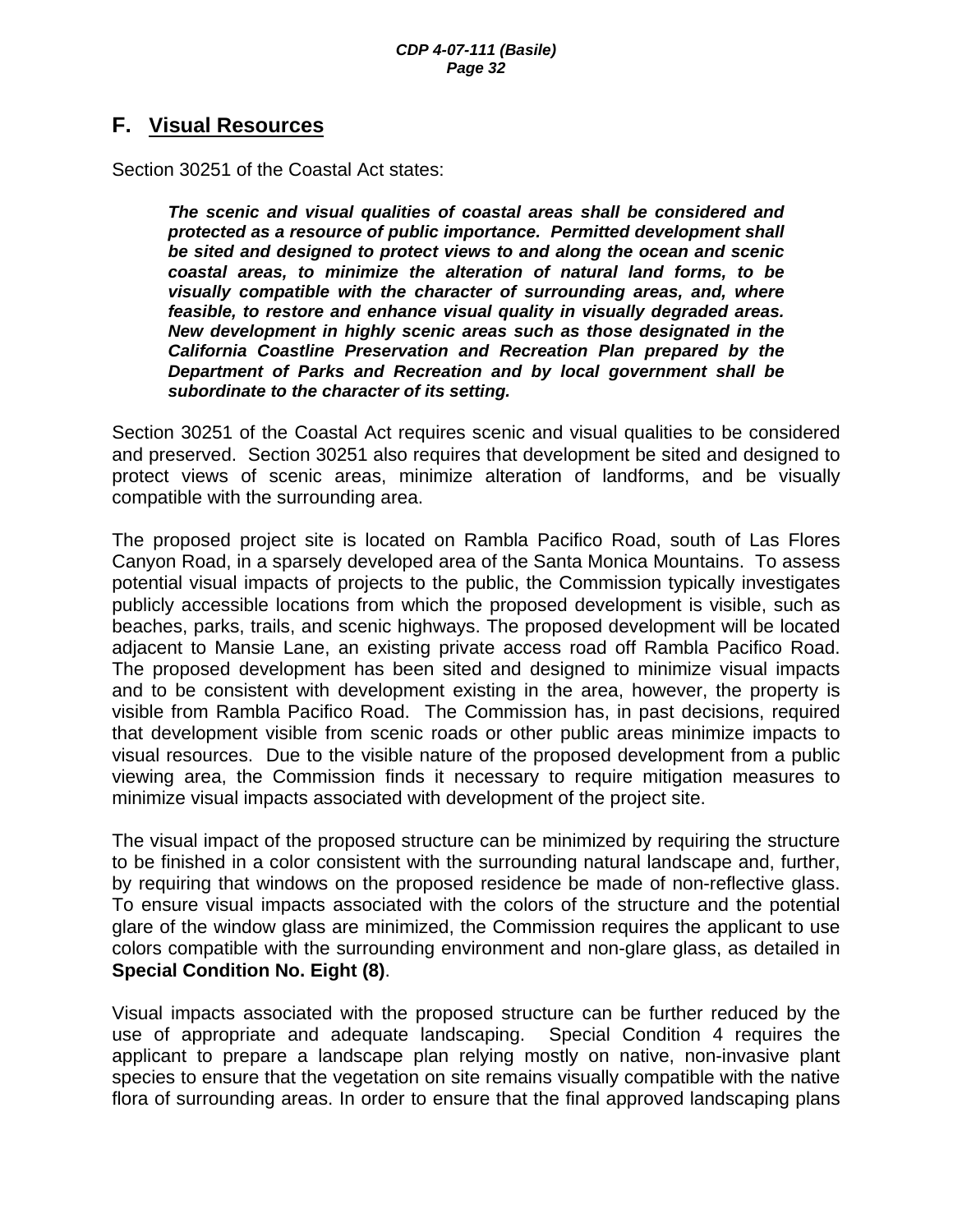are successfully implemented, Special Condition 4 also requires the applicant to revegetate all disturbed areas in a timely manner, and includes a monitoring component, to ensure the successful establishment of all newly planted and landscaped areas over time.

In addition, the Commission has found that night lighting of areas in the Malibu/Santa Monica Mountains area creates a visual impact to nearby scenic roads and trails. Therefore, **Special Condition 7** limits night lighting of the site in general; limits lighting to the developed area of the site; and specifies that lighting be shielded downward. The restriction on night lighting is necessary to protect the nighttime rural character of this portion of the Santa Monica Mountains consistent with the scenic and visual qualities of this coastal area.

Finally, regarding future developments or improvements, certain types of development on the property, normally associated with a single-family residence, which might otherwise be exempt, have the potential to impact scenic and visual resources in this area. It is necessary to ensure that any future development or improvements normally associated with the property, which might otherwise be exempt, is reviewed by the Commission for compliance with the scenic resource policy, Section 30251 of the Coastal Act. **Special Condition 9**, the Future Development Restriction, will ensure that the Commission will have the opportunity to review future projects for compliance with the Coastal Act. Further, **Special Condition 10** requires the applicant to record a deed restriction that imposes the terms and conditions of this permit as restrictions on use and enjoyment of the subject property and provides any prospective purchaser with recorded notice that the restrictions are imposed on the subject property.

Therefore, the Commission finds that the proposed project, as conditioned, minimizes adverse effects to public views to and along the coast and minimizes the alteration of natural landforms. Therefore, the Commission finds that the proposed project, as conditioned, is consistent with Section 30251 of the Coastal Act.

## **G. Local Coastal Program**

Section 30604 of the Coastal Act states:

*a) Prior to certification of the local coastal program, a coastal development permit shall be issued if the issuing agency, or the commission on appeal, finds that the proposed development is in conformity with the provisions of Chapter 3 (commencing with Section 30200) of this division and that the permitted development will not prejudice the ability of the local government to prepare a local program that is in conformity with the provisions of Chapter 3 (commencing with Section 30200).* 

Section 30604(a) of the Coastal Act provides that the Commission shall issue a Coastal Development Permit only if the project will not prejudice the ability of the local government having jurisdiction to prepare a Local Coastal Program, which conforms to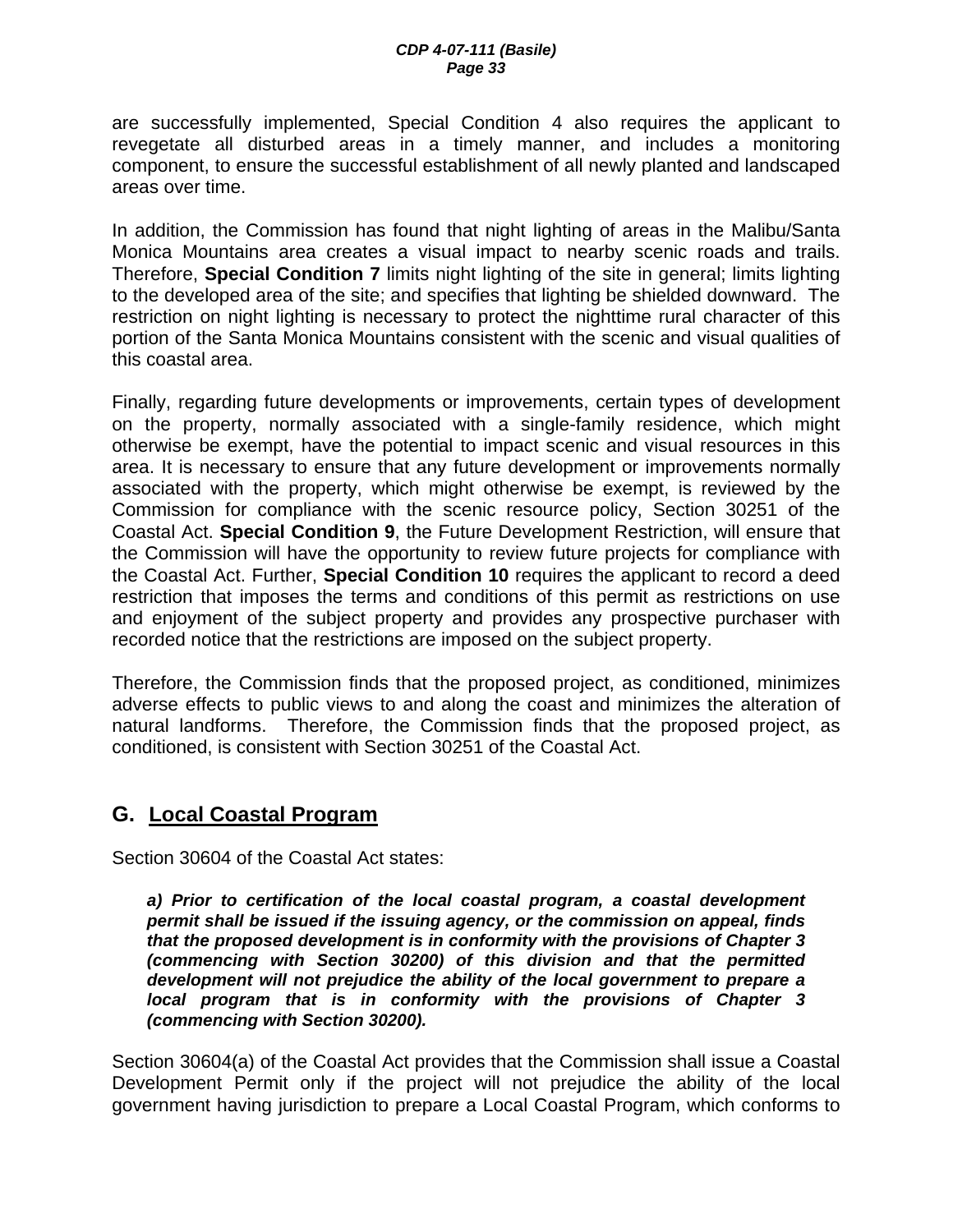Chapter 3 policies of the Coastal Act. The preceding sections provide findings that the proposed projects will be in conformity with the provisions of Chapter 3 if certain conditions are incorporated into the projects and are accepted by the applicant. As conditioned, the proposed development will not create adverse impacts and is found to be consistent with the applicable policies contained in Chapter 3. Therefore, the Commission finds that approval of the proposed development, as conditioned, will not prejudice the County of Los Angeles' ability to prepare a Local Coastal Program for this area which is also consistent with the policies of Chapter 3 of the Coastal Act, as required by Section 30604(a).

## **H. California Environmental Quality Act**

Section 13096(a) of the Commission's administrative regulations requires Commission approval of a Coastal Development Permit application to be supported by a finding showing the application, as conditioned by any conditions of approval, to be consistent with any applicable requirements of the California Environmental Quality Act (CEQA). Section 21080.5(d)(2)(A) of CEQA prohibits a proposed development from being approved if there are feasible alternatives or feasible mitigation measures available which would substantially lessen any significant adverse effect that the activity may have on the environment.

The Commission incorporates its findings on Coastal Act consistency at this point as if set forth in full. These findings address and respond to all public comments regarding potential significant adverse environmental effects of the project that were received prior to preparation of the staff report. As discussed in detail above, project alternatives and mitigation measures have been considered and incorporated into the proposed project. Five types of mitigation actions include those that are intended to avoid, minimize, rectify, reduce, or compensate for significant impacts of development. Mitigation measures required as part of this coastal development permit include the avoidance of impacts to ESHA through siting, clustering, and prohibiting development outside of the approved development area as required by the granting of an open space and conservation easement. Mitigation measures required to minimize impacts include requiring drainage best management practices (water quality), interim erosion control (water quality and ESHA), limiting lighting (ESHA), requiring future improvements to be considered through a CDP, and employing construction best management practices (water quality). Finally, habitat impact mitigation is a measure required to compensate for impacts to ESHA. As conditioned, there are no feasible alternatives or feasible mitigation measures available, beyond those required, which would substantially lessen any significant adverse impact that the activity may have on the environment. Therefore, the Commission finds that the proposed project, as conditioned to mitigate the identified impacts, can be found to be consistent with the requirements of the Coastal Act to conform to CEQA.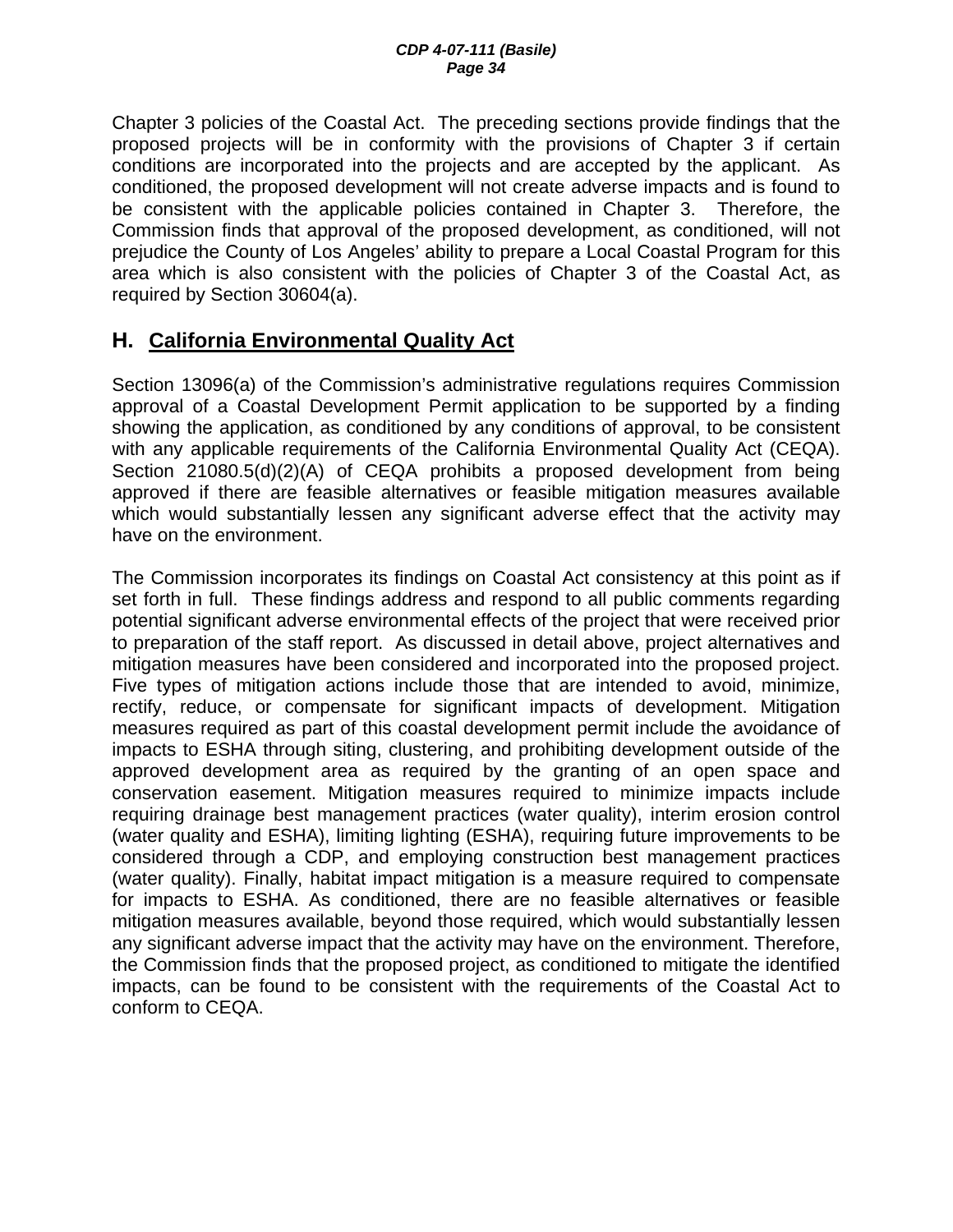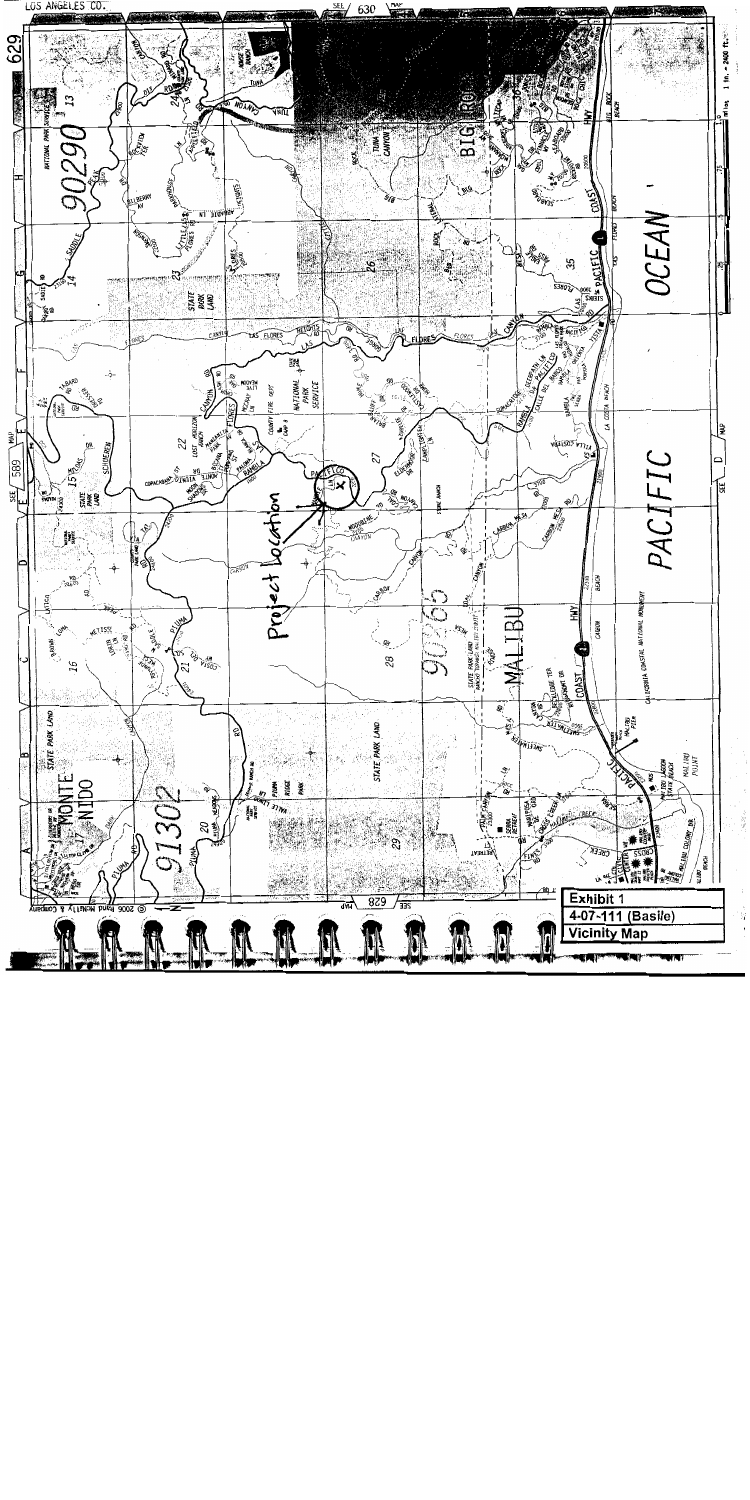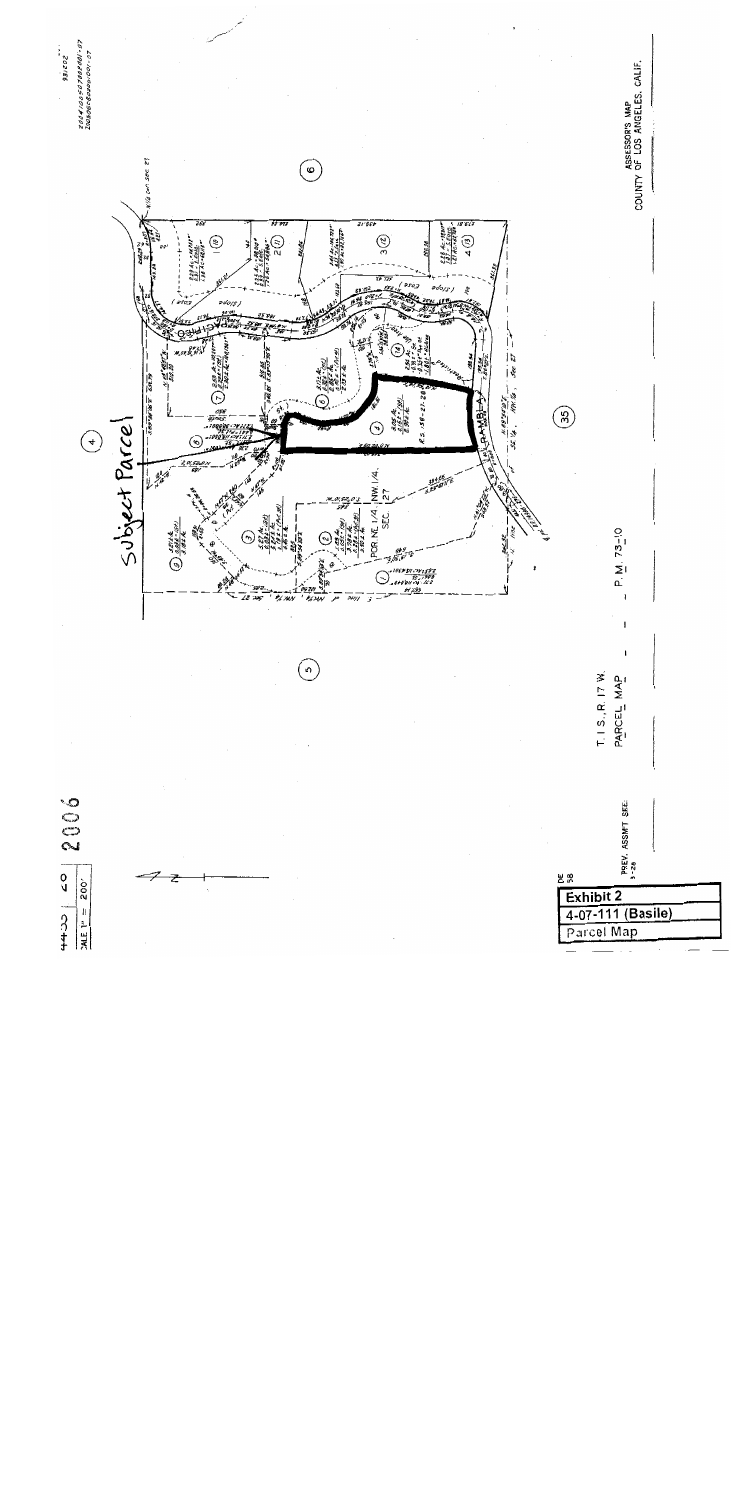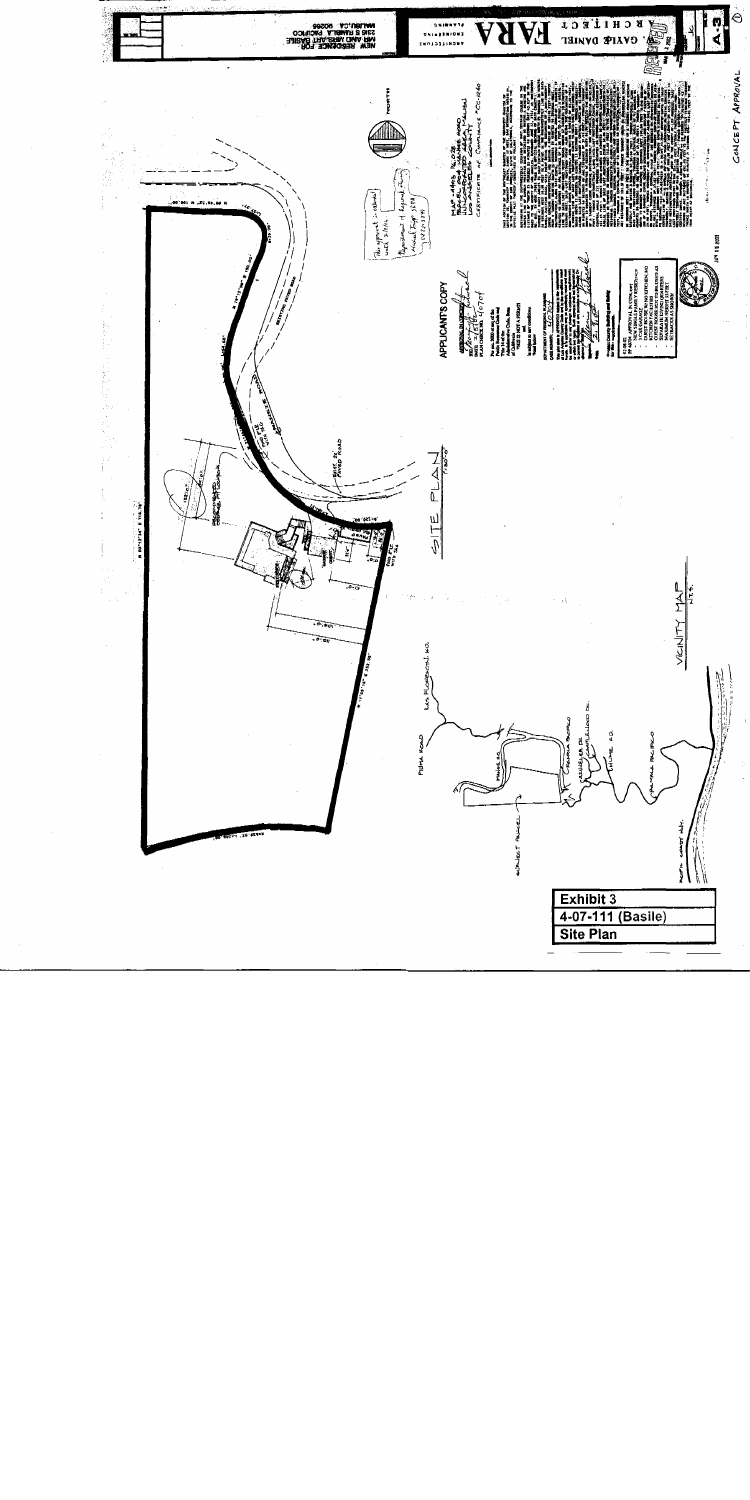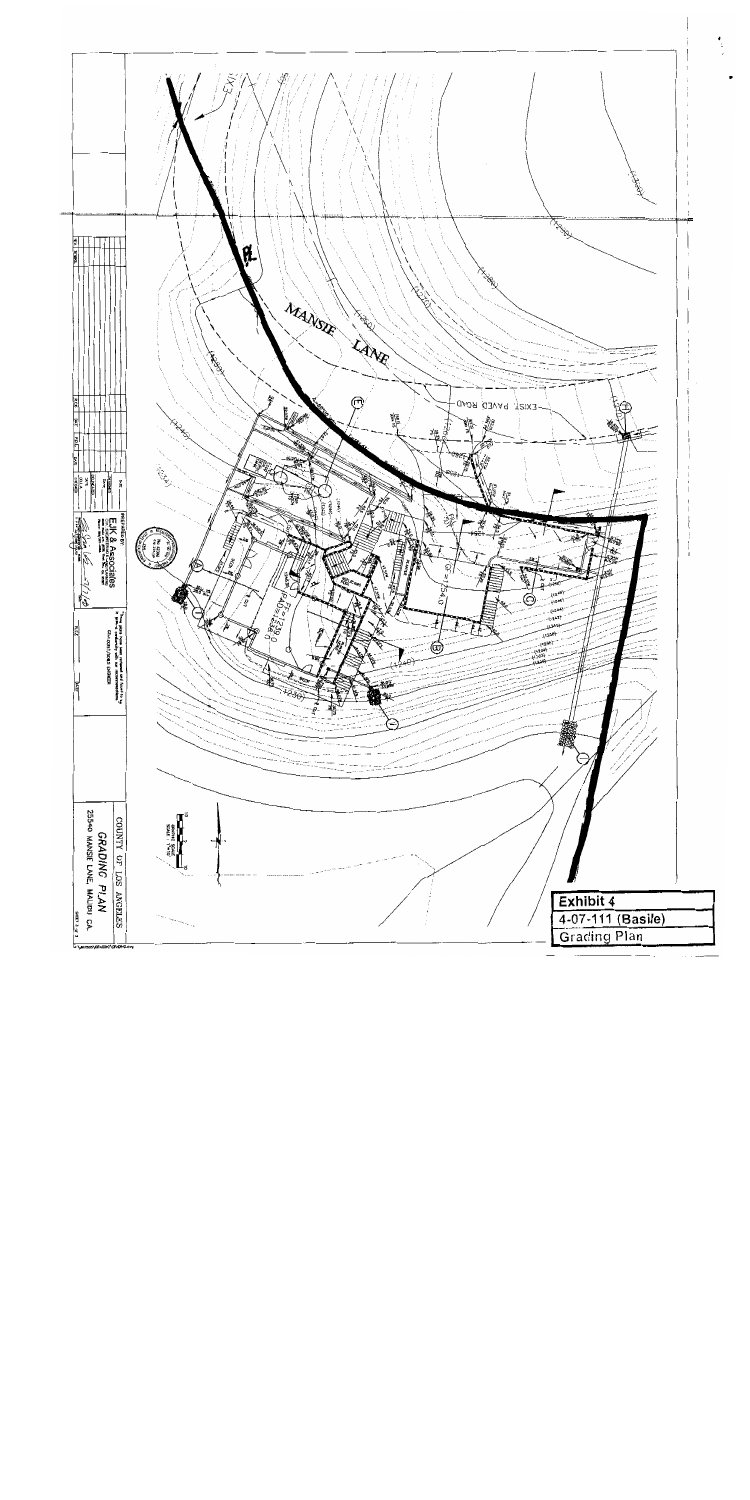

| <b>Exhibit 5</b>           |  |
|----------------------------|--|
| 4-07-111 (Basile)          |  |
| 1 <sup>st</sup> Floor Plan |  |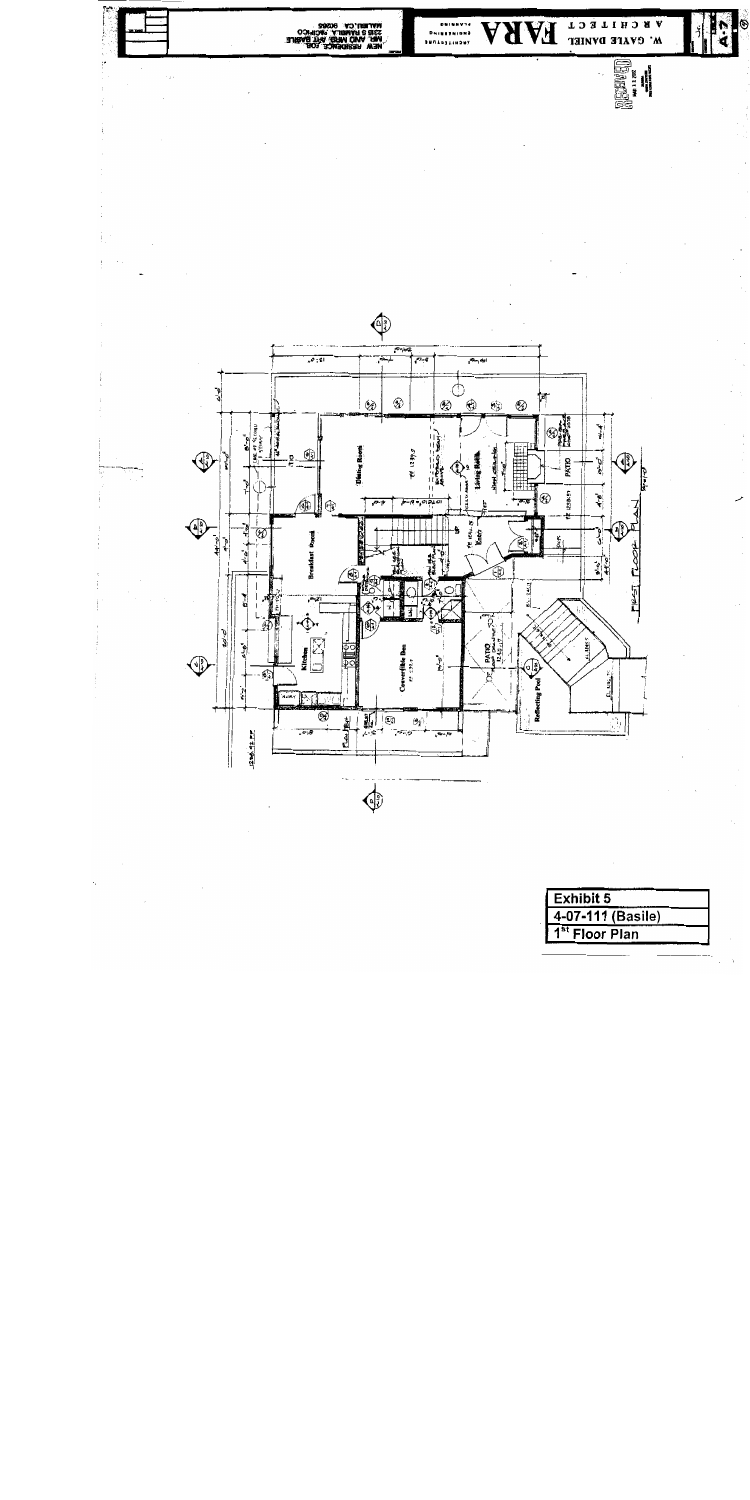

| Exhibit 6                     |
|-------------------------------|
| 4-07-111 (Basile)             |
| 2 <sup>nd</sup><br>Floor Plan |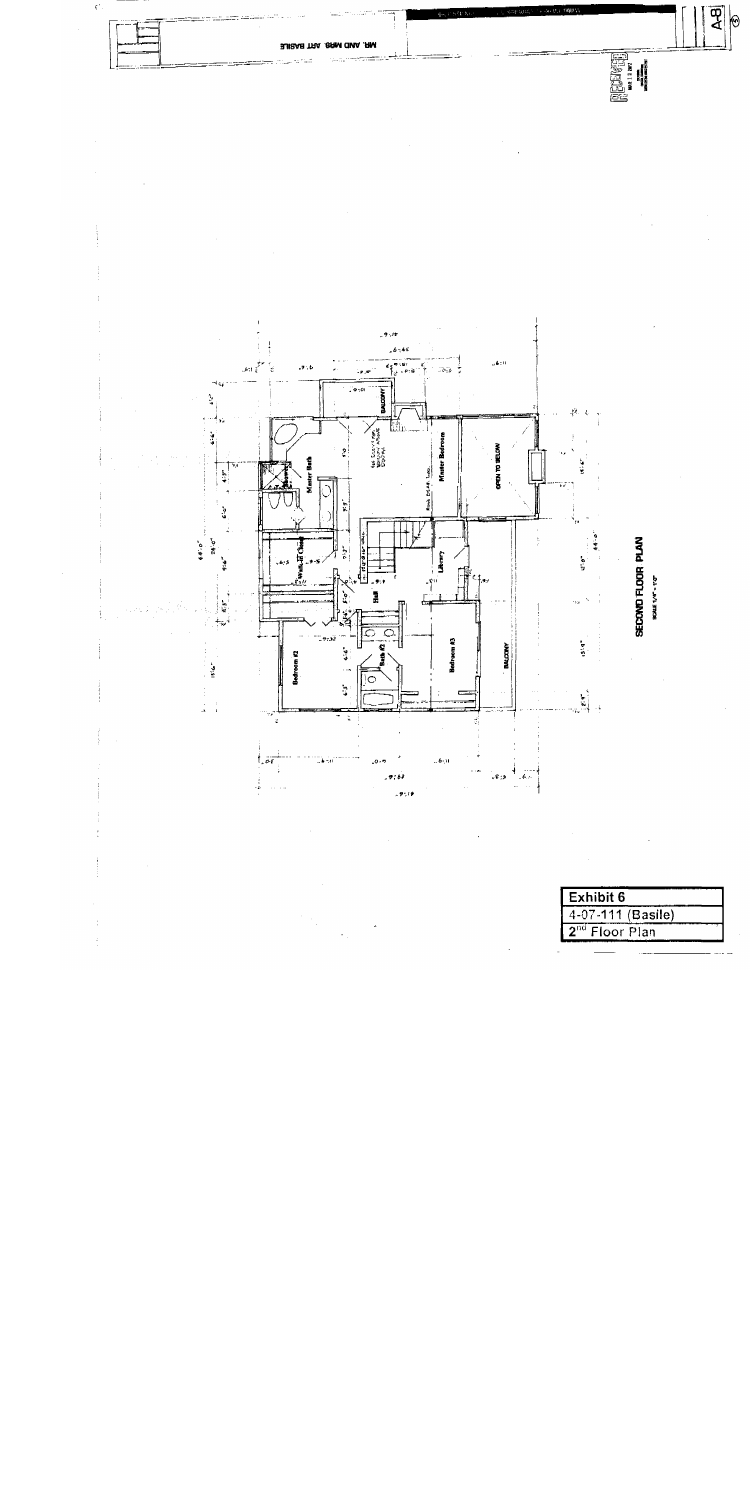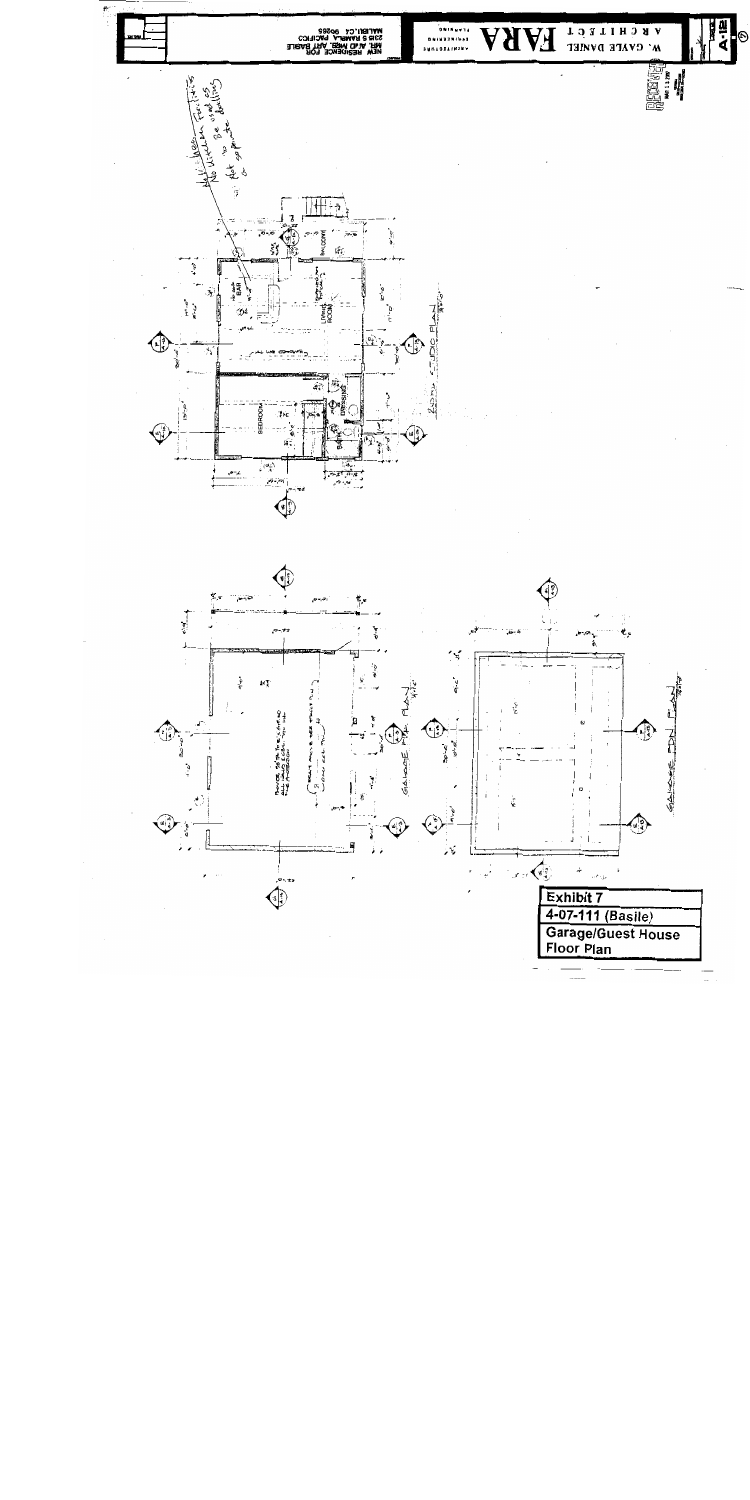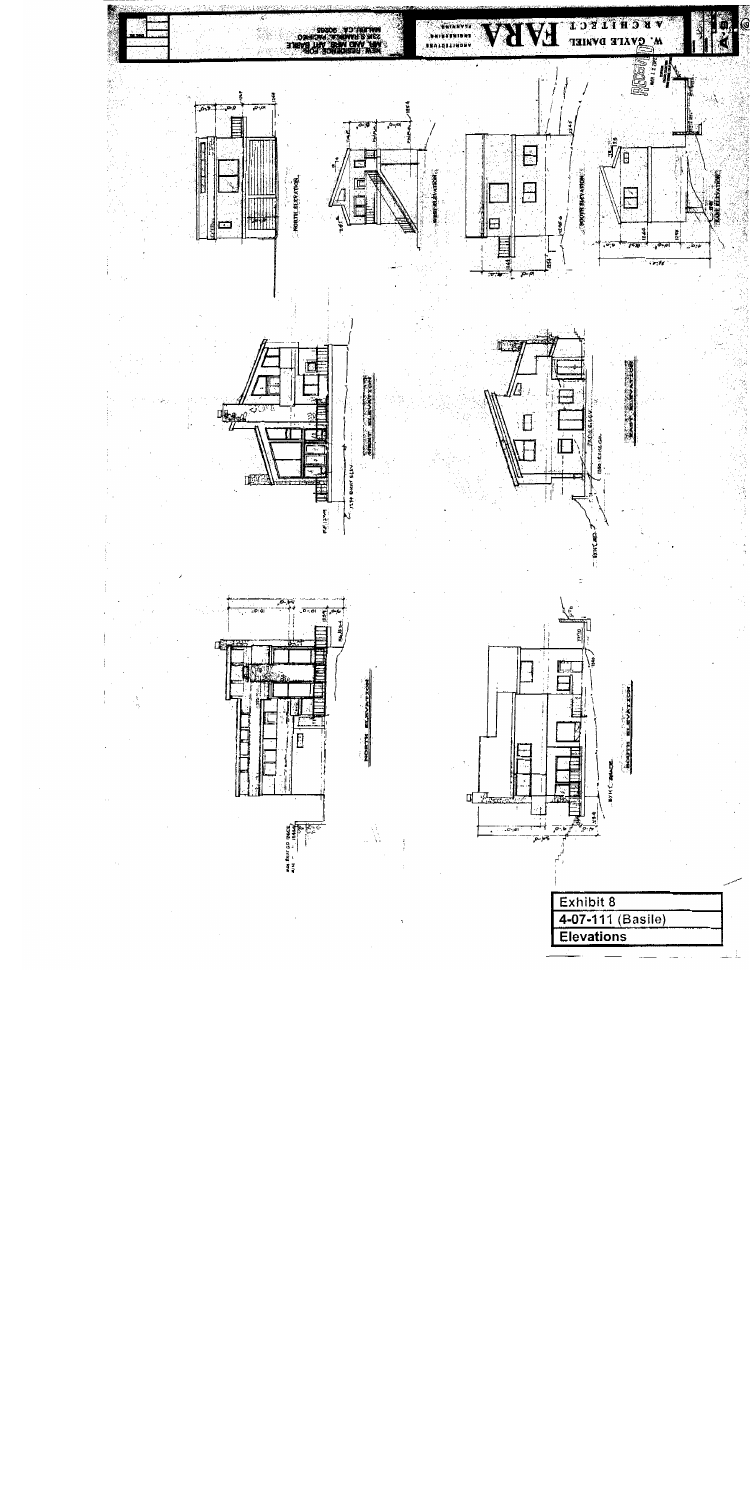

Laurel Sumac West Facing Slope

SS 20.

- iy

いっけいしさく

| Exhibit 9             |
|-----------------------|
| 4-07-111 (Basile)     |
| Forde Biologist's     |
| <b>Vegetation Map</b> |